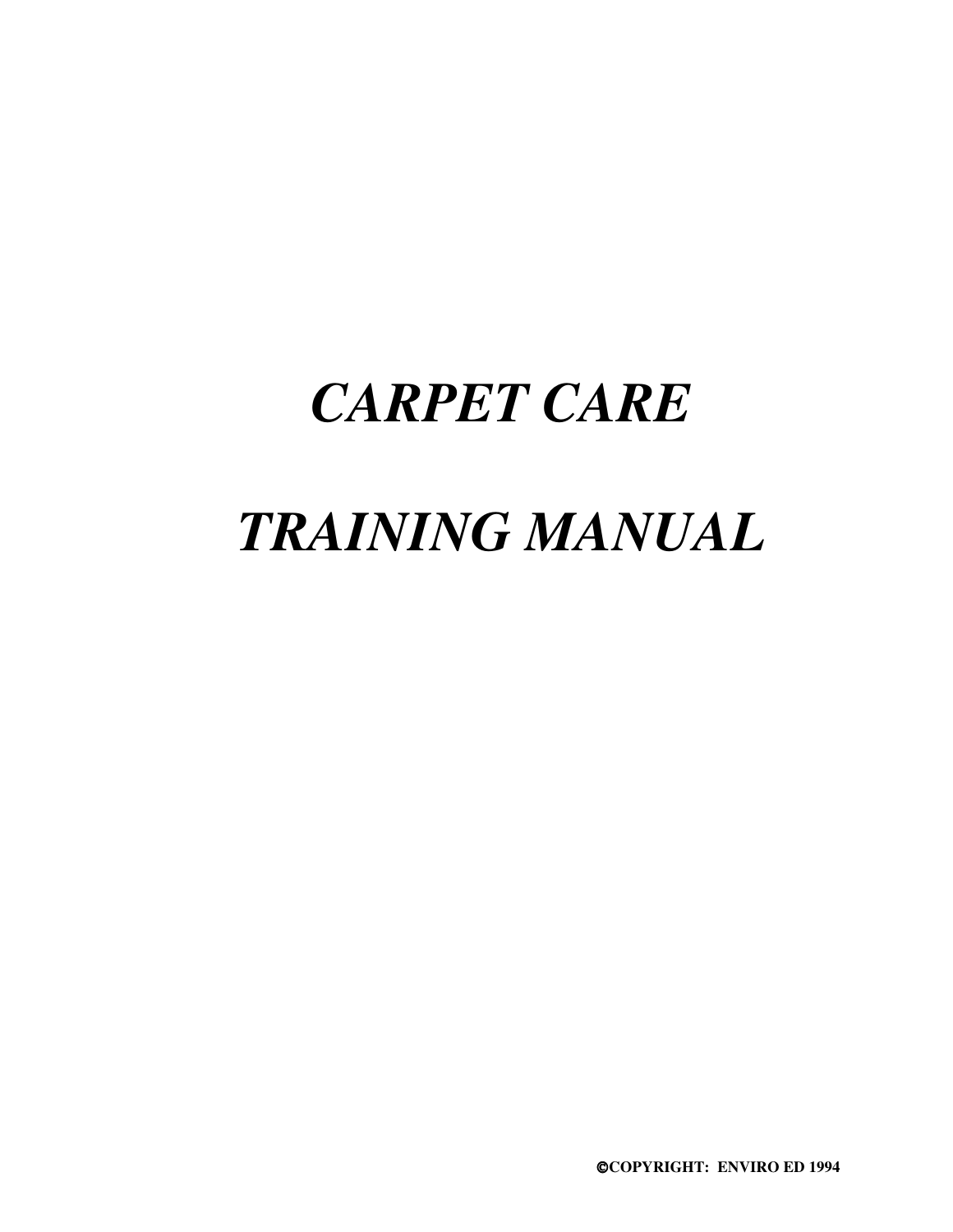## **CARPET CARE**

## **BY ENVIRO ED**

**A Complete Training Service…**

**FOR INDUSTRY, BUSINESS, HEALTH CARE, AND EDUCATION FACILITIES**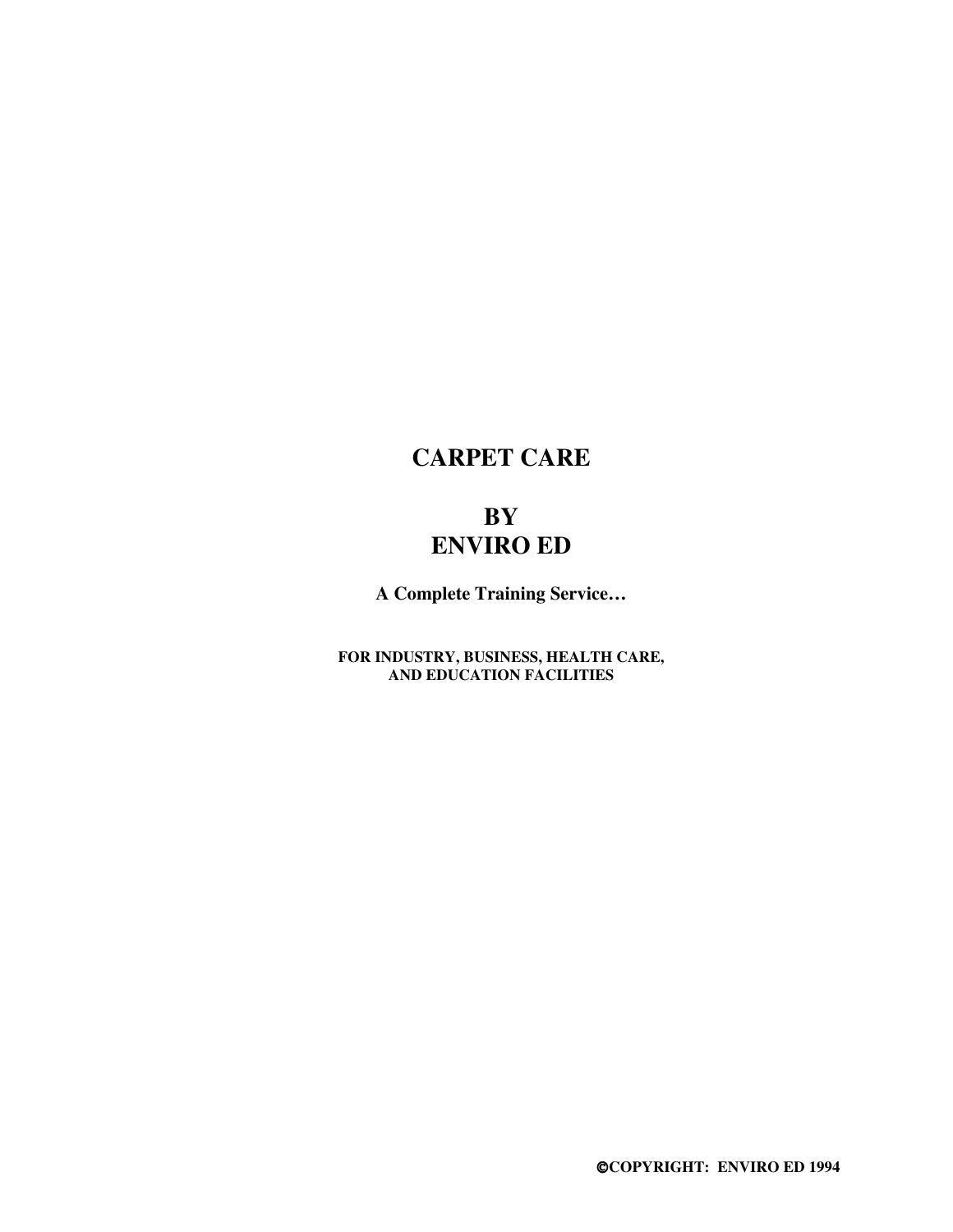#### **CARPET MATERIALS AND CONSTRUCTION**

#### PREFACE

Carpet is a fabric covering floors and stairs. It can be made from many different materials and in many different ways Carpet made from different material fibers and by different construction methods are often cleaned differently. If you use the wrong cleaning procedure or chemicals on certain carpets you can ruin them.

Before you can maintain your carpet correctly, you must be able to identify which kind it is. You will learn the various types of carpet yarn fibers, carpet backs, carpet pads, construction methods, and installation methods. You will learn their strengths and weaknesses. You will also learn any special precautions you must take when cleaning carpet.

#### A BRIEF HISTORY OF CARPET

The manufacture of carpet started almost 2,000 years ago when the first carpets were woven of animal hair. Vegetable fibers (grass, reeds, and the leaves of various trees) were also used to make early carpets in different parts of the world. Before 1800, the people of Persia (now Iran) were producing their famous Oriental rugs. The care and handwork they put into these rugs gave them such great wearing quality that many of them are still in use. In mid-1800's, European carpet-making began using crude wooden looms. The invention of the power loom in the late 1860's started the United States making its own carpet.

As recently as 50 years ago, carpets were considered a luxury. No other type floor covering could give its owner all the benefits that carpet could: good looks, comfort, warmth, softness underfoot, and non-slip surface. The recent invention of synthetic (man-made) fibers has led to the development of indoor-outdoor carpeting. Today, you find carpeting not only on porches and terraces, but in hotels, restaurants, hospitals, schools, office buildings - and even on boats and boat docks.

#### DEFINITION OF CARPET AND RUGS

Carpets and rugs are simply textile (woven cloth) fabrics for covering floors and stairs. They are made from a great variety of materials, and are produced in many different ways. Rugs and carpets differ only in size and edge finish. A rug usually comes in a given, standard size, and exposes bare flooring around its edges. Rugs are therefore usually bound or "finished off" around the edges as shown. Carpet is normally cut in long lengths from a standard width roll. Its edges are not bound. Unbound carpet edges are joined to other carpet pieces with seams, and the outer edges anchored to the floor along the baseboard when laid wall-towall. "Carpet" refers to both carpets and rugs in this unit, because the construction care of both is the same.

Over the past 20 years, the cost of installing and maintaining carpet has been reduced until it is about the same as the cost of installing and maintaining resilient floors. In fact, compared to some resilient floors, carpets are not as hard to maintain and keep clean. Before you clean any carpet, you must know what materials go into it, and how it is made.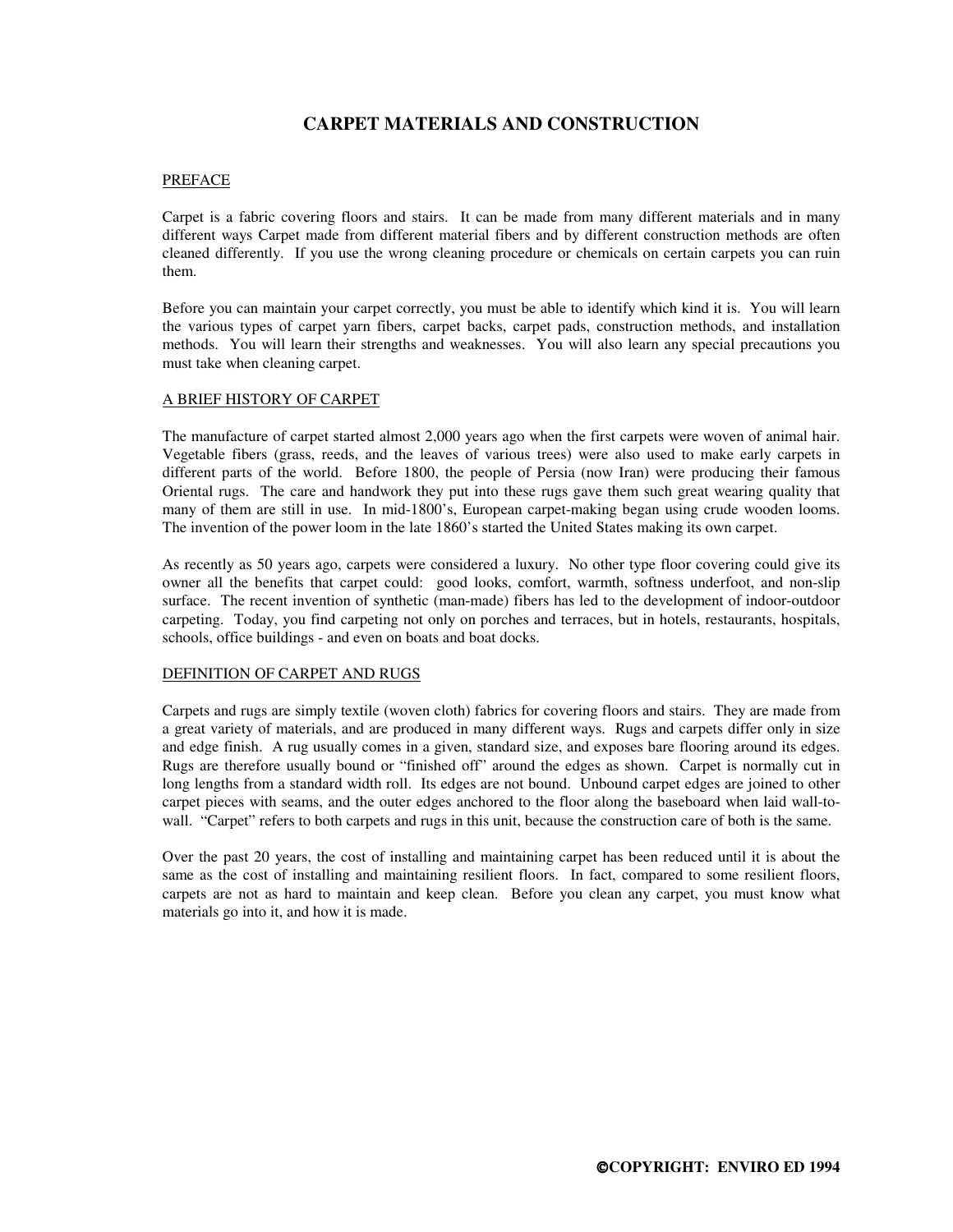#### CARPET CONSTRUCTION

Carpets have a texture or weave that differs from most fabric and cloth coverings. The pile or nap of the carpet is made from either natural fibers (like wool or cotton) or synthetic fibers (like nylon or polyester- {poly-ESTER}). The fibers are spun (or twisted) into yarn, and this yarn is woven, tufted, knitted, or needlepunched into a pile.

The pile is attached to a back that holds it together to form either a natural fiber (like jute which is also used in making ropes), or a synthetic fiber (like polypropylene). These fibers are also twisted into heavy yarns. Both jute and polypropylene are strong materials, but jute absorbs water while polypropylene does not. (Remember this important point about water absorption of backings.)

The most important parts of a carpet to a custodian are the pile yarns and the backing yarns. Pile yarns are the upright (vertical) yarns that form the surface that people walk on. The top surface of the pile yarns is called the face. Backing yarns make up the bottom layer of the carpet that holds the pile together. You cannot see them. In certain types of carpet construction, the pile yarns and backing yarns are woven or knitted together. In other types of carpet, the pile is stitched or tufted into a separate back that is made from woven yarn or matted fibers.

Depending on the carpet pattern and texture, the pile face may be cut, looped, or a combination of cut and looped to make a pattern. Cut yarn looks like a single yarn cut off like a blade of grass. Both ends of a looped yarn are attached to the backing so that no loose ends show on the pile face.

The pile face receives the traffic wear and soil. The patterns, textures, and colors of the pile face hide wear and soil to varying degrees. The carpet construction method determines pattern and texture. A low-level loop pile face is designed for heavy traffic areas. Sometimes a portion of the loops are cut to make a textured surface. Uncut loop pile does not shed fibers. It is dense, and resists soil better than cut pile. A cut pile face, although very beautiful, crushes very easily. It makes the carpet appear to change color (this is called shading). Cut pile carpet also sheds fibers.

A shag face has either a looped or cut pile 1 inch or more in length. Its ragged appearance helps to hide dirt and soil. A frieze or twist face is much like a shag, except that the yarns are twisted and are shorter than a regular shag. A multi-level loop pile face creates various textured patterns. A multi-level loop pile face with random shearing produces beautiful sculptured (curved) patterns.

The pile density of a carpet greatly affects how well the carpet wears and keeps its good looks. The number of tufts (pile loops of yarn strands) per square inch and the weight of the yarn both affect pile density. The more tightly the yarns are packed together and the heavier they are, the more support they give each other. Soil will not sink in as deeply in a dense pile carpet, making the soil easier for you to remove with a vacuum.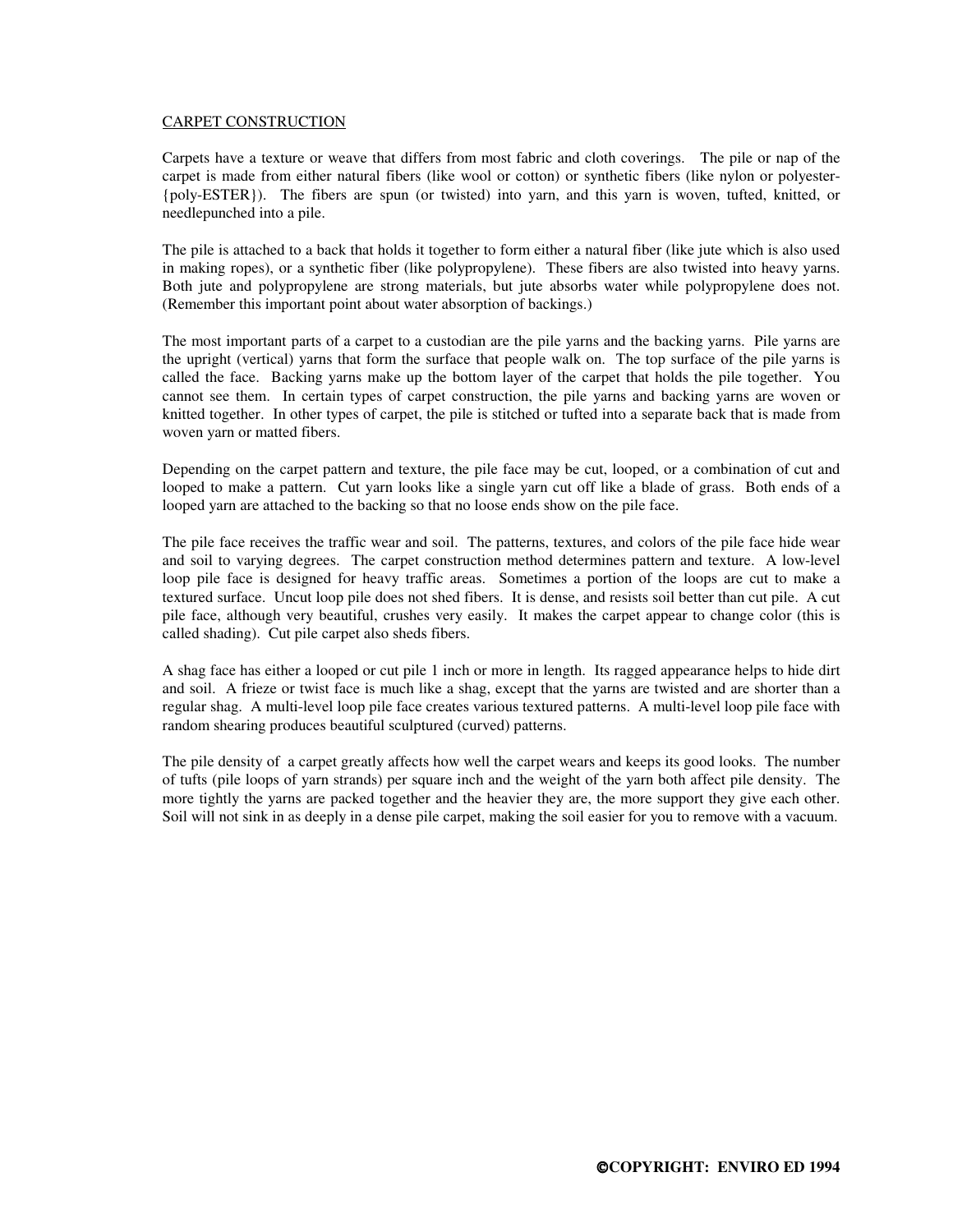#### FIBER YARN MATERIAL

Pile yarns are made from either synthetic or natural fibers. The type of fiber in a carpet is very important. It greatly affects:

- 1. How good it looks
- 2. How long the carpet lasts
- 3. How difficult it is to clean
- 4. How often it must be cleaned

The pile fibers most often used in carpet that is installed in public buildings include:

- 1. Wool (natural fibers)
- 2. Nylon (synthetic fibers)
- 3. Acrylic and/or modacrylic mixtures (synthetic fibers)
- 4. Polypropylene (synthetic fibers)
- 5. Polyester (synthetic fibers)
- 6. Various blends of the above fibers

Each of these fiber materials has both its strong and weak points. Certain manufacturers of synthetic fibers have found ways to increase the strong points and decrease the weak points of some synthetic fibers. Therefore, a particular fiber made by one company may be better or worse than the same fiber made by another company. This greatly complicates the cleaning of carpet.

Wool has been used in woven carpet for centuries. It is still very popular. It is a natural fiber that comes from sheep. Its outstanding feature its resilience. This simply means that the wool fiber springs back to its original shape quickly after being stepped on or crushed. Wool is also very strong and resists abrasion (wear). When these qualities are combined in the right construction, they make a good looking carpet that lasts a long time if cared for properly.

However, wool stains more easily than synthetic fibers. It also absorbs water and can, therefore, mildew. This can become a problem if the carpet is exposed to a lot of wet soil. It can also cause problems if you must shampoo the carpet frequently. The main disadvantage of wool is that it is expensive.

**Nylon** is the fiber material most commonly used in carpet. It is noted for its strength. It wears a very long time, and comes in many colors and color combinations. Some nylon fibers hide soil very well. Nylon also resists stains.

The main disadvantage of nylon carpets are pilling and static electricity buildup. Pilling occurs in older nylon carpets when loose fibers tangle and form small balls or "pills." This problem has been almost solved by newer nylon yarns and better construction methods.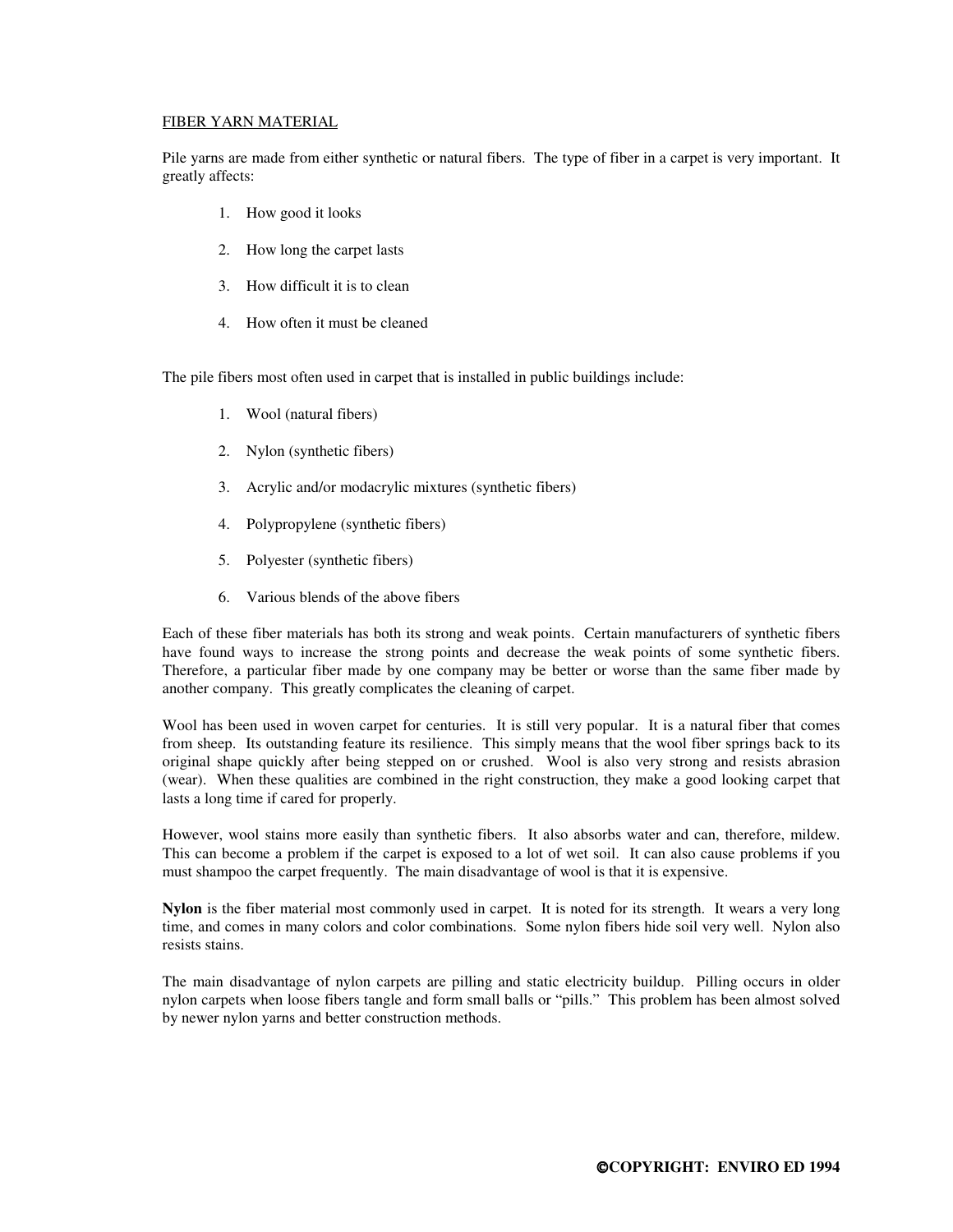Static electricity builds up in the bodies of people who walk on some carpets. When a person touches a grounded light switch or metal surface, he gets a "shock" as the static electricity discharges. This problem becomes worse in cold weather and dry climates. Static electricity can build up on all carpet fibers, but nylon presents the most severe problem.

Most nylon carpet manufacturers now insert special fibers or materials among the nylon fibers to help reduce this problem. Most newer nylon carpets now have this anti-static feature. However, if you are having trouble with static electricity buildup, you can spray an anti-static compound on the carpet to combat it. You must re-apply the compound each time you shampoo the carpet. Because foot traffic gradually wears the compound off, you many have to treat busy areas more often.

**Acrylic and modacrylic** mixtures are also synthetic fibers. Acrylic fibers resist discoloration due to sunlight very well. For this reason, they are often used in outdoor carpet. Neither acrylics nor modacrylics are damaged by most acids. They also stand up well to many mild alkalis and other chemicals that damage wool. This quality allows you to use certain stain-removers on acrylic carpet that you cannot use on wool carpet.

Some of the earliest acrylic carpet fibers were very flammable. But mixing acrylic fibers with modacrylic fibers made the carpet less flammable. Today's mixed fiber carpets are no more flammable than wool.

**Polypropylene** is one of the newest synthetic fibers. These fibers are very strong, and wear well. Polypropylene carpet usually does not build up static electricity. It also resists most common acids, alkalis, bleaches, stains, and absorbs very little water. Olefin is the polypropylene fiber most widely used in carpet today.

Polypropylene fibers - like acrylics- are not affected by mold, mildew, or insects. They are widely used in indoor-outdoor, but polypropylene fibers are not as resilient as many other carpet fibers. They also do not have as much luster as nylon.

**Polyester** fiber yarn is soft, rich-looking, and resists stains. Like polypropylene, however, it is not very resilient in some constructions. Also, it does not retain its texture as well as a nylon carpet does. Nylon and acrylics are now replacing polyester carpet fibers.

Carpet manufacturers often blend or mix several different types of yarn in a pile to combine the best properties of each. As an example, a carpet that has 69% acrylic yarn, 30% nylon yarn, and 1% static control material has a good appearance (from the acrylic), good strength (from the nylon) and built-in static control. If the acrylic and nylon content are reduced, and modacrylic yarn is added, the carpet would be flame retardant as well.

#### BACKING YARN MATERIALS

The back that holds the pile yarns together is a tufted carpet consisting of a primary back – and sometimes a secondary back. Both backs may consist of either woven yarn, or fibers matted together. In a tufted carpet, the backing fibers are usually jute, cotton, rayon, or nylon. The lengthwise backing yarns in a woven carpet are called the warp, and the crosswise ones are called the waft. Stuffer warp and chain warp fibers are used to add extra strength and weight to the backing in a woven carpet.

The pre-woven secondary back is usually laminated to the primary back with liquid rubber or latex. This lamination:

- 1. Keeps the tufts from pulling out.
- 2. Adds more strength to the carpet to resist wear.

#### TYPES OF CARPET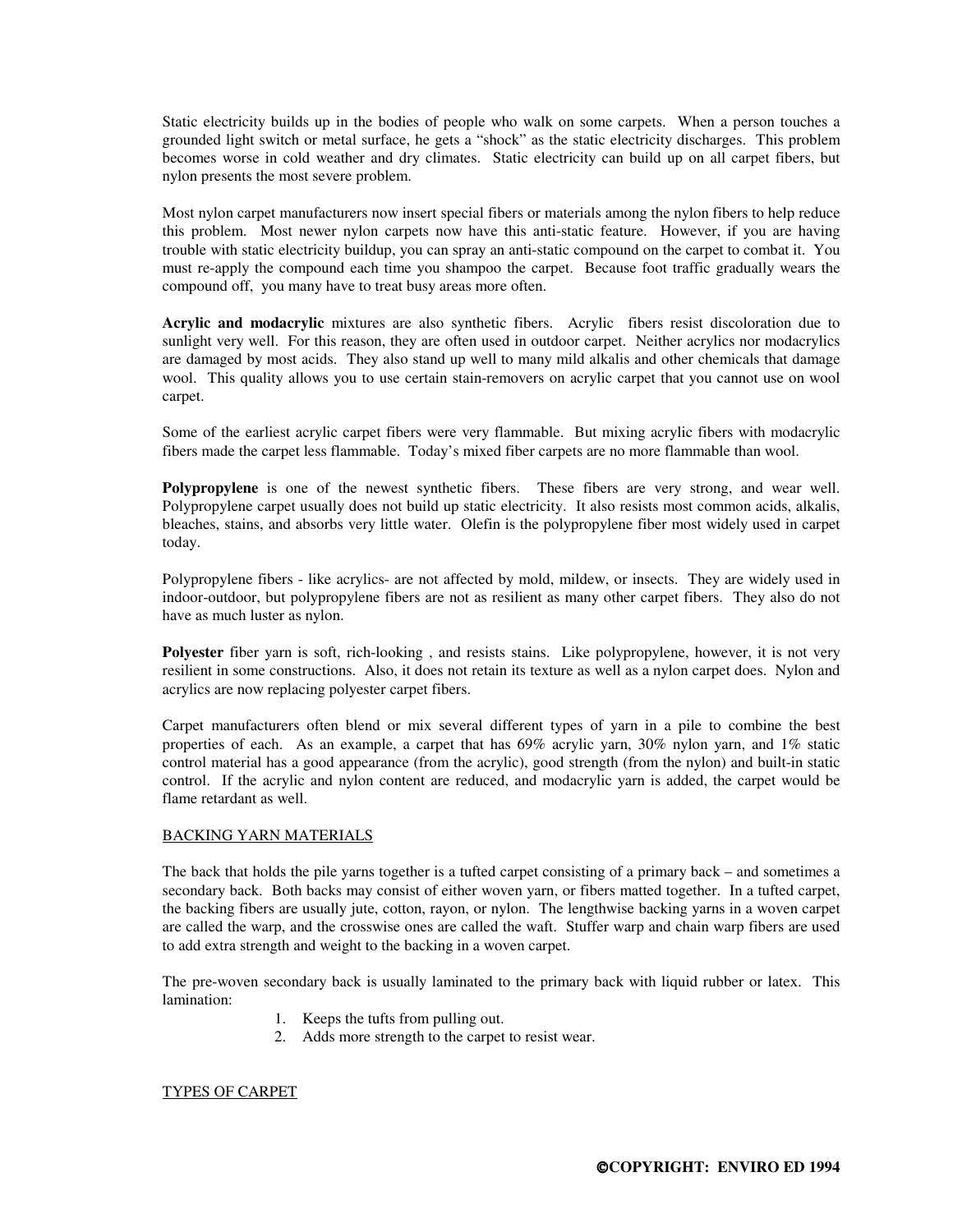The different methods of making carpets classify them into types. The most common are: tufted, needlepunched, woven, knitted, and flocked.

About 95% of today's carpets are made by tufting. **Tufted** carpet is used more than any other type in buildings and facilities. It comes in a wide variety of patterns and textures. The machine that constructs tufted carpet is like a giant computer-controlled sewing machine, usually 12 to 15 feet wide (standard carpet widths). It has hundreds of needles that push the pile yarn through the pre-woven primary back sheet. As each needle pulls out, it forms a loop or tuft of pile that is held in place by the back sheet. The carpet is then coated with a latex compound that keeps the loops from pulling out of the carpet.

**Needlepunched** carpet – such as indoor/outdoor carpet – is made up of loose fibers (not yarns). The carpetmaking machine first combs the fibers, and then lays them out on a web form. A sheet of polypropylene back, called scrim, is placed over the first fiber layer, and a second layer of fibers is laid out on top of the back sheet. This loose "sandwich" moves to a needlepunching machine that use hundreds of barbed needles to interlock the fibers with themselves, and to the polypropylene back sheet. After a third layer of fiber is laid out on top of the sandwich, it goes through a final needlepunching operation. Sometimes a secondary back of foam rubber or similar material is applied before the design is printed or embossed by another machine.

One layer of pile crushed down on another makes a rather hard carpet, with little or no pile height. But needlepunched carpet wears very well, and its color lasts. Because of these qualities, it is widely used in both industrial and institutional facilities. Needlepunched carpet for indoor use may contain nylon, polypropylene, or acrylic fibers. Most outdoor carpet is made of polypropylene or acrylic fibers.

The process of weaving woven carpet produces both the pile and back at the same time, and on the same loom (weaving machine). The most common woven carpets are: Velvet, Wilton, and Axminster. Manufacturers can modify each type to produce special patterns, textures, and properties.

Velvet woven carpets have the most simple construction. They are usually woven on a loom from only one pile yarn and therefore come mainly in solid colors. Two or more strands of different colors can be twisted together to make them appear "tweed" or "salt and pepper," however. Velvet carpet pile yarns are woven either through the backing yarns, or interwoven with the backing yarns. To decrease skidding and give the carpet more weight, special compounds may be applied to the back. A top quality velvet carpet has about 64 to 100 tufts per square inch. A medium grade carpet has 50 to 80 tufts per square inch. And the lowest priced carpet has only 43 to 49 tufts per square inch.

Velvet carpet comes in many surface textures, such as: loop pile, plush effect, tree bark effect, and a combined cut and uncut pile. Solid color velvet carpet shows dirt faster than multicolors do. It wears very well, and is suited to heavy traffic areas. It also resists snags and pulls. Some velvet weave carpets have backing yarns made from natural materials. Be careful not to get such a carpet too wet when you shampoo it. Velvet carpets are usually more expensive than tufted.

#### WOVEN CARPET

Wilton carpet is usually very strong, and has a dense pile. For these reasons, it has been used for many years in commercial facilities. The name "Wilton" comes from an English town of the same name where the Wilton loom was invented. The Wilton loom is much more complex than the velvet loom. It weaves the pile yarns and backing yarns together at the same time. If your company symbol or trademark is woven into the carpet in your lobby, it was probably made on a Wilton or an Axminster loom.

Although the loom for weaving Axminster was invented by an American, the weave is named after an English town. This loom can handle a great many colors at one time, thereby producing multicolored carpet at low cost. It also produces carpet with complex designs: geometric, floral, modern, stylized, etc.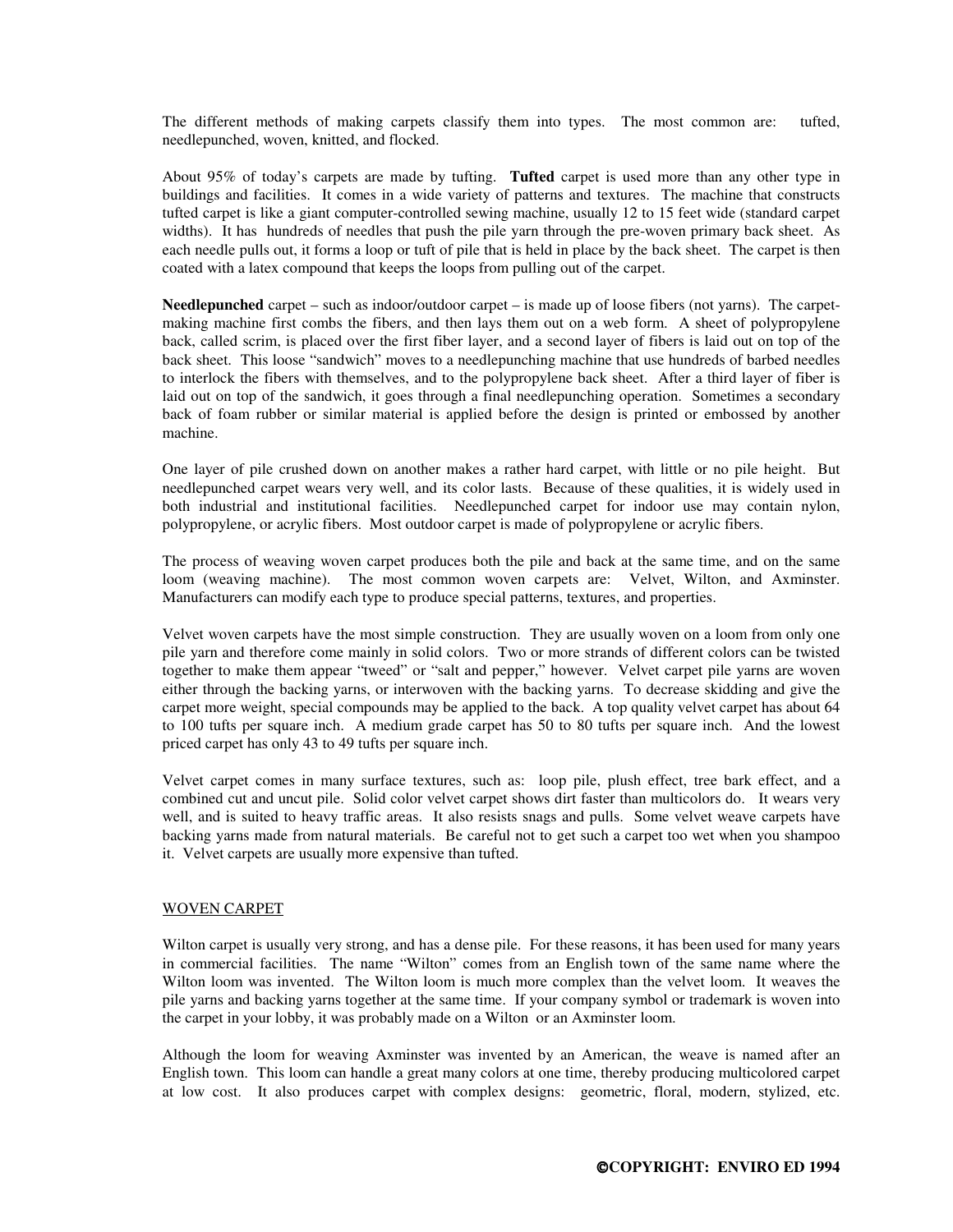Axminster carpet almost always has cut pile tufts instead of loops. Sometimes the cut pile sheds in heavily trafficked areas.

The dense pile of good quality Axminster gives excellent crush resistance and long wear. Axminster has a heavy back reinforced by ribs that are so heavy, you can roll the carpet in only one direction.

**Knitted** carpet is similar to woven carpet, because the pile and backing yarns are interlocked in the same operation. The difference is that the yarns are knitted together with different sets of needles instead of woven together by a loom. Knitting is faster than standard weaving, but slower than high-speed tufting. Therefore, knitting produces very good carpet at a moderate cost.

The tufts of a knitted carpet are firmly locked in position by a special chain-lock stitch. They are also arranged in a checkerboard design so that they give each other better support. This helps them spring back into a vertical position after being crushed. The checkerboard design also makes the pile look the same viewed from any direction. All of these qualities make a knitted carpet suited to areas where traffic lanes develop. For this reason, some "contract installers" who lay carpet in buildings and other large facilities prefer knitted carpeting.

Although the flocking process was used to make wallpaper in Europe 400 years ago, it has been used to make flocked carpet only recently. Flocking produces a soft vertical short nap on a back instead of a pile. Flock (nylon fibers) can be applied to a back by electricity, by a beater bar, or by spraying.

In the electrical process, short (3/16 in.) nylon fibers are charged with electricity and shot (like small darts) into an adhesive coating on the back sheet. Almost 18,000 fibers per square inch of carpet are bonded permanently to the back as the adhesive dries. After curing in an oven, layers of woven jute are applied to the back. Flocked carpets can be dyed after construction, or they can be made from fibers already dyed.

In the beater bar process, an adhesive-coated back sheet passes over a series of bars that vibrate it. As flock fibers are sifted onto the adhesive, the vibration makes them stand upright. In the spraying process, the flock is sprayed from a gun onto the adhesive-covered back sheet. Following either process, the carpet is cured in an oven. Because the flock fibers are short, straight, and close together, there is little room in a flocked carpet for dirt and germs to build up.

As you have learned, the primary back and the pile in woven and knitted carpet are joined together as the carpet is made. The yarn fibers in the back are usually natural materials (jute, kraft-cord, cotton), or synthetic materials (polyester, polypropylene, nylon, rayon). They can also be a mixture of natural and synthetic materials.

The back sheet in tufted and needlepunched carpet is also made of yarn, usually from jute or polypropylene fibers. A synthetic back is best for an area that gets a lot of wet traffic, or must be cleaned often. It will not discolor the pile yarns if the carpet gets wet. Also, synthetic backs do not mildew or shrink when wet.

Be careful not to get natural fiber backing yarns too wet when you clean the carpet. If you must use a wet cleaning method on carpet that has a natural fiber back, test a small (25 sq. ft.) sample area first to make sure it can withstand wet cleaning.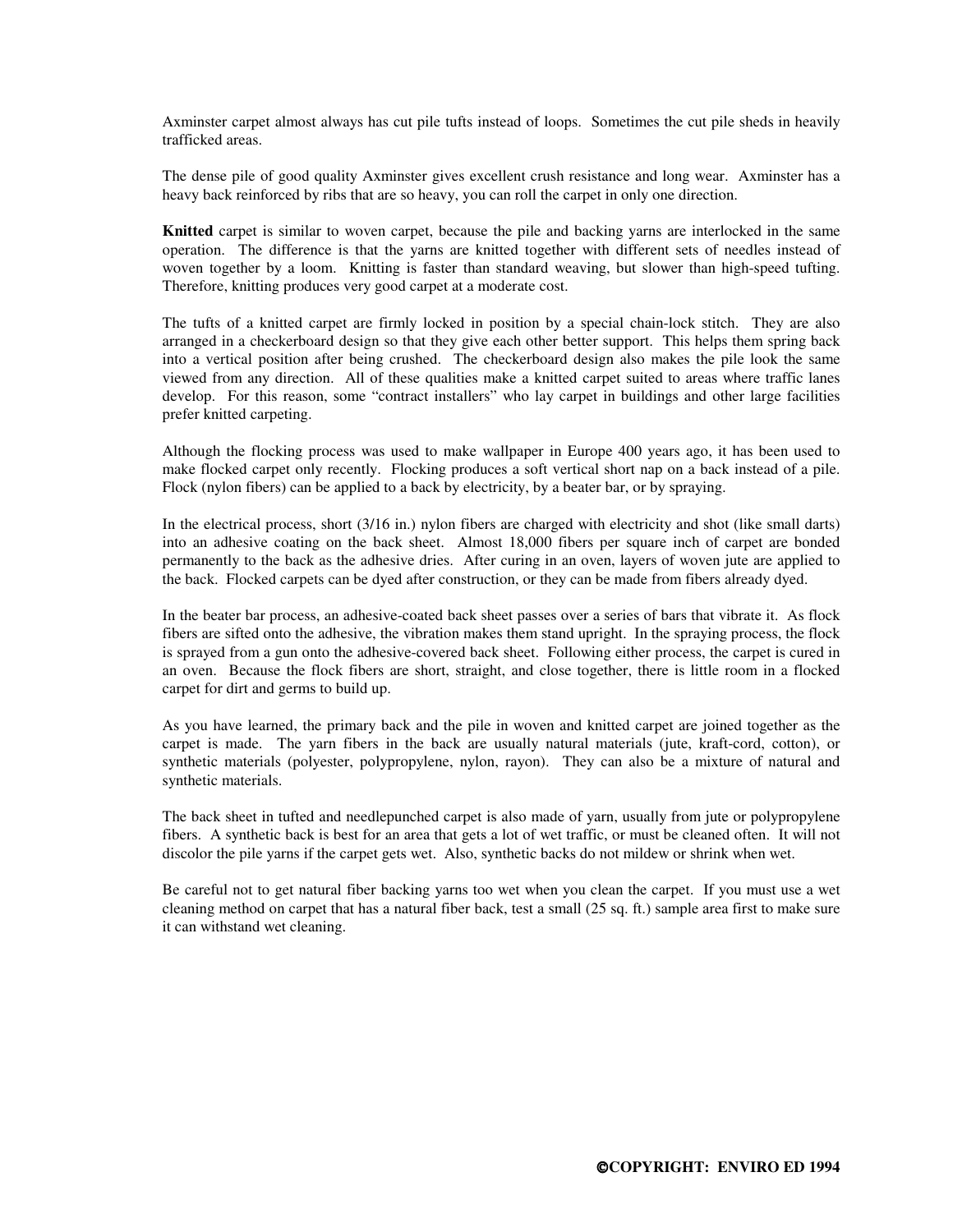#### CARPET PADDING

Carpet padding is the material placed between the carpet backing and the floor. Padding is also known as cushioning, lining, underlaying – or just plain pads. The padding may or may not be attached to the carpet. Padding will not improve the quality of a carpet, but it makes a carpet feel softer and plusher and usually increases its wear life. It also often makes short pile carpet easier to clean and maintain.

Padding installed directly on a concrete floor protects the carpet from dust and moisture given off by the concrete. Dust and moisture can discolor the pile – and you will not know that you have a problem until the pile discolors.

Padding also helps to:

- 1. Lengthen carpet life
- 2. Reduce carpet crawl or creep
- 3. Increase sound-deadening qualities
- 4. Insulate against heat and cold
- 5. Absorb crushing forces on pile
- 6. Hide uneven floors

#### PADDING MATERIALS

Carpet padding and/or cushioning is usually made from: jute, animal hair felt, fiber felt, sponge or foam rubber, urethane foam, and synthetic fibers.

**Jute** comes from the jute plant and is often used to make burlap bags. The fibers are twisted into yarn and the yarn is woven into a cloth. (As you know, jute is also used in carpet backing.) In padding, jute is generally mixed with other natural or synthetic materials. It is not often used by itself. Jute absorbs water. Therefore, any carpet that covers a padding containing jute must be cleaned carefully. Jute-backed carpet that does not have a moisture barrier made from rubber, for example, will develop a dark brown stain if soaked through during shampooing. Jute can also mildew if it gets wet and stays wet.

**Animal hair** felt and **fiber** felt are often used to make a blanket-type pad. The pad can have a "waffle" design to help make it more skid-proof and provide a more cushioning effect, or be reinforced with a jute backing, or be coated with rubber on both sides. The pad is sometimes coated on one or both sides with an adhesive to make it stick to both the floor and carpet.

Animal hair and fiber felt pads are firm and relatively inexpensive. But they are subject to mildew and insect attack. Shampoo carpets installed over them very carefully. If the fibers get wet, the padding can wring or mildew.

**Sponge and foam rubber** carpet cushions are made from either natural or synthetic rubber. They are either glued to the carpet during manufacturing or laid on the floor during installation.

The surface of the cushion may be waffled to make the cushion softer and thicker. Rubber cushions come in many different degrees of firmness. Synthetic rubber is not bothered by mildew or insects. Carpets that have rubber cushions are much easier to shampoo. If they get too wet, they usually do not wrinkle.

**Urethane foam** cushions are very similar to sponge rubber. They come in many degrees of thickness and firmness. What you have learned about sponge and foam rubber cushions also applies to urethane foam cushions.

Carpet cushions made from **synthetic fiber** are usually firmer than foam or sponge cushions. Synthetic fiber cushions are made by bonding synthetic fibers together to form a blanket. They do not mildew. CARPET INSTALLATION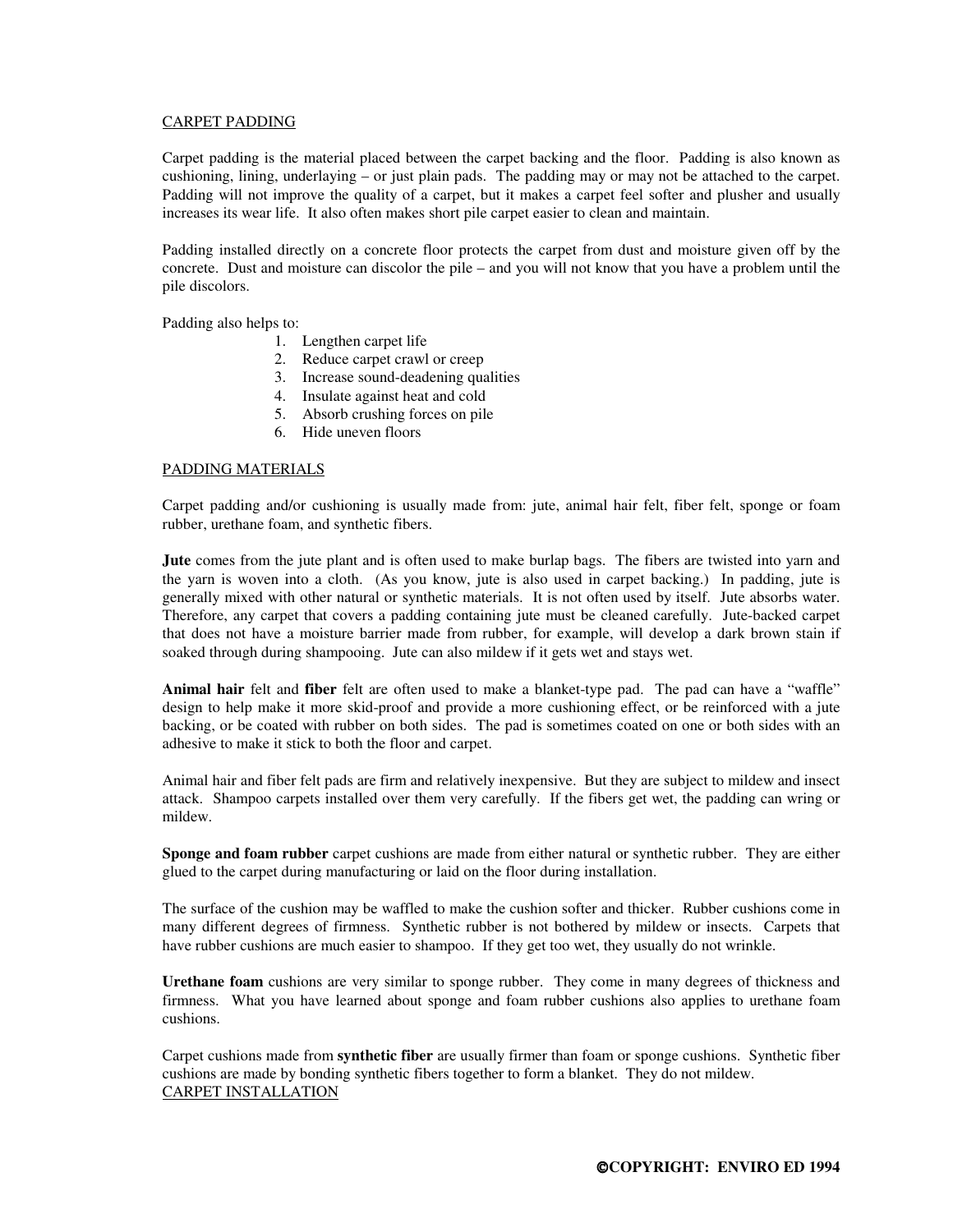How a carpet is installed greatly affects how you clean it. If it is not attached to the floor firmly, it can wrinkle when you vacuum or shampoo it. For example, "waves" may appear in the carpet in front of the vacuum as you push it. Or, if the carpet is attached with a water-soluble adhesive, it may dissolve upon contact with a wet shampoo. The most common installation methods are: tacking, tackless strips, water soluble adhesives, and non-water soluble adhesives.

**Tacking** is one of the oldest installation methods. In this method, tacks or staples hold the carpet in place. If the carpet is laid over concrete, a thin narrow plywood strip is installed to hold the tacks. A disadvantage of tacking is that the tops of the tacks or staples are exposed to air and can rust or pull out. Be very careful when you vacuum or shampoo a tacked or stapled carpet.

**Tackless strips** are the most common means of installing carpet. They simply are narrow strips of wood through which many evenly spaced tacks are driven. The strips are nailed or glued to the floor (usually only along the sides of the room) with the tacks sticking up. The edges of the carpet lie on top of the strips, which hold them in place. The strips provide a very good bond. Their only disadvantage is that, when they are sewn with thin carpets, the strips sometimes bulge. Certain carpets installed with tackless strips also stretch or wrinkle and pull away from the tackless strips.

Carpets glued directly to the floor, stairs, or wall with a **water soluble adhesive** are very firmly bonded. (Padding is not normally used when carpets are glued.) The wrong adhesive can cause difficult problems. Sometimes the adhesive dries out and the carpet wrinkles. When shampooing a glued carpet, be careful not to get it too wet because the water can dissolve the adhesive. When this happens, the adhesive can soak into the carpet pile and stain it, or the carpet can wrinkle.

Carpets glued with water soluble adhesives can be replaced easily, however. After the carpet is pulled up, just scrub the adhesive off the floor with a good water-based stripping solution.

**Non-water soluble adhesives** eliminate most of the problems produced by water soluble ones. But these adhesives are permanent, and when a carpet must be replaced because of wear, staining, etc., the adhesives cause a major problem. After the old carpet is taken up, the floor may have to be sanded before a new carpet can be laid.

#### THE EFFECT OF CARPET COLOR

The color of a carpet affects how often you must shampoo it, as well as how much time you need to spend vacuuming it daily. As a general rule, solid and/or dark colors require more daily cleaning time, and must be shampooed more often. They simply show soil more. Tweeds (mixtures of colors) and patterns do not show dirt as much. Medium colors help to hide soil.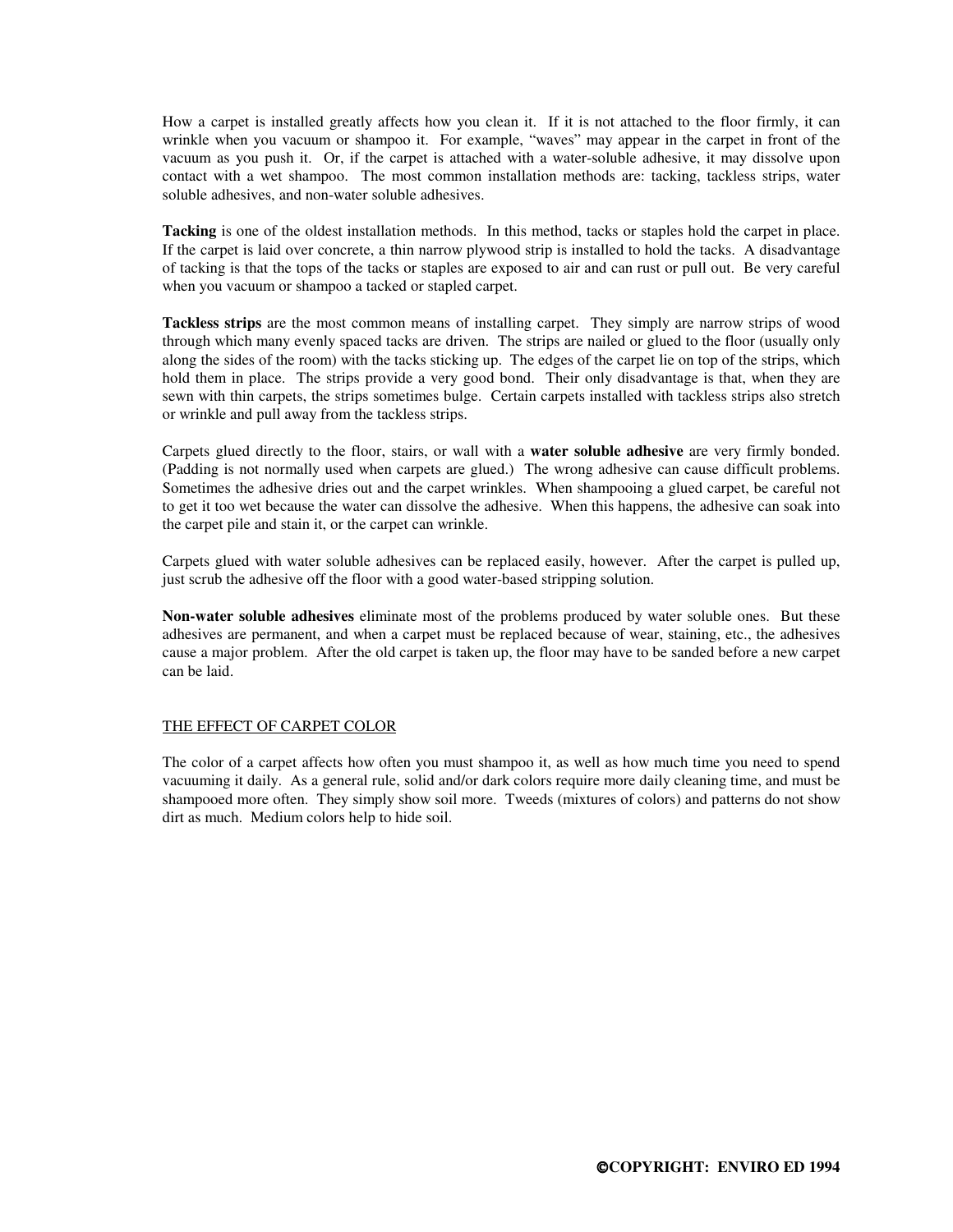## **PREVENTIVE MAINTENANCE FOR CARPET AND ROUTINE VACUUMING**

#### PREFACE

Through preventive maintenance, such as using walk-off mats at building entrances – you can prevent dirt and soil deposits on your carpets so that they will look good longer and will not wear out so quickly. To remove dirt and soil from carpet before foot traffic and other activity grind them deep into the carpet, you must perform tasks such as policing, cleaning walk-off mats, and vacuuming heavily trafficked areas often.

This Lesson tells you, step by step, how to do each of these tasks. It also explains how to use and care for many types of vacuuming equipment. Vacuum cleaners are actually the only powered equipment that you will use for routine carpet care. When you know how to use this equipment correctly, your carpets will keep their appearance better – and you will be able to do your work faster and easier.

#### WHY CARPETS NEED CARE

Carpets have been used for many years in offices, hotels and motels, theaters, auditoriums, and other places where people gather. Carpet is used not only because it gives warmth and beauty to a room, but because it is comfortable and easy to walk on. In recent years, carpeting has been extended to lobbies, terraces and even the public sidewalk in front of some buildings. Building owners want all of their carpeting to stay in good, clean condition and last as long as possible.

It isn't easy for a carpet to stay clean, however. The biggest enemy of carpet is dirt. Dirt and soil from different sources make it necessary for you to clean a carpet often. Without regular cleaning, dirt is ground in the carpet yarns by the weight of people walking on it. Finally, dirt cuts off some of the fibers like a finetooth saw. Losing fibers and yarns makes carpet wear out. The most common sources of dirt are:

- 1. **Tracked dirt** from outside dry areas (dust, sand) and wet or oily areas (mud, grease, oil, tar). Tracked dirt from inside the building consisting of wax and polish particles, cooking oils, dust, etc.
- 2. **Air movement** through doors, windows, and heating and ventilating systems deposits dust particles, soot, and ashes on all building surfaces.
- 3. **Spots and stains** that occur wherever people gather. This kind of soil ranges from food crumbs and hair, to paint and urine.

A carpet has other enemies besides dirt. Among the other enemies that shorten the service life of a carpet are:

- 1. The weight of passing and fixed objects (furniture and equipment) that crushes the pile yarns.
- 2. The constant rubbing of yarns against each other (called abrasion) caused by foot and vehicle traffic.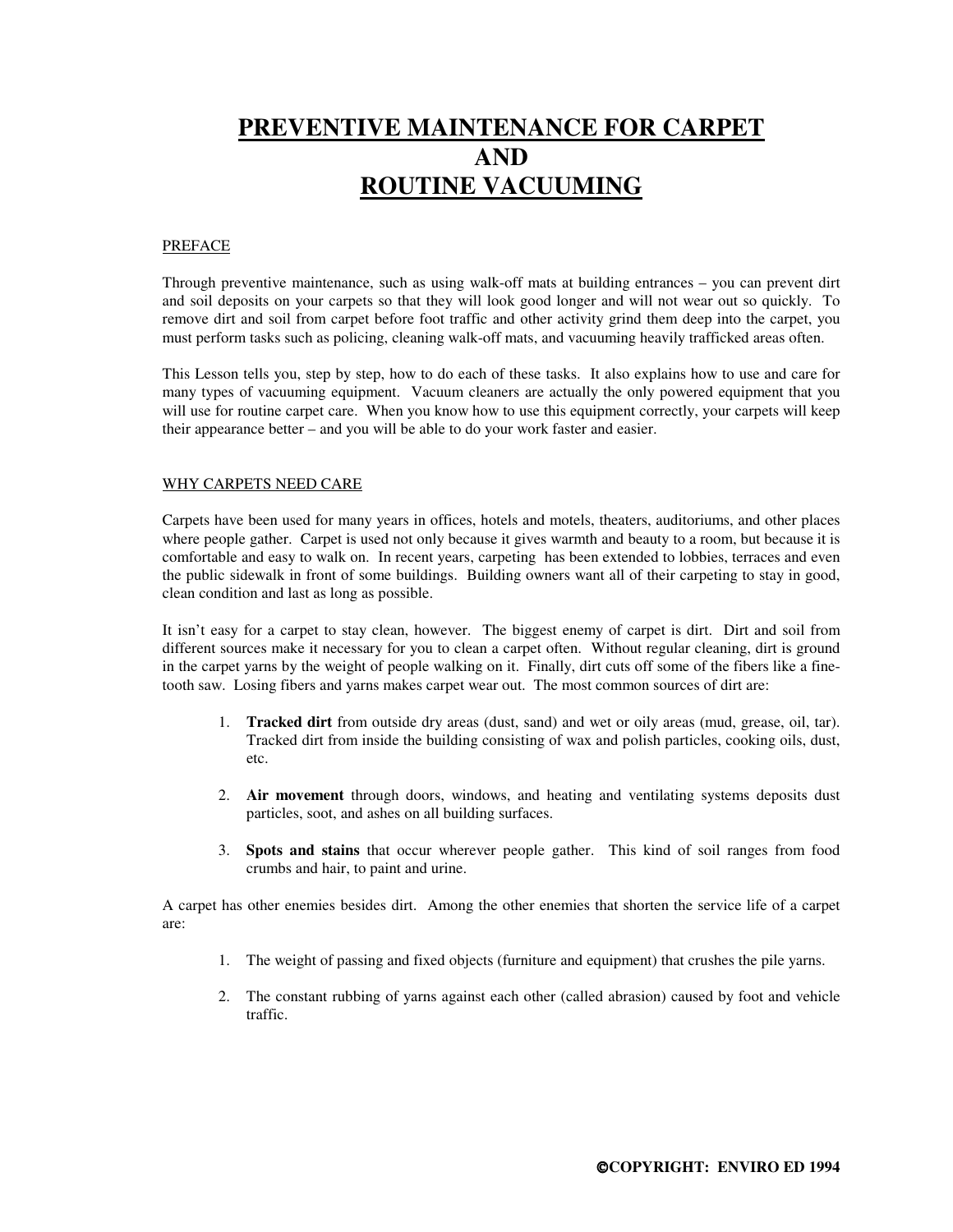Carpet is made from fabric or material like clothing. People walk on carpet, but they would not think of walking on their clothing. Carpet, however, is designed to withstand this harsh treatment. Clean carpet yarns survive by bending and absorbing ("soaking up") the weight of a load. In a clean carpet, the yarns bend without hitting any obstruction.

But carpet yarns cannot soak up the load when they are dirty. They bend until they hit embedded dirt and then stop. However, the load continues to push the yarns down against the sharp edges of dirt particles. After this happens over and over again, the dirt particles finally cut the yarn fibers. Sometimes the yarn actually breaks off because of this treatment. When it does, it leaves a small gap in the carpet. Many such small gaps make a carpet look worn out. The only way to prevent this destructive wear is to keep the carpet clean.

#### KEEPING A CARPET CLEAN

There are two ways to keep a carpet clean:

- 1. Do not let it get dirty (preventive maintenance), or
- 2. Clean it when it does get dirty (corrective maintenance).

Preventive maintenance may sound too simple, but many custodians forget about preventing a carpet from getting dirty. Then they must spend more time than necessary cleaning it when it does become dirty. You can save yourself a lot of time and work by learning how to keep a carpet from getting dirty.

Keeping dirt from reaching the carpet is call **preventive maintenance**. Preventive maintenance saves you time and work by stopping dirt problems before they start. One of the best ways to keep dirt off carpet is to use dirt-catching devices – mats and grates that trap dirt before it gets to the carpet. Another way to prevent dirty carpet is to police (pick up trash from) carpeted areas at regular intervals.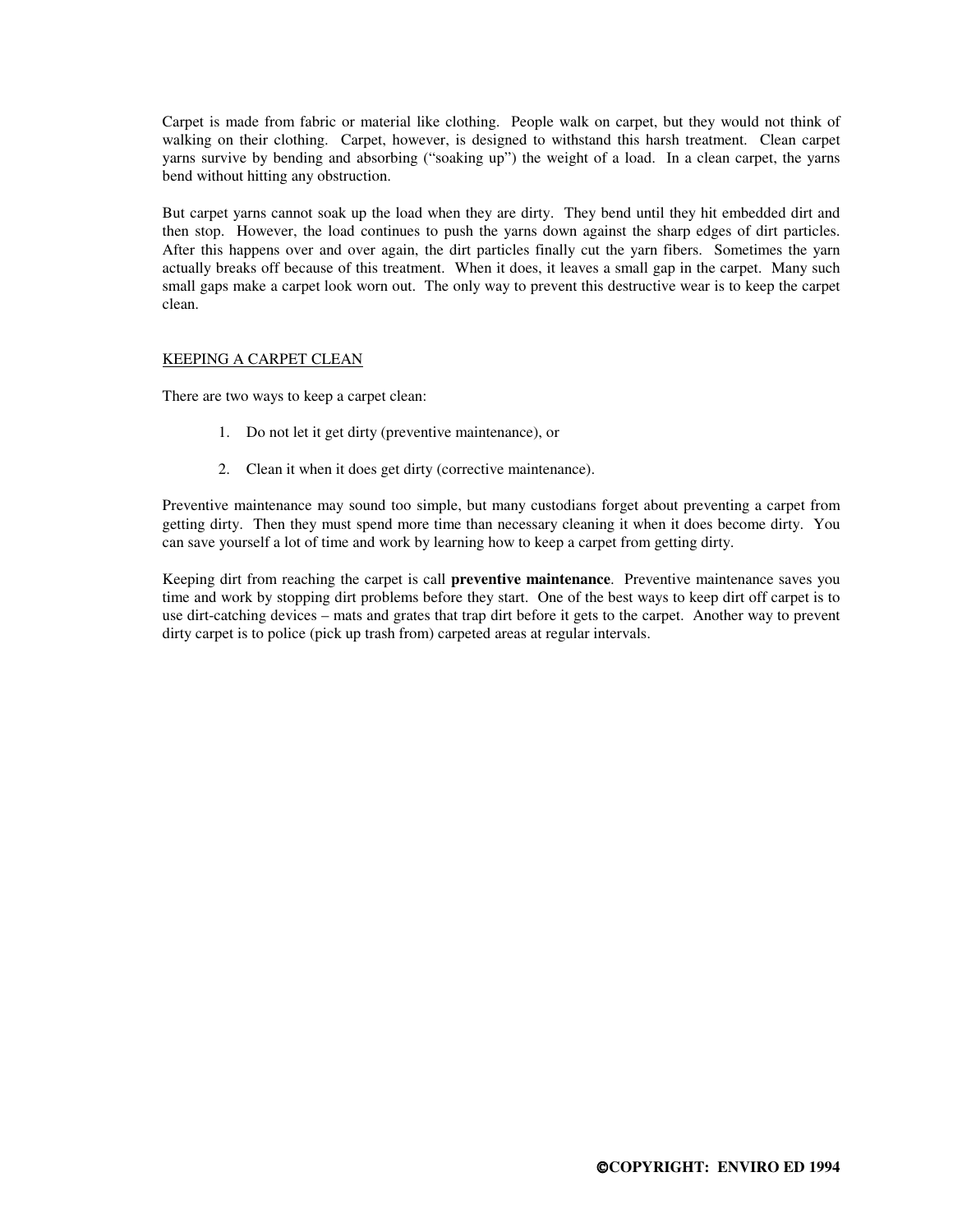#### DIRECT-CATCHING DEVICES

Most dirt and soil that gets on carpet comes from people's shoes. The dirt is normally knocked from shoes onto the carpet during the first two or three steps that a person takes after walking through a building entrance. If you do not trap this dirt, it can spread throughout the building as other people track through it. Therefore, you must protect the carpet next to entrances or it will wear faster and look worse than carpet in other parts of the building. If that happens, the carpet next to entrances must be replaced before the rest of the carpet in the building wears out. This is costly.

Replacing just a piece of the carpet does not always solve the problem either. The new section often does not match the older carpet. To make the carpet look good, you should really replace both the worn section and unworn sections – which means replacing the whole carpet! Dirt-catching devices can help prevent the heavy cost of replacing carpets.

Dirt-catching devices simply remove the dirt from people's shoes and trap it before it is tracked past the entrance. Some devices are costly – others are not. Some do a good job – some do not. The most costly device may not do the job as well as a cheaper one. The simplest – but least effective – device is a piece carpet scrap placed at the door. One of the most complex devices is a motorized grate that brushes the dirt from people's shoes as they walk across it.

The most common dirt-catching devices is a **walk-off mat**. Walk-off mats are small rugs and runners (short lengths of rugs) that trap dirt and/or moisture before it is tracked into or through a building. They can be used to protect bare floors and finishes, as well as carpets. Mats come in many different sizes, colors, and materials – from molder rubber to coconut fibers to flexible metal links. Depending on their construction and material, mats can trap dry dirt, or both wet and dry dirt.

Soft walk-off mats – like coconut fiber and the carpet fiber entrance mat are designed to trap and hold both wet and dry dirt and soil. Coconut fiber mats are especially useful in sandy areas of the country, because they hold several pounds of wet sand. The carpet fiber entrance mat (made from carpet fibers) soaks up water from rain and melting snow, as well as traps dirt. This keeps bare floors free from wet spots that people can slip and fall on. When soft mats become full of dirt and water, remove them and clean them with a wet-type vacuum. Keep an extra mat for each location so that you can clean one while the other is in service.

Absorbent mats also trap both wet and dry dirt and soil caused by food spills. They are usually made from olefin – an easily washed synthetic that has a soft, plush texture. Absorbent mats are used in cafeteria lines, and in front of vending machines. They often have a rigid border that makes them lie flat so that people do not trip over them.

Walk-off mats made from scraps of carpet are not recommended. First of all, ordinary carpet isn't designed to knock the dirt off shoes and trap it. Also, carpet scraps often have exposed edges that tend to roll up and trip people. If you do use carpet scraps for mats, be sure to tape or sew all loose edges. This will keep them from unraveling (coming apart) and rolling up.

Hard vinyl plastic or rubber mats protect floor and carpets from dry dirt. They are designed to protect any heavy traffic area from wear, including approaches to escalators and elevators. They come in both opaque (cannot see through) and transparent (see-through) materials, and both solid and open construction. Some open construction mats are perforated with holes. Others have pieces of mat material linked together in a pattern. Transparent mats made from vinyl protect floor surfaces and allow flooring or carpet patterns to show through at the same time. You can wash off rubber and vinyl mats with a garden hose, and they will dry quickly. Keep an extra mat on hand for each location, so that you can wash one while the other is in service.

For safety underfoot, many rubber and vinyl mats have small nubs or teeth on their backing. Under a load, the nubs grip the floor and keep the mat from sliding. Some mats have a rigid border around the edges to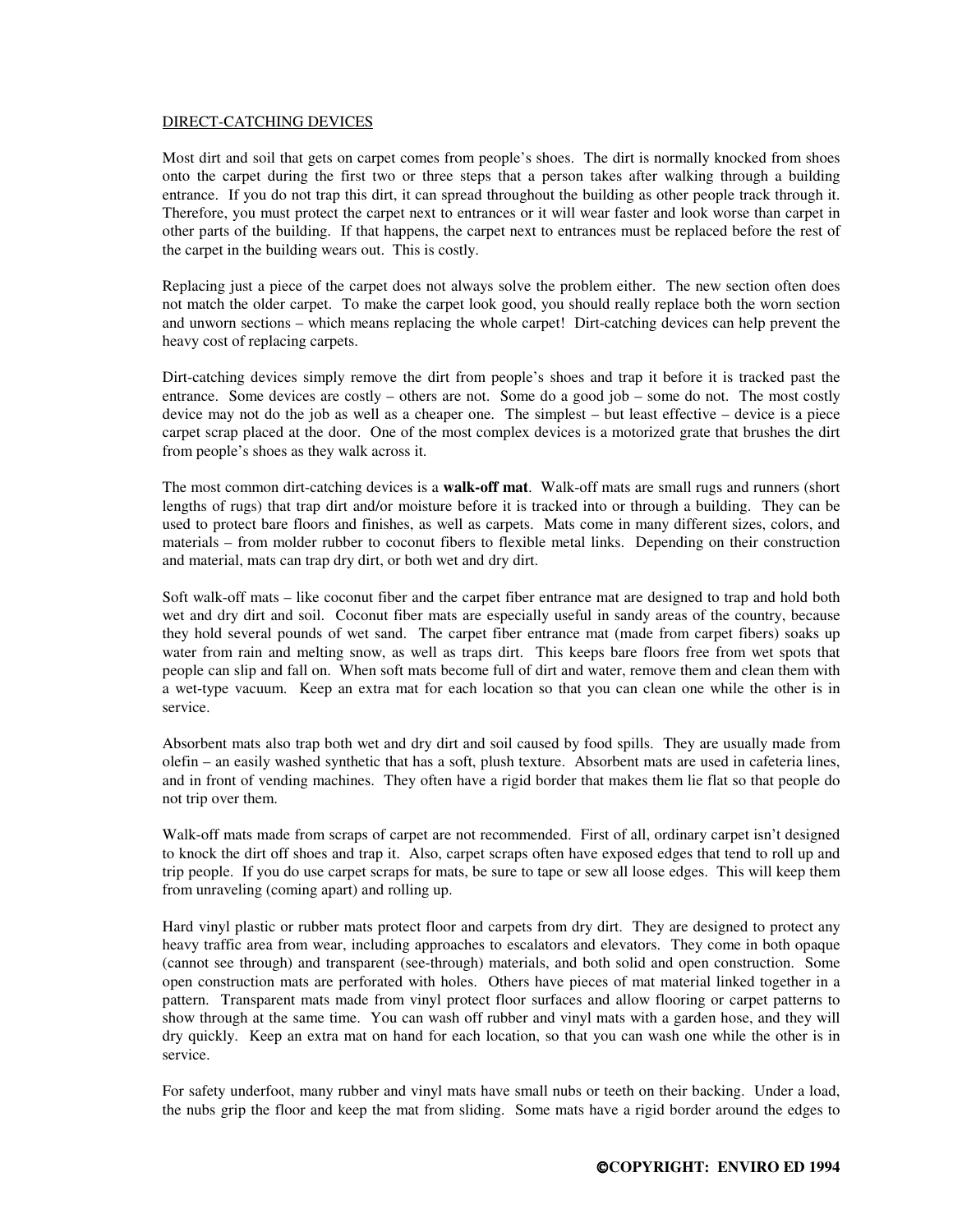keep them from rolling up and tripping people. Another way to prevent people from tripping on mats is to recess (set in the floor) them in a shallow pit. The pit –which is usually only as deep as the mat is thick – often has a metal border around it. When you place a mat in the pit, the top of the mat is even with the floor so that no edges are exposed.

The flexible metal link mat has the same link-type construction that some rubber and vinyl mats do. This design is especially useful in entrances to and from a dirty garage or warehouse floor. To clean the area, simply pick up and shake the mat, and then sweep up the dirt and litter from the floor.

**Walk-off grates** are simply metal bars or strips set in the floor with a small gap (about 1/16 in.) between them. A catch pan is located under the grate. The grate knocks the dirt off shoes, and the dirt falls through the gaps and into the catch pan. Walk-off grates do a good job of trapping wet, oily soil so that it will not be tracked into the building. Often a walk-off mat is placed just past the grate to wipe off the shoes after the oily dirt is knocked off.

Walk-off grates are even easier to clean that walk-off mats. You simply remove the grating, and use a vacuum or shovel to remove the dirt from the catch pan. Some catch pans are connected to drains to make them easy to flush and clean. The only bad feature of walk-off grates is that they are costly to install. Because they require a hole to be cut in the floor, these devices must be installed either when the building is built or when it is remodeled.

Some walk-off grates are electrically operated. These motorized grates have motor driven brushes that stick up in the gaps between the bars. When someone steps on the grate, it turns on an electric motor that moves the brushes back and forth. The brushes knock the dirt off people's shoes. Motorized grates are very useful in areas that have a lot of wet or snowy weather. They are also useful if a messy shop or factory floor is located next to an office area.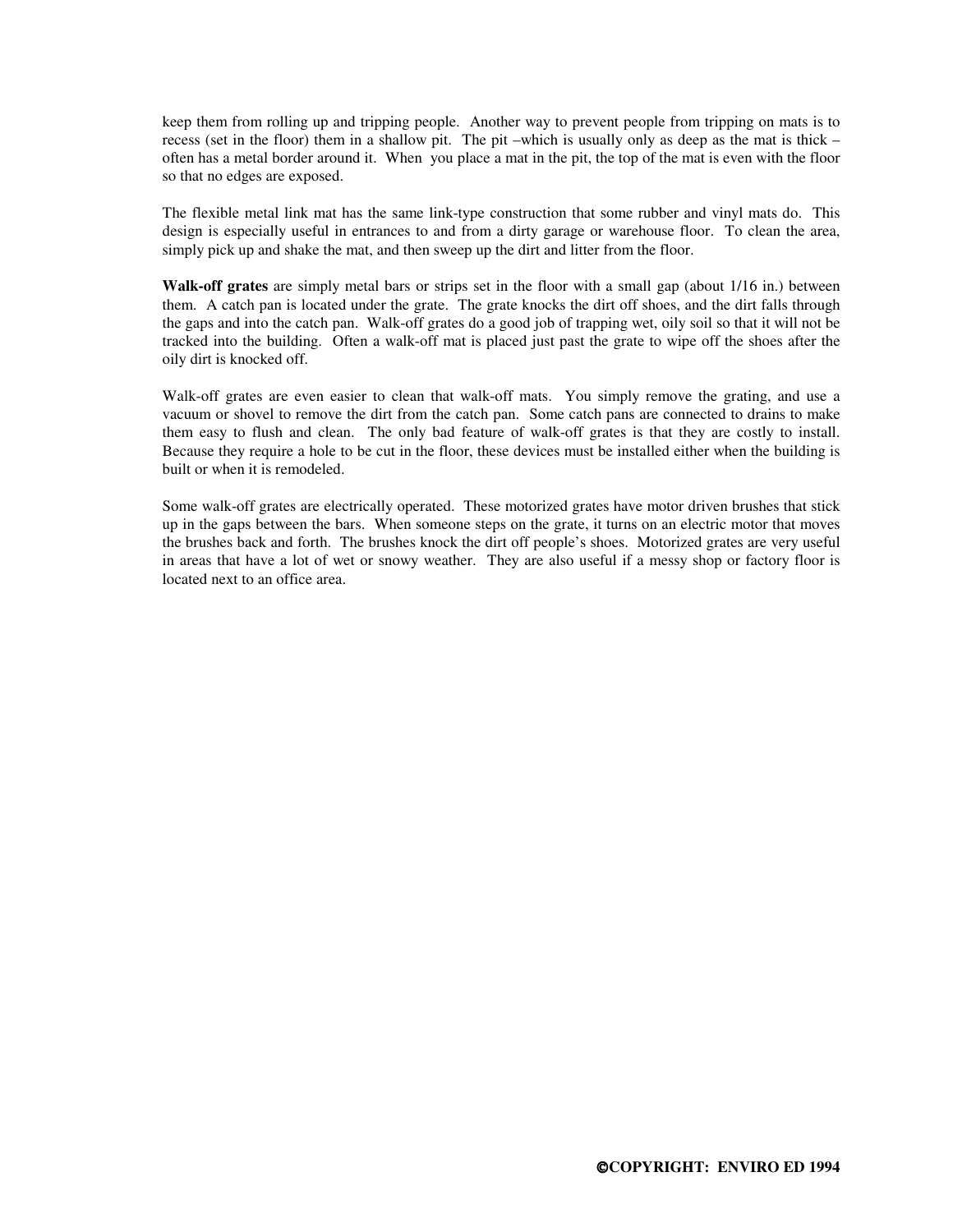#### POLICING

In addition to dirt-catching devices, you can prevent dirt from getting on carpets by proper policing. If you police an area correctly, you can remove soil and stains before they have a chance to become embedded (trapped) in the carpet. Policing includes:

- 1. Picking up litter several times a day.
- 2. Sweeping or vacuuming heavily trafficked areas several times a day with a light-duty tool.
- 3. Exchanging or cleaning walk-off mats and grates, which you learned how to do earlier in this Lesson.
- 4. Removing spots and stains with a carpet spot-cleaning kit, which you will learn how to do in Lesson Four.

Picking up litter is the simplest – and probably the most often forgotten – part of policing. It is very important that you and other custodians in your building make it a habit to pick up every piece of paper, cigarette butt, gum wrapper, paper clip, wad of lint, etc. that you see several times a day. This will make any area look neat and orderly, with no noticeable dirt.

There are many light-duty tools that you can use to remove loose dirt and solids from heavily trafficked areas. For policing, you will usually need a tool that is lightweight so that you can move quickly through the building. If the soil in your area is dry and the carpet has a relatively short, dense pile, you can use a **nonelectric sweeper**. As you push or pull this lightweight sweeper, a set of small rotating brushes sweeps the dirt and soil from the carpet. For wet, heavy, or oily soil, use a lightweight, single-motor, upright vacuum equipped with a rotating brush.

#### ROUTINE VACUUMING

No matter how careful you are, or how much preventive maintenance you do, you still must vacuum your carpet completely and thoroughly to keep it looking as it should. This type of cleaning is called routine vacuuming. It consists of removing loose dirt and soil from the carpet while they are still loose, and before they get trapped in the pile. Routine vacuuming picks up the dirt while it is still near the surface. Once it sinks down into the pile, it is much harder to remove. This is why it is necessary for you to clean the carpet "often enough."

How "often" is often enough? This question puzzles many custodians. As a general rule, however, vacuum the carpet in all public areas (halls, corridors, classrooms, and dining rooms) at least daily. Vacuum the carpet in lightly used areas (libraries, executive offices, conference rooms, and stores) only every other day or even weekly. In any case, it is very important to vacuum the entire carpet on a definite schedule. At least once a week you should move the furniture before vacuuming in areas that are used a lot so that you can pick up the dust and dirt around the furniture legs and under the furniture. Use a heavy-duty upright vacuum to ensure removing all of the dirt, grit, and deeply embedded soil. Also, every week you should remove the light dust along baseboards and in corners because it will grow into an unsightly grey fuzz if you do not remove it regularly. Every other week, vacuum the carpet in seldom-used areas that do not require more frequent care. Unused areas are soiled by airborne dust and the oily fumes and gases from heating and ventilating systems.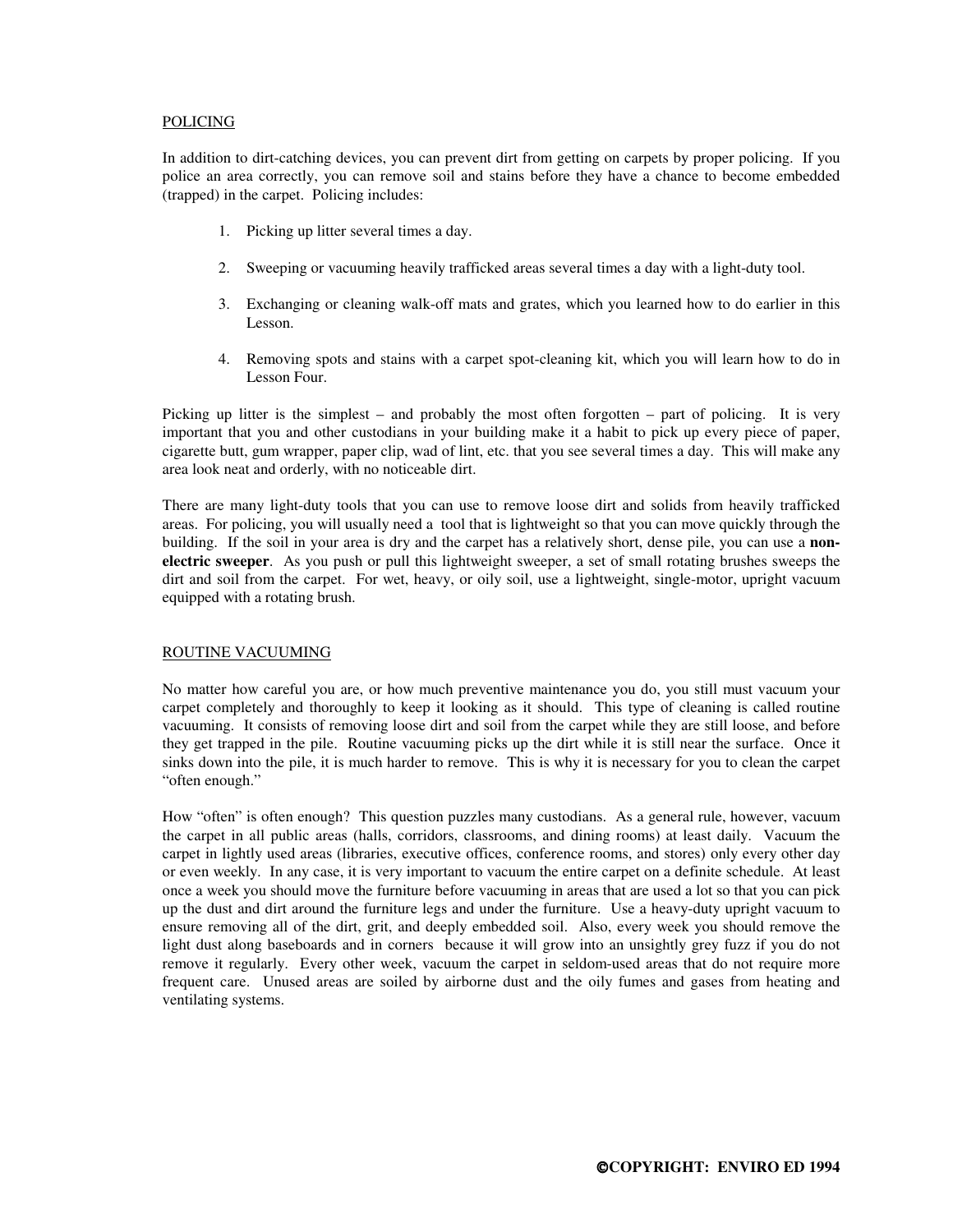#### VACUUM CLEANERS

There are many different types and sizes of vacuums that you can use for routine vacuuming. To avoid wasting time and effort, you should know how to use each type, and make the best possible use of its features. Two common types vacuum carpet very well: the dry-tank type, and the upright type.

Use a **dry-tank vacuum** to remove the soil that lies on the surface of the carpet pile. This is the simplest type of vacuum, and is used most often. It consists of a tank (usually mounted on wheels), an electric motor, a filter bag, and a flexible suction hose. To pull the dirt from the carpet, a tank-type vacuum produces a vacuum or suction. A fan driven by the electric motor blows air out of the tank through an exhaust outlet, forming a partial (not complete) vacuum in the tank. This pulls more air in through the hose. As the air enters the hose, it picks up and pulls in the dirt and soil from the carpet.

You need only very simple attachments to vacuum carpet. Insert a curved wand into the end of the hose. (The wand is a lightweight tube that serves as a long handle for the cleaning tool.) Then put a carpet pick up tool on the other end of the wand. The tool must have a hard bottom – steel or plastic – so that it slides over the carpet easily without catching or snagging the carpet pile. A crevice tool on a flexible hose is handy for cleaning carpet edges along baseboards.

A dry-tank vacuum is not powerful enough to remove dirt that has been ground into the carpet. Use it only for surface dirt – and use it often enough to remove dirt before it is ground in. This type of vacuum, with the right attachment, is good for reaching under furniture where an upright vacuum cannot reach. (You usually have to move the furniture when using an upright vacuum.) Dry-tank vacuums are also very useful for cleaning carpet on stairs.

When the dirt and soil are ground into the pile of a carpet, it takes more than just vacuum suction to remove them. This is where the **upright vacuum** comes into use. This type of vacuum has a power head instead of a hose or wand. The power head – which is actually the "foot" of the machine – rests on the carpet. The power head contains rotating tubular-type brushes driven at high speeds by the vacuum's motor. The spiral rows of brush bristles sweep the soil from the pile.

To loosen the ground-in dirt so that the suction can pick it up, an upright vacuum is also often equipped with motor driven beater bars. They allow the upright to beat and sweep the carpet at the same time. The beating action knocks the stubborn dirt loose, and the vacuum action sucks the dirt into a large bag mounted on the handle.

Upright vacuums come in three different types: single-motor, dual-motor, and pile brush. Each has a special purpose. When choosing an upright vacuum to use, do not pick one so powerful that it pulls the yarn out of your carpet.

The single-motor upright vacuum has one electric motor that turns both the brush (or beater) and the fan (that makes the suction). This type is sometimes called a light-duty or commercial vacuum. The main advantage of this type is it is light weight – it is much lighter than a dual-monitor upright vacuum. Most single-motor vacuums are only about 12 inches wide which lets you clean around furniture easily. This machine is best for use in cluttered areas, and places that do get a lot of traffic.

The dual-motor upright vacuum does the same job as the single-motor vacuum, but it has one motor to turn the brush or beater and another to turn the fan that makes the vacuum. It is, therefore, more powerful. It can remove dirt that a single-motor machine cannot reach or loosen. It can also pick up objects as large as match books, cigarette packs, and napkins. Most dual-motor vacuums have a wider cleaning width (up to 27 inches) than the single-motor vacuums. This lets you clean more carpet with each pass, and helps you to save time in large areas. But because of the greater machine width, it is hard to use dual-motor machines in places that are cluttered with furniture.

When using a dual-motor vacuum, be sure to set the tubular-type brush and/or beater bar to the height recommended by the carpet manufacturer. Setting the brush or bar in its lowest position will not ensure a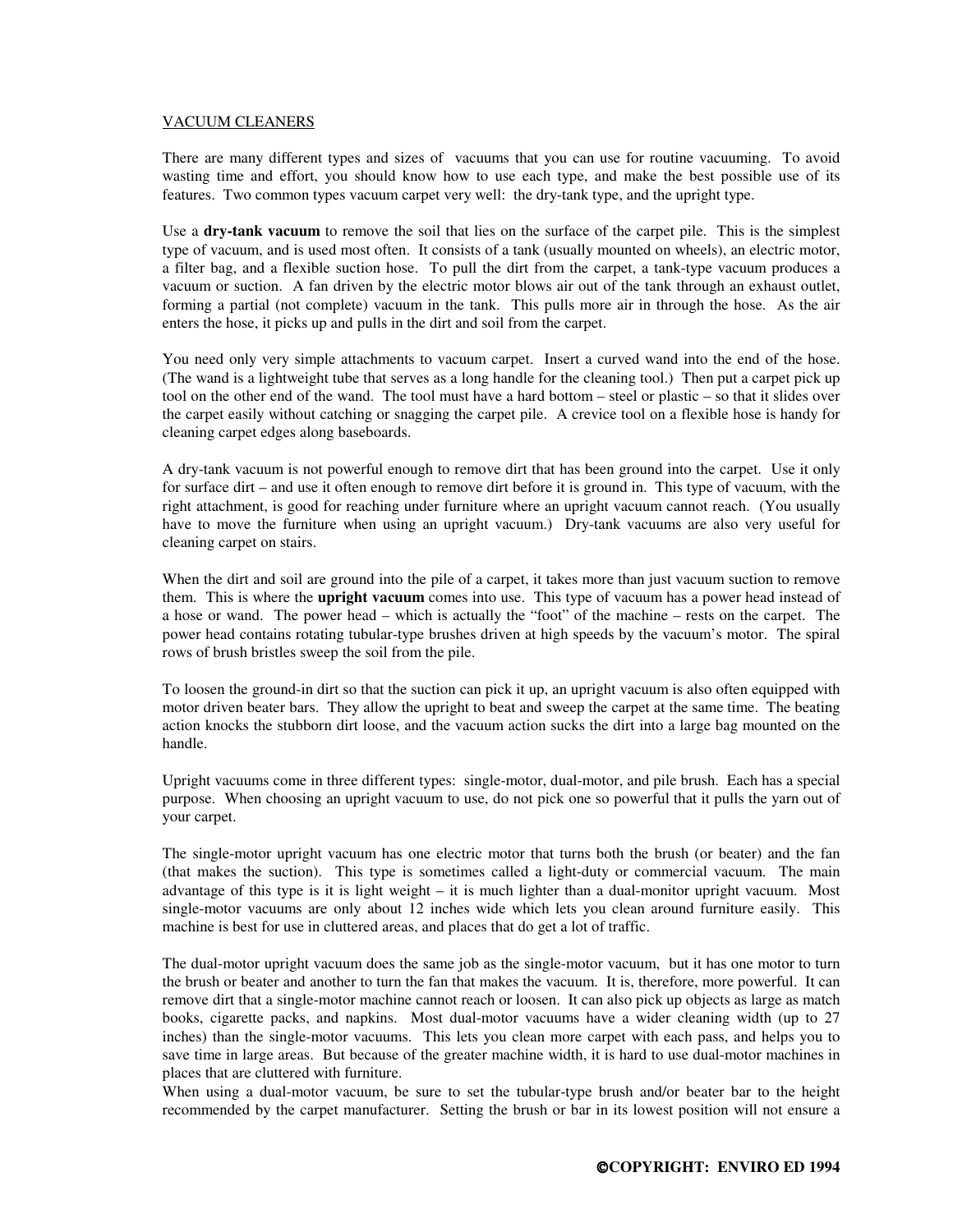better cleaning job. In fact, a brush set too low just wipes the carpet instead of flicking the dirt out of the pile yarns. A brush set much too low cannot only damage the face of certain types of carpet – it will not do any cleaning either.

The pile brush vacuum is a very heavy-duty dual-motor vacuum. It has a powerful electric motor that turns a very coarse bristle tubular brush, and a second motor that produces the vacuum. The brush vacuum is designed to separate the pile, and pull the dirt out of it. When you use it correctly, you may be able to lengthen the time between shampoos. But if you use it incorrectly, or too often, its power can damage your carpets. Some pile brush vacuums can actually pull the yarn right out of the carpet if you are not careful. Be sure to read the manufacturer's instructions before operating a pile brush vacuum.

It is a good idea to use a pile brush vacuum just before shampooing a carpet. This helps remove the loose soil and unpack the pile yarns. It also lets the shampoo get to the more stubborn soil. This is especially important if the carpet has a dense pile. This vacuum also does a good job of removing dirt and shampoo residue after the carpet has been shampooed.

Do not use a pile brush vacuum too often. Even in heavily trafficked areas, do not use it more than once a month. If the carpet receives medium traffic (as in a public building), it is safe to use a pile brush about once every three months. In areas that receive only light traffic, use the pile brush only before and after shampooing.

**WARNING:** You must empty all filter bags on vacuum cleaner regularly. Never let them get more than half full. Because air cannot pass through the bag if it is too full, the vacuum cannot pull in any more dirt-carrying air.

#### PILE RAKE

When a carpet has a long pile (over  $\frac{1}{2}$  in.) or is a shag, you can make it look much better by "setting the pile." This simply means untangling the carpet pile yarns, and combing them into place. One of the easiest ways to do this is with a pile rake. It is sometimes called a shag rake. Do not confuse raking a carpet with cleaning it. You must clean long pile carpets and shags routinely with a vacuum just like other carpets. Some vacuums have a special beater bar adjustment for shag. This adjustment keeps the bar from getting tangled in the long yarns.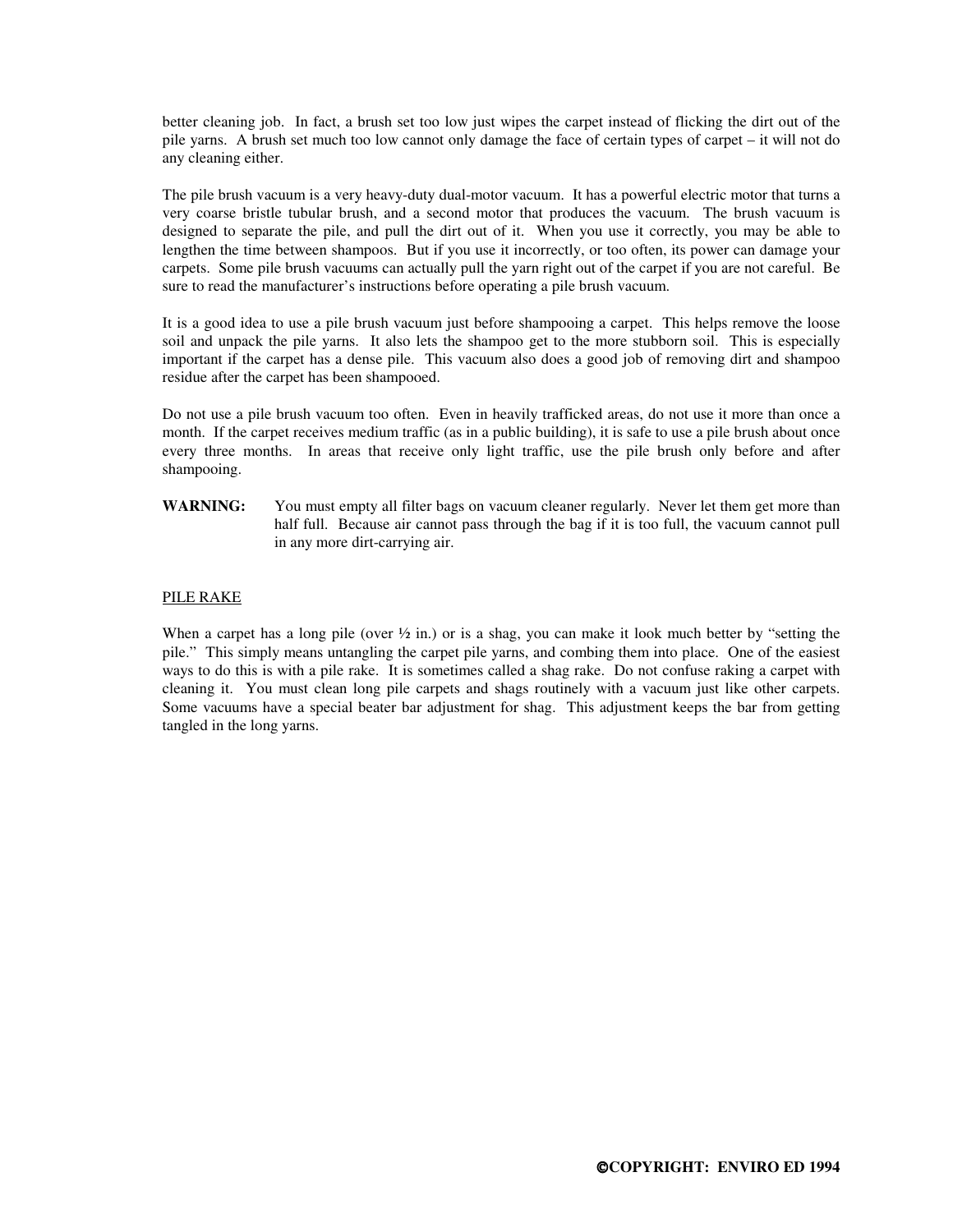#### ROUTINE SANITIZING OF CARPETS

How can you sanitize a carpet? Can you make a carpet "sanitary" enough to use in hospitals that have germsensitive areas? The answer is yes. Carpets have been used in hospital rooms since the early 1960's. Most new hospitals and nursing homes use carpet today. Tests show that a carpet does not harbor germs any more than a bare floor does. Using common cleaning methods, you can keep the number of germs on carpets down to the same level as on bare floors. Both keeping the carpet dry and cleaning up spills promptly helps to reduce the number of germs.

When you clean and sanitize germ-sensitive hospital carpet, remember that germs depend upon dirt, dust, and moisture to live, grow, and move about. Germs ride the small bits of dust and droplets of moisture in the air as they are blown or carried about. You should also remember that germs are very, very small. Some germs are only 0.0000787 inches long (or 12,700 germs per inch if laid end-to-end). It is hard to remove germs so small that you cannot see them.

The best way to remove germs from a hospital carpet is to vacuum the carpet at least daily with a vacuum that picks up and traps small bits of dust and dirt. Most heavy-duty upright carpet vacuums will do a good job of this. Wet-tank vacuums will do a good job of picking up moisture (water, medicine, etc.). But, these machines do not trap the small bits of dust. The germ-carrying bits are so small that they pass through the vacuum's filter. Then the vacuum's exhaust blows them around the room again. Hospital rooms must be as germ-free as possible so that the patients do not breathe in germs.

It is best to vacuum hospital carpet with a wet-tank vacuum equipped with a special microbial (mi-CROWbee-ul) filter. This filter – which can trap the very smallest specks of dust – reduces the number of diseasecausing germs in the room. Factories that make precision parts also use vacuums with microbial filters to keep the air dust-free for their delicate operations. After using the vacuum, always clean the filter as instructed by the manufacturer. A dirty filter will eventually clog so that it no longer traps germs.

To maintain hospital carpets in the most germ-free condition, shampoo them on a regular schedule – at least once every six weeks. (Hospitals test their carpets for the presence of germs at regular intervals. If the test results are not acceptable, you may have to shampoo more often than once every six weeks.)

#### ANITSTATIC ELECTRICITY TREATMENT

In some climates, building users encounter problems with static electricity when they walk on a carpet and then touch grounded metal. This problem is usually worse in dry, cold climates. If this is a problem in your building, there are chemical treatments that you can spray on the carpet to reduce the static buildup. These treatments – called **static controls or anti-statics** – can be bought wherever cleaning chemicals are sold. You must use the spray after each time you shampoo the carpet. The only disadvantage to these spray treatments is that they do not last very long.

#### PROTECTING CARPET YARN FROM CRUSHING

Besides performing preventive maintenance to keep your carpet clean, you can also protect its yarns from being crushed. Once carpet yarns become bent or damaged, it is much harder to clean them. Bent yarns entrap the dirt, and will not release it as easily when you vacuum the carpet. Therefore, you should protect carpet yarns against crushing by furniture and chair legs. You can do this in many ways. Special **carpet cups and pads** that fit on the bottoms of furniture legs are available. These cups spread the weight of the furniture over a larger area. This prevents the legs from sinking so deeply into the yarns. Rubber tips on furniture legs help to prevent marks made by wood or metal legs.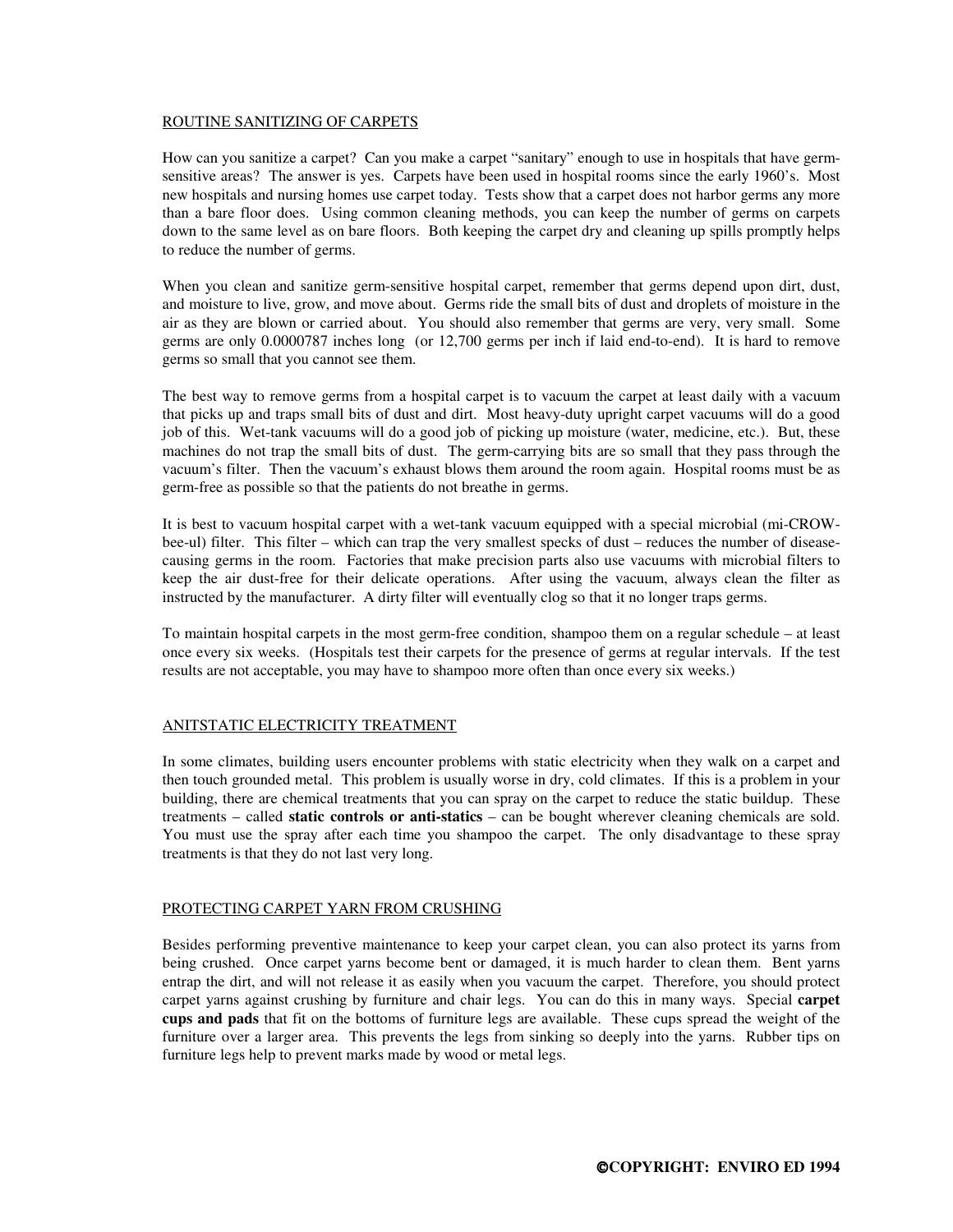If furniture is movable, it can be fitted with special **carpet casters**. These casters have larger wheels than regular casters. They spread the weight of the furniture out over a larger area so that more carpet yarns help to support it.

You can also use crush shields to keep the wheels of movable office chairs from damaging carpet. These shields are normally large 3 by 5 feet pieces of plastic laid over the carpet. Some shields are made of transparent (see-through) plastic, so that the carpet color and pattern show through them.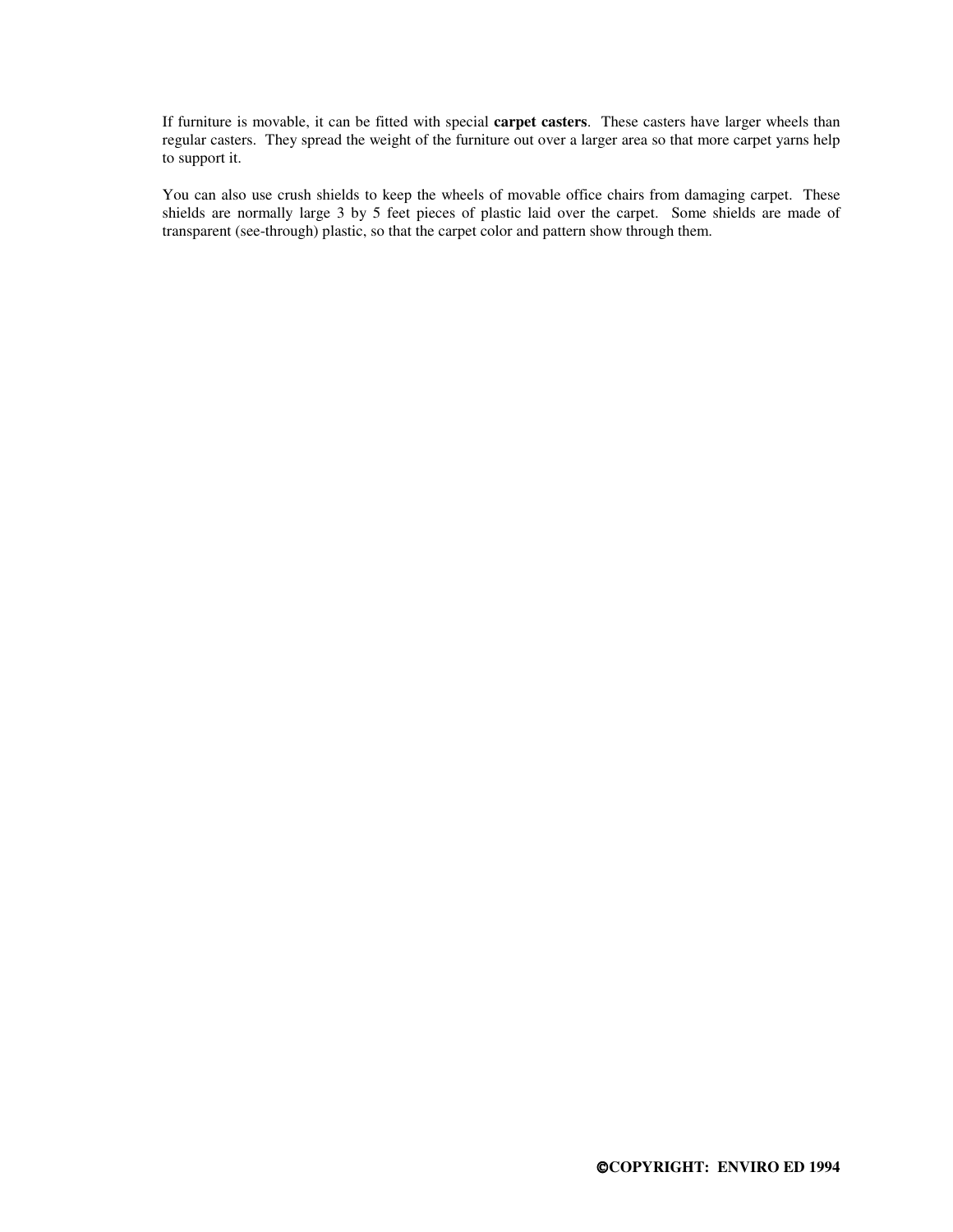## **SHAMPOOING CARPET**

#### **PREFACE**

When preventive maintenance and routine vacuuming no longer keep a carpet looking clean, you must shampoo it. Depending on the type of carpet and they type and amount of soil, you can shampoo carpet by several methods – mopping, wet foam or dry foam shampooing, water extraction, and dry powder.

This Lesson tells you how to set up the carpet and equipment for each shampoo method, and gives the stepby-step procedure for using each method. It also tells you how to mix shampoo or cleaning chemical solutions. You will also learn how and when to set the pile. When you know how to shampoo carpets correctly, you will be able to keep them in their best condition.

#### THE NEED FOR SHAMPOOING CARPET

As you learned in Lesson Two, unless you remove dirt and soil from a carpet on a routine schedule, they will permanently damage the carpet. Besides, the entire building looks bad when the carpet is dirty. A vacuum that uses only suction will remove surface soil. An upright vacuum will remove some of the more stubborn soil form the pile and backing yarns. But no vacuum can remove all of the dirt from a carpet. Nor, can a vacuum **remove stains**.

Shampooing is the only way to remove the really ground in dirt and some of the stains that make a carpet look bad. To shampoo a carpet simply means to wash it. Carpet shampoos wash a carpet in two steps. First, dirt and soil are dissolved and suspended (floated) in the shampoo. Then, both the shampoo and dirt rise to the top of the carpet. When they are dry, you pick them up with a vacuum.

#### FREQUENCY OF SHAMPOOING

How often you should shampoo the carpets in your building depends on:

- 1. Which shampoo method you use
- 2. The type of carpet pile yarn
- 3. The type of dirt and soil in the carpet
- 4. The type of activity or traffic in the area
- 5. How good the carpet must look
- 6. The carpet pattern and color

Suggested frequencies and procedures for shampooing are given, based on soil load. You should not shampoo a carpet too often. Most shampooing methods leave a residue or film on the carpet. If you shampoo the carpet too often, this residue builds up, becomes sticky, and attracts dirt.

There is no reason to shampoo carpet on a regular schedule, excepts in hospitals. Shampoo your carpet only when it becomes very dirty or stained – and you must restore its good looks. Always try to remove groundin dirt with a dual-motor upright or pile brush vacuum before you decide to shampoo.

If the carpet looks dull or dirty after a thorough vacuuming, it needs shampooing. But, if only a section of the carpet is dirty, you do not have to shampoo the entire carpet. You can restore overall appearance by shampooing just the dirty area(s).

If you shampoo just a soiled section, be sure to feather its edges. To feather means to shampoo the edges of the soiled area very lightly. Use just enough shampoo to dampen the carpet lightly. This keeps a visible line from forming between the shampooed carpet section and the rest of the carpet.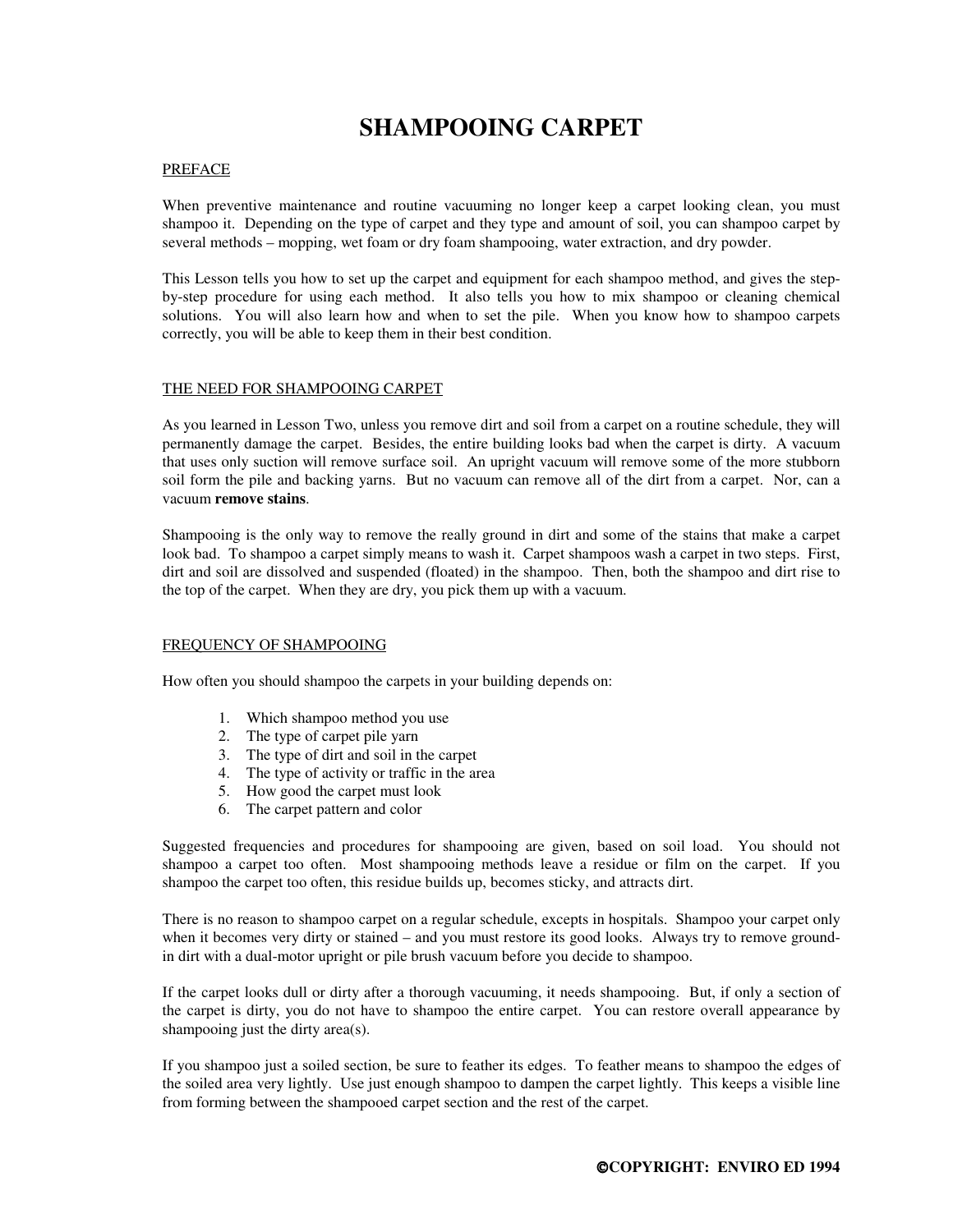It is common to shampoo carpet only once a year in medium trafficked areas. It may be necessary to shampoo every three or four months in areas that receive a lot of wet weather or snow, or that have dark soil. If you find that your carpet requires shampooing more than three times a year, try changing to a different shampooing method, or use more preventive maintenance as you learned in Lesson Two. More frequent preventive maintenance can lengthen the time between shampooing.

#### SHAMPOOING METHODS

The most common shampooing methods:

- 1. Carpet mopping
- 2. Wet foam
- 3. Dry foam
- 4. Water extraction
- 5. Dry powder

Each method has advantages and disadvantages.

You must use powered equipment to apply shampoo and/or water to the carpet in the wet foam, dry foam, and water extraction methods. You can use a machine to apply the powdered chemical in the dry powder method also. You must be careful any time you use electrically-powered equipment around water or chemical solutions. You can get an electrical shock if the power cord is cracked or the plug is damaged. Also, the plug should have three prongs so that the equipment is grounded. If you find any cracks in the cord, or the plug does not have three prongs, tell you supervisor about it.

#### MAKING AN AREA READY FOR SHAMPOOING

You must make the room or area ready first, whichever shampooing method you use. Always place a sign by the door saying that they room is "out of service" or "closed for cleaning." Move all the furniture out of the room, if possible. If you cannot, move it to one side of the room. Do not try to move heavy furniture by yourself. You may hurt yourself or damage the furniture. Then use a dual-motor upright or pile brush vacuum to remove all the loose dry soil. A pile brush vacuum will do the best job. Next, treat any spots and stains with a carpet spot-removing kit, which you will learn about in Lesson Four.

#### CARPET MOPPING

Carpet mopping is a shampooing method in which you mop just the surface (face) of a carpet with a shampoo. The shampoo helps remove some stains, and it brightens the carpet color. This method can help you keep the carpet in heavily trafficked areas looking good between regular shampooings. The first step in carpet mopping is to mix the shampoo solution according to the directions. For all carpet shampoos, always add the chemical to the water. If you add the water to the chemical, you will get too much suds, and suds just get in the way so that you cannot see if the carpet is getting clean.

To mop a carpet, you need a short-yarn mop (like a dust mop) and a bucket or flat pan. Dip only the tips of the mop into the shampoo. Then scrub the surface of the carpet with the mop. The carpet will normally be dry within 1 hour if you do not get the carpet too wet. After the carpet is completely dry, vacuum it – with a dual-motor upright vacuum, if possible.

You can also use an aerosol can or a pump-type sprayer to apply shampoo instead of the mop and bucket. Then scrub the carpet face with a brush, a mop, or a single-disk floor machine equipped with a pad. Any of these tools will remove dirt from the carpet pile, and brighten its color.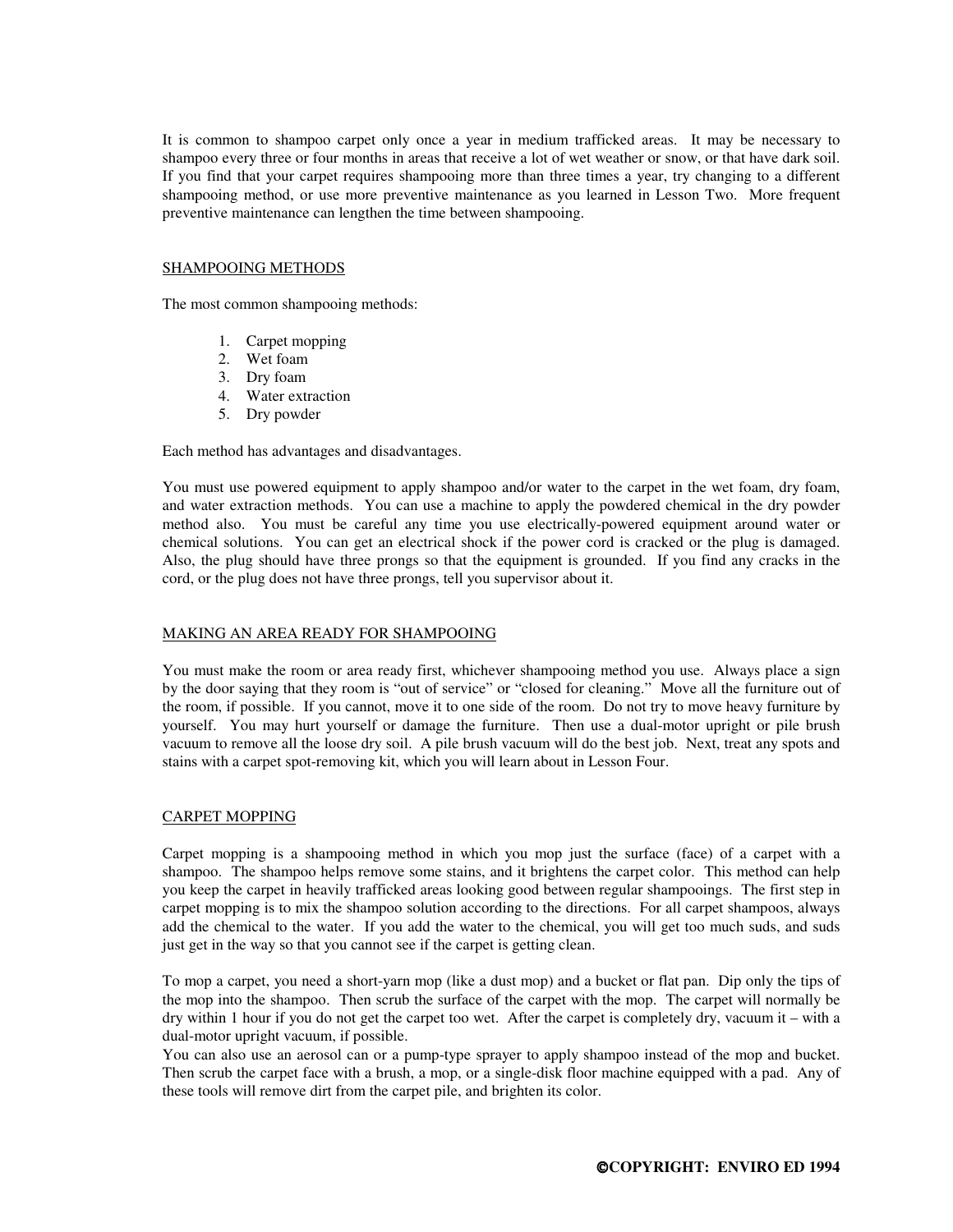#### FEATURES OF CARPET MOPPING

Carpet mopping will help you improve the looks of some carpet quickly and easily. This method takes only one person and very little equipment. It is especially suited to heavily trafficked lobbies, hallways, and elevators. However, carpet mopping does not remove very much dirt or soil. This method is not recommended for synthetic carpet fibers, for example, which tend to hold oily soil more stubbornly than natural fibers. Synthetic fiber carpets require machine agitation and a carpet shampoo brush. Also, shampoo builds up on the carpet if you mop it too often. Then the carpets yarns get sticky, and dirt sticks to them very easily.

#### WET FOAM SHAMPOOING

With the wet foam shampoo method, you use a specially equipped single-disk floor machine and a wetpickup vacuum. The floor machine should be equipped with a shampoo solution tank and a carpet shampoo brush. First, prepare the shampoo solution. Like most cleaning chemicals, wet foam shampoo normally comes in a concentrated form. Add the concentrate to water before you use it. The instructions on the label will tell you how much concentrate and water to mix.

Use a small pail and a measuring cup to mix the chemicals. Remember, add the chemical to the water. If you do not use enough water, the shampoo can "gum up" on your carpets. If you use too much water, the shampoo solution may not be strong enough to remove the dirt. After you mix the shampoo, pour it into the solution tank mounted on the handle of the machine. Protect the floor while you are pouring with a piece of plastic or a protective pad.

It normally requires two people to properly shampoo a carpet with wet foam. One person applies the shampoo and scrubs the carpet with the single-disk floor machine. The other person picks up the shampoo with the wet-pickup vacuum as soon as the scrubbing is finished. Or, if you must use this method by yourself, you can simply allow the shampoo solution to dry thoroughly on the carpet. Then, use a dualmotor upright vacuum to pick it up.

After the area and floor machine are ready, pre-wet the shampoo brush and work up a foam on the plastic or pad before you place the machine on the carpet. Then use the floor machine to both apply the shampoo and scrub the carpet. The control lever or button on the handle of the machine controls how much shampoo flows from the solution tank onto the carpet. To begin, move the lever or button slightly, and let a small amount of shampoo (about ½ cup) flow onto the carpet. Then start scrubbing with the floor machine right away. Run the machine with a side-to-side motion in a 5 by 5 ft. square area. Continue until the area is covered with foam and is scrubbed. Then go to the next area (about the same size) and shampoo it. Overlap the edges of the area you just shampooed at least 2 inches. This helps prevent streaks.

The person operating the wet vacuum should pick up the dirty foam right after you scrub an area to remove all the soil. Do not over-wet the carpet. If you do, the carpet can shrink, stretch, or mildew – and smell bad.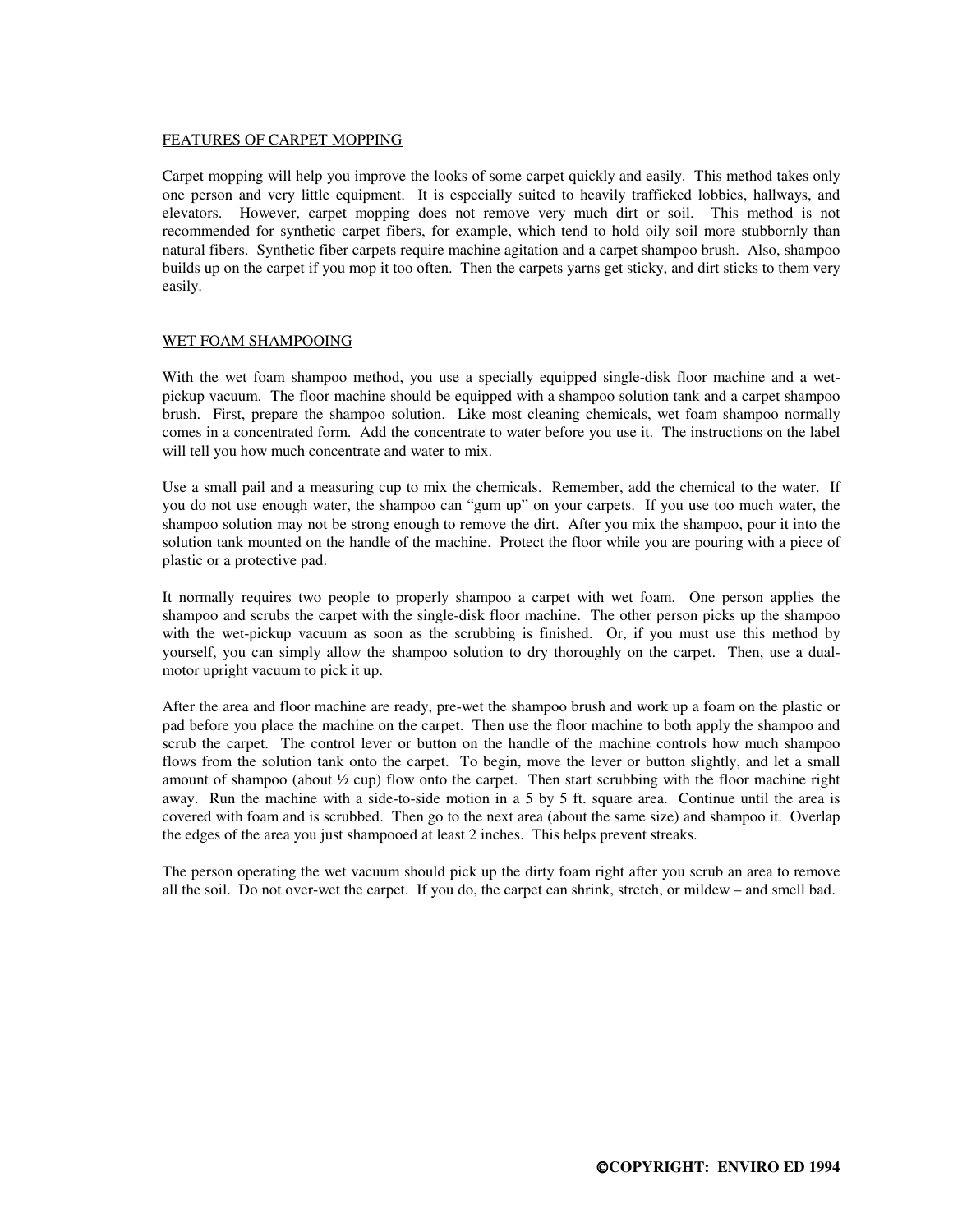You must "set the pile" after you have shampooed a carpet with wet foam. To set the pile, you brush the carpet pile all in one direction with a long-handled broom or brush. You can also use a special rake to set the pile that you learned about in Lesson Two. Setting the pile removes all foot and machine marks, and makes the pile stand up. This helps the carpet dry faster. It also prevents the carpet from drying with the pile yarns tangled or bent.

Do not put furniture back on the carpet while it is still wet, if possible. Furniture legs can leave stains on the carpet. But, if you must replace the furniture before the carpet is completely dry, put small cardboard squares under the furniture legs. The squares should be large enough to prevent the carpet pile from touching the furniture legs. You can buy small aluminum-coated cardboard cups for this purpose. Remove the cardboard square or cups when the carpet is completely dry. Then vacuum the carpet, using a dual-motor upright or pile brush vacuum, if possible. Clean the shampooing equipment thoroughly – immediately after you shampoo the carpet. The shampoo will be much easier to remove from the equipment when it is still wet.

#### FEATURES OF WET FOAM SHAMPOOING

The combination of the wet foam and the powerful single-disk floor machines do a good job of removing dirt, soil, and many stains. However, this is a job for one or two very careful people. You must be especially careful if your carpet, backing, or cushioning contains natural fibers. If the carpet gets too wet, it can be ruined. If you have someone to help you, always pick up the foam right away so that it cannot soak into the backing or padding. Also, you can damage some of the pile yarn if you run the floor machine too long in one place.

For the wet foam shampoo method to do the best job, leave the shampooed area empty until the carpet is completely dry. This normally takes from 3 to 24 hours. This method also leaves a sticky film called "shampoo residue" on the carpet. Residue usually will not be a problem if you do not shampoo the carpet too often. But, if the carpet is shampooed often, the residue acts like a dirt magnet. Dirt sticks to the residue, and makes the carpet soil more quickly.

#### DRY FOAM SHAMPOOING

The dry foam method allows very little water to get on the carpet. The dry foam shampooing machine compresses a shampoo solution into a foam that contains about 10% water. It sprays the foam onto one or more scrubbing brushes or sponges that work the foam down into the carpet pile.

The dry foam shampoo coats the dirt with a slippery film. The rotating brushes or sponges loosen the dirt and bring it to the carpet surface. The film helps prevent the dirt from sinking back into the carpet pile. Because foam pickup is not a separate operation in this method, one person can easily shampoo the carpet (after the furniture is moved).

Prepare the area and mix the shampoo solution before starting to dry foam shampoo an area. Move all the furniture out of the room – or to one side. Be sure to mix the shampoo as instructed on the shampoo container label, using a measuring cup and a bucket. Mix the shampoo well, and pour it into the tank on the machine. Screw the cap on the tank tightly, because the machine will not operate properly if it is loose.

Next, adjust the brush height on the machine. You will not get the carpet clean if the brushes are not set correctly. You set the brush height on most machines by turning a round knob. Adjust the knob until the brush just touches the carpet. Then plug in the machine and twist the handle forward. If the brush is set right, the machine will move forward very slowly. If the machine does not move forward, the brush is set too high. If the machine jerks forward, the brush is set too low.

Start shampooing next to a wall at one end of the room. Turn on the foam control switch located next to the handle and twist the handle forward. The machine should move forward, apply shampoo, and scrub the carpet. (Apply shampoo only when the machine is moving forward).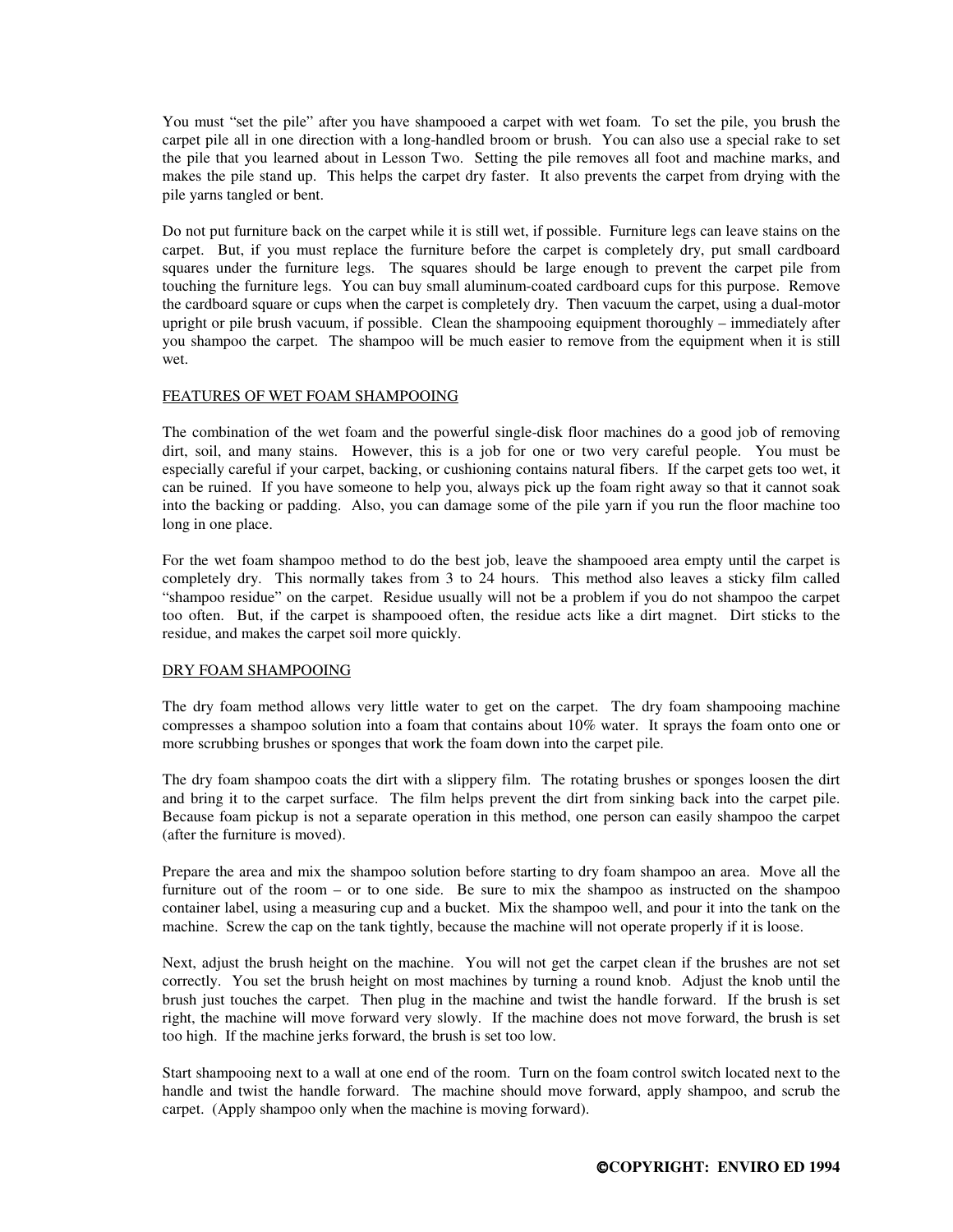When you reach about 3 feet away from the other end of the room, turn off the foam control switch. When you reach the wall, release the handle. After the machine stops moving, twist the handle backward and scrub the entire same path while moving backward without applying any more foam.

When you have shampooed a strip both forward and backward, move the machine over and shampoo the next strip forward and backward. Always overlap the strip you just shampooed at least 2 inches to avoid streaks and gaps. To make sure that there are no streaks and gaps, shampoo forward and backward against the direction you shampooed first. If the carpet is very badly soiled, shampoo it a third time in a diagonal direction. Then set the pile (as you learned in Lesson Two), and let the carpet dry. Drying should take 30 minutes to one hour. When the carpet is dry, vacuum it with a dual-motor upright vacuum.

#### FEATURES OF DRY FOAM SHAMPOOING

The dry foam shampoo machine does a good job of removing dirt and some stains from carpet fibers. Its main advantage is that the carpet dries quickly – often the carpet can be used within one hour. Because there are no dirty suds to pick up, one person can dry foam shampoo a carpet by himself. The single disadvantage of this method it that it leaves a shampoo residue or film on the clean carpet. The residue attracts dirt and makes the carpet get dirty faster. However, the residue will not usually cause problems if you do not shampoo the carpet too often.

#### WATER EXTRACTION

The water extraction method is the most recent shampoo method available to the custodian. Professional carpet cleaning companies have used a form of water extraction cleaning for many years. But, until recently, the equipment was very bulky and expensive. Now, one or two people can easily use portable water extraction units.

The water extraction machine injects water into the carpet under a pressure ranging from 35 to 1500 lbs. per sq. inch. This loosens the dirt, and floats it in the solution. The machine then extracts (sucks) most of the water out of the carpet immediately, so that it cannot soak into the backing or padding. The same machine injects the water into the carpet and extracts it. A special cleaning chemical is sometimes added to the water to remove stubborn soil and stains.

Water extractors use both heated and cold water. Those that heat the water before injecting it into the carpet are called **hot water extractors** or **steam cleaners**. They do not use boiling water, however. The water is heated to only 82° C (180° F). You must be very careful when you use a hot water extractor or steam cleaner. It can shrink natural fiber materials and also dissolve some carpet dyes.

The water extractors that use cold water are much simpler. Although they do not usually shrink the carpet or damage the dye, cold water cannot remove certain soil and stains that the hot water extractor can using warm water.

There are many different types of water extractors. Some have their own wet-pickup vacuum. Others require a separate wet vacuum. All have a special wand-injector tool. The wand looks very much like the pickup tool of a wet vacuum, except that it contains a valve, a sprayer, and a pressure hose. The valve controls the amount of water that travels through the hose to the sprayer – and onto the carpet.

Before you use the water extraction method, make the area ready. Remove the furniture if possible, and assemble the equipment. If you are going to use a cleaning chemical in the water, mix it properly according to directions.

If the carpet has been shampooed repeatedly in the past with the dry foam, wet foam, or carpet mopping methods, add a defoamer to the water. The defoamer prevents the old shampoo residue from turning into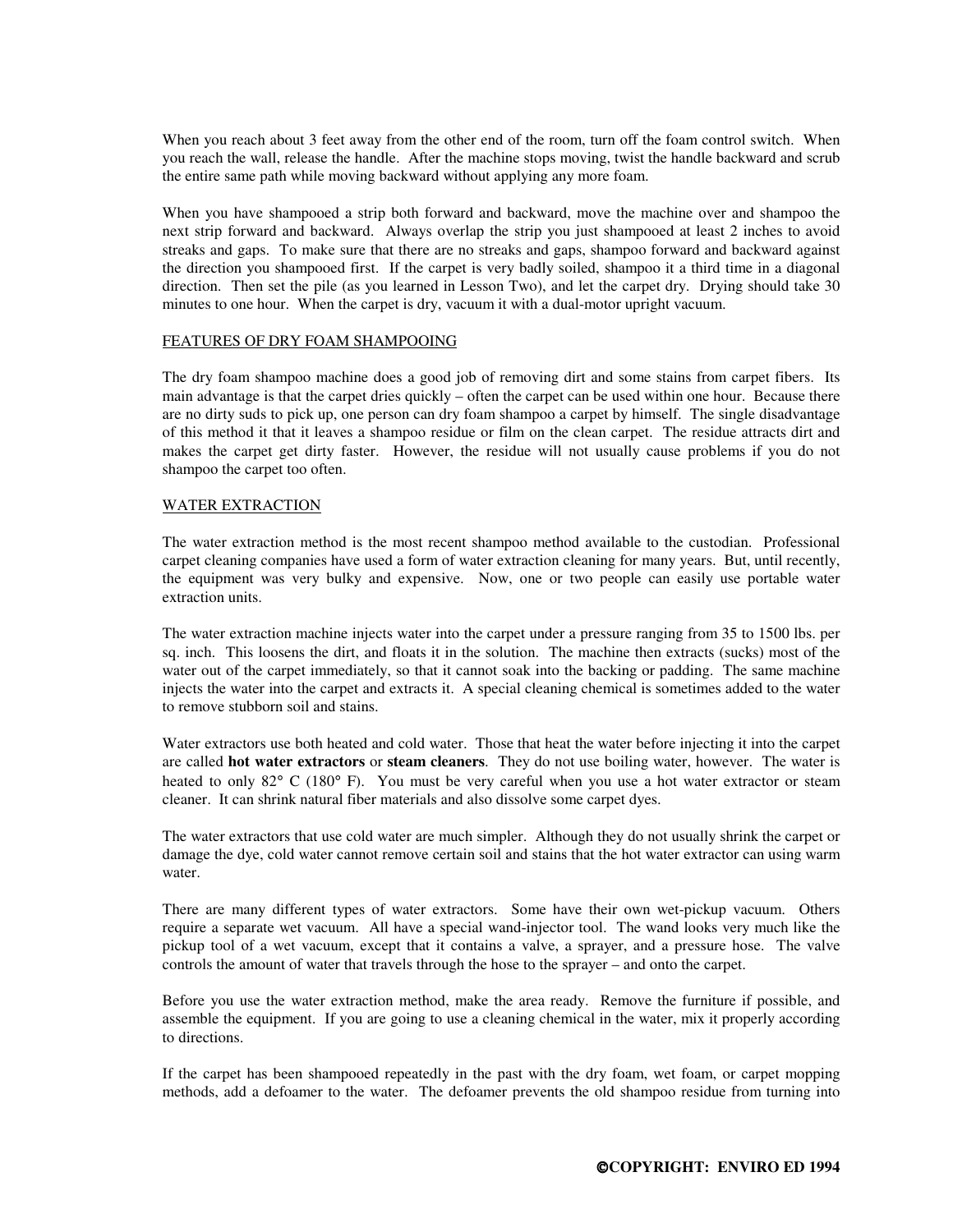messy suds when the water strikes it. Be sure to add the defoamer to the water according to the manufacturer's instructions.

Next, check to see if the carpet has a natural fiber backing. You can check the backing by separating the pile yarns with your hand. If the backing looks like a woven plastic, it is a synthetic material. But if the backing is made from natural fibers, you must be very careful not to get it wet. It is best not to use hot water on these types of carpets. In fact, use as little water as possible.

You must allow a hot water extractor time to heat the water. This normally takes at least 15 minutes. You can use a cold water extractor right away.

#### FEATURES OF WATER EXTRACTION

Water extraction is considered to be the most effective carpet washing method. It can remove many stains and types of soil that no one of the other shampooing methods can. Also, this machine leaves very little or no residue. In fact, it can be used to remove the residue left by other shampooing methods.

The main disadvantage of water extraction is that it takes a lot of time. Many water extractors require two people to operate. You need patience and practice to use a water extractor properly. If you use the equipment wrong, or if you rush, you can ruin a carpet. This method ties up the room for a long time, because it can take up to 24 hours for the carpet to dry.

Because the water extraction method is the only one that will remove certain dirt and stains, and because it leaves no residue, it is often used with other methods. Use the water extractor after you have used another shampooing method two or three times. For example, suppose you shampoo your carpets twice each year with the dry foam method. The third time – after about 18 months – use water extraction to remove old shampoo residue.

#### DRY POWDER SHAMPOOING

The dry powder method uses a powder treated with chemicals to "shampoo" carpet and no water at all. This method is sometimes called the soil absorbent method. Just sprinkle the powder on the carpet, and work it into the pile with a hand or machine-powered brush. The dirt and soil in the carpet will stick to the powder, and you simply remove both the powder and soil with a vacuum. Use a dual-motor upright or pile brush vacuum if possible.

#### FEATURES OF DRY POWDER SHAMPOOING

The main advantages of dry powder are that it does not wet the carpet, and the room can remain in use while you use it. You can also do the job easily by yourself. This method removes loose soil – especially oily soil – and makes the carpet look better. However, it cannot remove any types of dirt and stains. Its intended purpose is to help maintain heavily trafficked areas between foam shampooings. Every time you use the dry powder method, some of the chemically treated powder remains in the carpet. Vacuuming does not remove all of it. Therefore, the powder builds up in the carpet if you use this method too often. Powder buildup makes the carpet get dirty more quickly.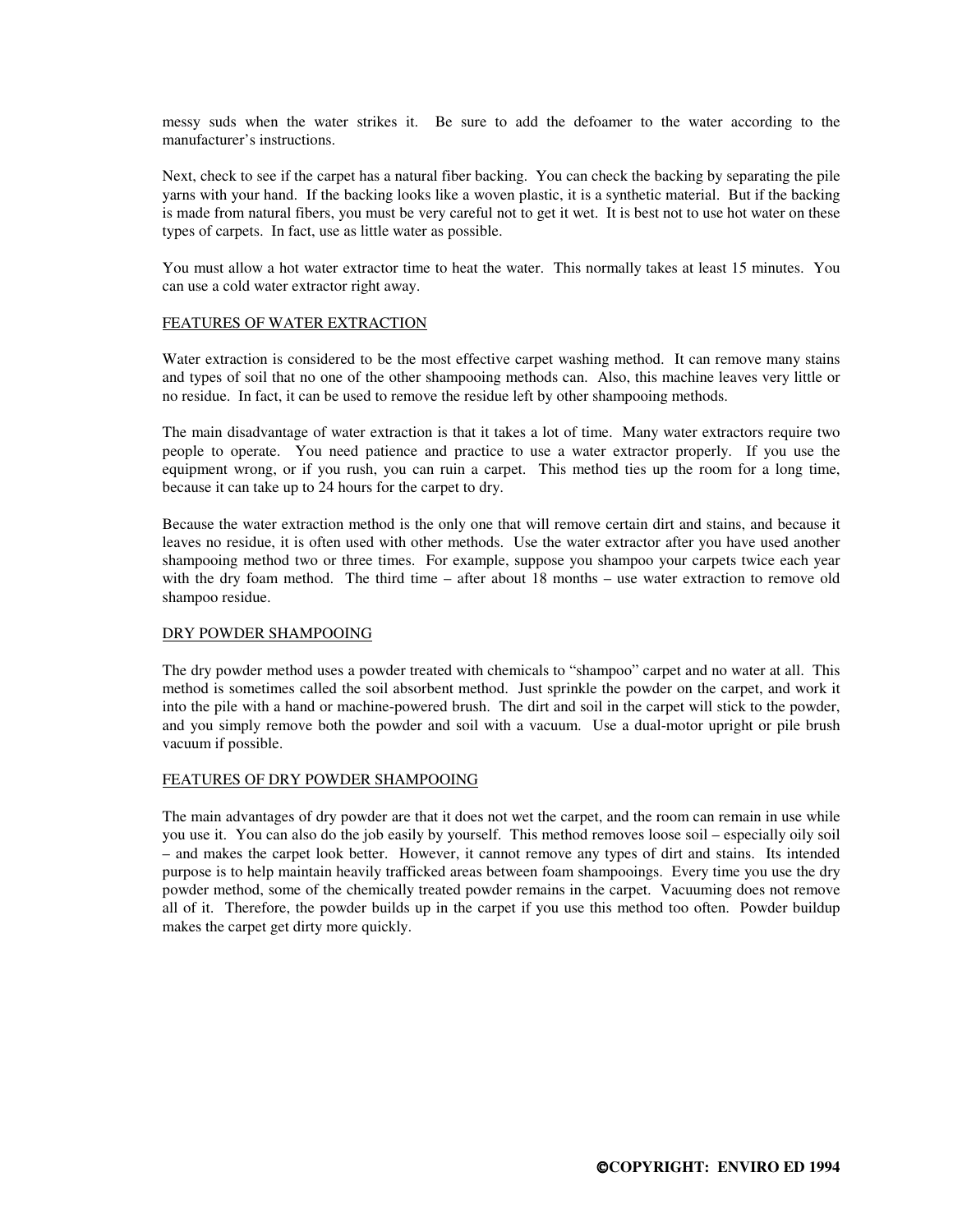#### PERIODIC CARPET SANITIZING

It is sometimes necessary to sanitize carpets used in germ-sensitive areas. Although there is no known way to truly sanitize a carpet installed on the floor, certain carpet shampoos can kill some germs. These shampoos are called germicidal or bactericidal. Some shampoos are also bacterio-static – this simply means that they slow down or stop the growth of germs for a period of time.

You should use one of these special shampoos on carpets in germ-sensitive areas (such as those in hospitals). But they do not completely sanitize or disinfect the carpet. They kill only those germs that they can reach. Many germs are embedded so deeply in the carpet pile that shampoo cannot reach them.

#### SOIL RETARDANTS

Soil retardants are chemicals that leave a soil-resistant coating on carpet fibers. They can be applied to a new or just shampooed carpet. The coating helps prevent dirt from sticking to the carpet, and liquid stains from sinking into the fibers. Depending upon the type of dirt and soil in your building, you may be able to lengthen the time period between shampooings by applying a soil retardant. Their disadvantage is that the soil resistant film wears off after a short period of time.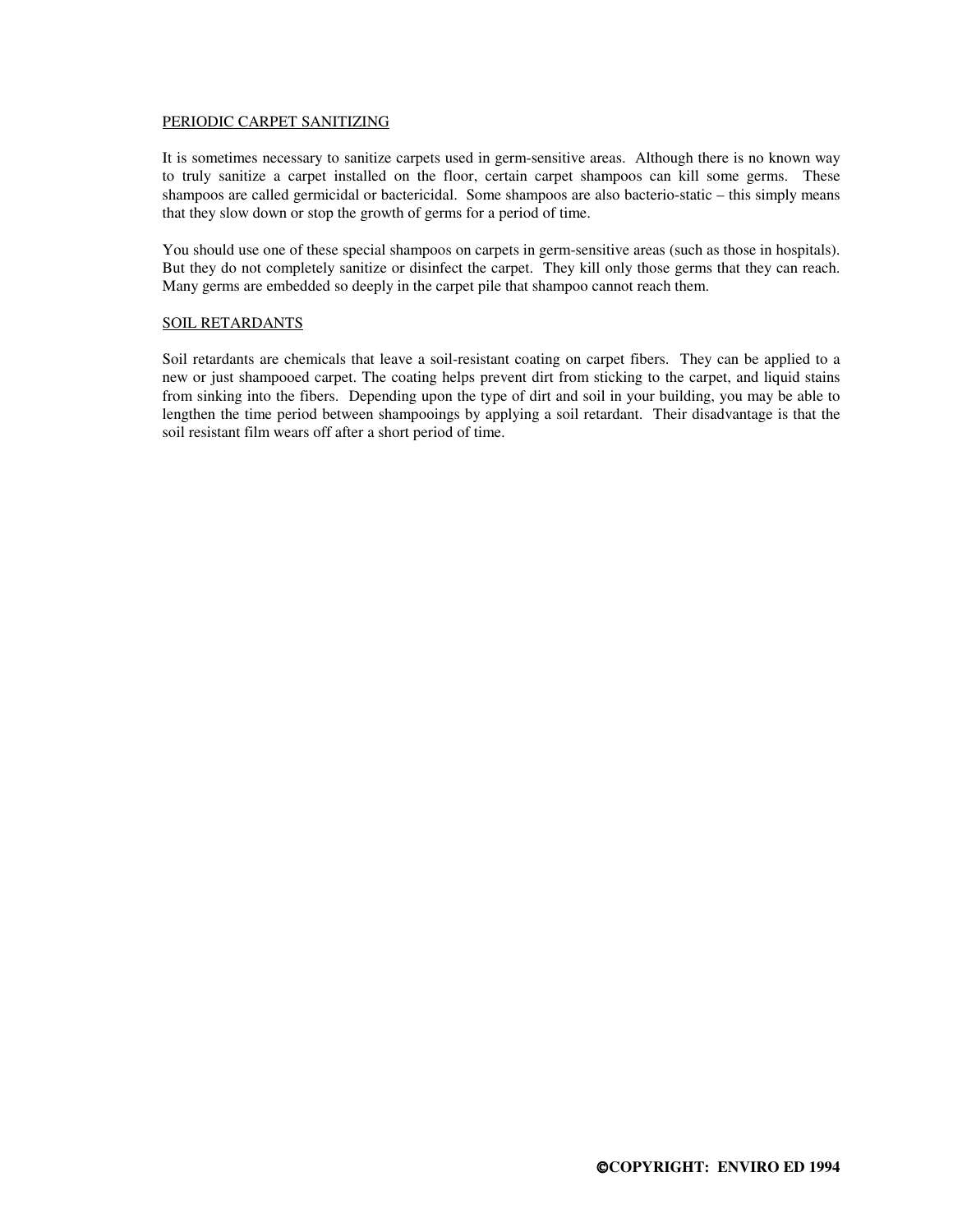#### **SPECIAL CARPET CARE**

#### PREFACE

Even though you spend a lot of time and effort keeping the carpet in your building in good condition, it can develop problems like shedding, shrinking, uneven wear, and staining. Today's carpet can "take a beating" from foot and vehicle traffic. But many fibers and yarns can become damaged, stained, or faded. By knowing which type of carpet you have and the probable cause of the problem, you can restore carpet to a serviceable condition using the right methods and equipment.

This Lesson describes the more common carpet problems that you can have. It explains their probable causes, and tells you how to correct them. It also tells you which repairs you should not try to make yourself – but should leave for experts. The procedures to use for removing spots and stains in this Lesson will be especially useful to you. Spills stain carpet every day. Knowing how to remove stains is a basic part of your knowledge as a custodian.

#### CARPET PROBLEMS REQUIRING SPECIAL CARE

Carpet is generally easy to clean and very durable. However, under certain conditions they can become so dirty, damaged, or spotted that they require special cleaning and care, just like any other building surface. You can reduce the number of your carpet problems by always cleaning the carpet carefully and correctly, as you have learned in Lessons Two and Three.

Sometimes carpet problems result from causes that you cannot control, such as poor carpet selection or installation. But even though you cannot control these causes, they can make problems such as uneven wear, stretching, or buckling for you to deal with. Today's carpeting is so well made that there is little chance that a carpet is simply defective or poorly constructed. Therefore, you will have to solve most carpet problems yourself.

#### UNEVEN WEAR

A carpet must usually be replaced when only 20% of its surface is worn. The reason is that traffic patterns wear out certain portions of a carpet much faster than the rest of the carpet wears. This causes about 80% of a carpet to be wasted. This is especially true in heavily trafficked hallways and lobbies. One way to prevent such a waste is to rearrange the carpet periodically if it is installed with tackless strips. Do not try to rearrange carpet yourself. An experienced carpet installer should do the job.

A second way to prevent uneven wear – and one that you can do – is to **rearrange the furniture** and change the traffic lanes across the carpet. To do this, your supervisor may have to get permission from the person(s) who owns or occupies the room or office. A third way is to **rotate carpets**. Sometimes several offices or rooms in the same building are the same size and shape, but some are used more than others. Rotating the carpets among identical areas spread carpet wear more evenly, and increases the life of the carpeting.

A fourth way to spread out carpet wear is to use **movable carpet squares**. They come in different sizes, many different yarns and colors, and have a heavy-duty backing. A nondrying, reusable adhesive that holds the squares in place allows you to replace only the worn squares without having to replace the entire carpet. You can even rotate the squares between a heavily trafficked area and one that does not get as much traffic. This spreads out the wear more evenly. Also, if only one square is stained or damaged, you can replace it easily. Carpet squares are especially easy to install and/or remove if they are all one color.

#### STRETCHING AND BUCKLING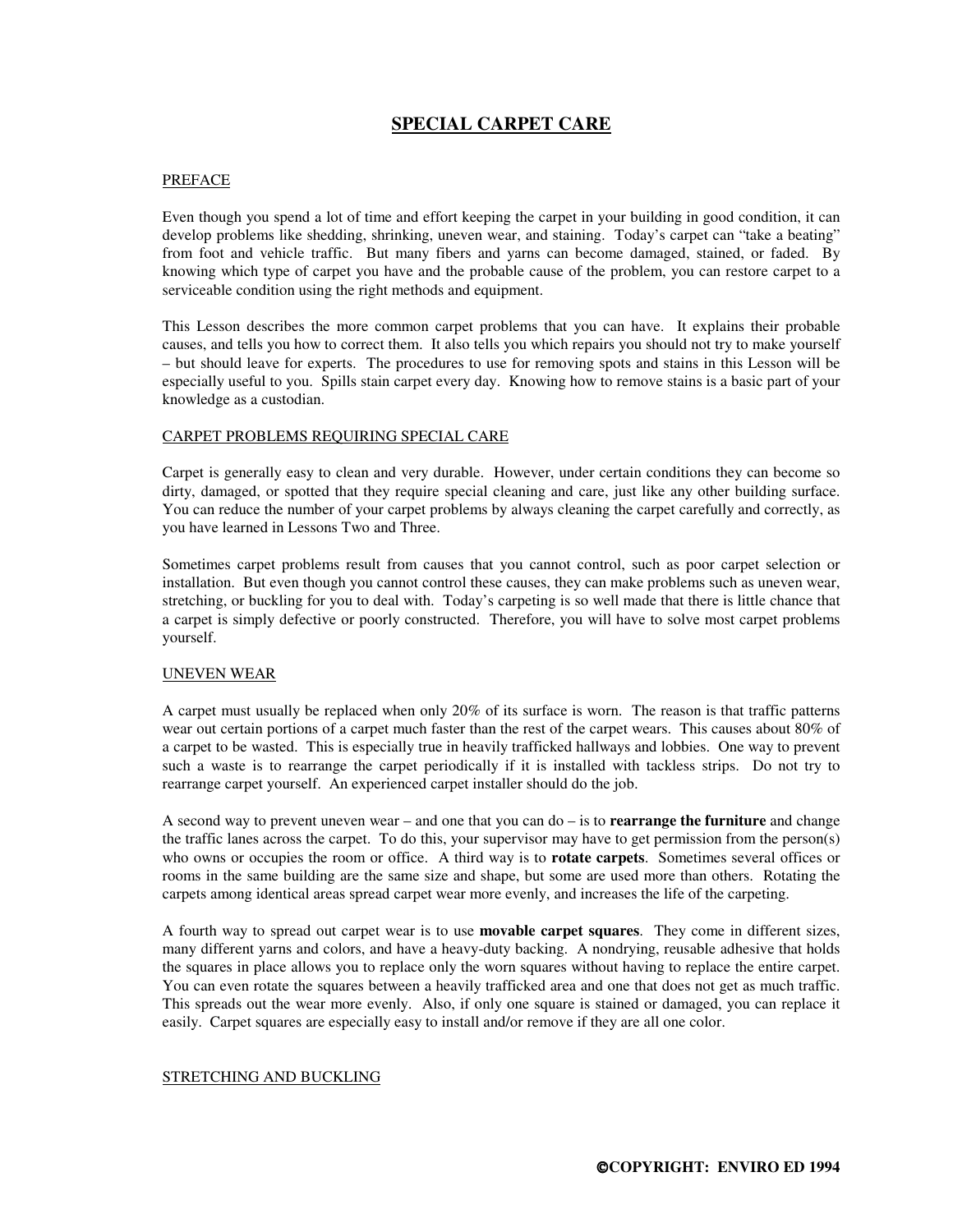When carpets are installed wall-to-wall, they are pulled tightly against the edges of a room or area before they are attached to the floor by one of the installation methods you learned about in Lesson One. The tight pulling exerts tension on the carpet to make it lie flat. Sometimes, however, the tension causes the carpet backing to stretch out of shape. Poor installation, poor quality backing, or very damp weather can result in stretching. Stretching makes the carpet buckle (or wrinkle).

Almost any carpet will expand or loosen up a little bit in damp weather and shrink or tighten up in dry weather. Such slight expansion and shrinkage can occur without being noticed, if the carpet is laid under proper tension. The carpet fastenings will hold it to size in dry weather. But, too much stretching can produce buckling that makes the carpet look unsightly. Stretching is a serious problem that should be corrected. Do not try to do it yourself, however. An experienced carpet installer should do the job.

#### RIPPLING

Rippling – which is related to and affected by stretching and shrinking – is a problem that you can see when heavy loads move across the carpet surface. It looks like buckling, but has a different cause. The constant sliding and pulling action of thousands of footsteps in heavy traffic areas can cause ripples (or waves) anywhere in the carpet. Again, do not try to cure rippling yourself. An experienced carpet installer can either restretch the carpet with a powered stretcher, or wet the backing fibers with a controlled amount of moisture to correct the problem.

#### SEAM PROBLEMS

Seams are the weakest link in carpeting – especially wall-to-wall. Seam problems can develop anywhere two pieces of carpet are joined. Seam problems make a carpet unsightly, and also create a dangerous tripping hazard. The two most common seam problems are seams that pull apart and bulging seams.

Carpet seams pull apart for many reasons. This is a very serious problem that must be corrected right away. If it is not repaired promptly, a pulled seam can seriously damage the carpet. This is another job for an experienced carpet installer – not the custodian. But you should place a length of heavy-duty tape over the pulled seam until repairs are made.

**Bulging seams** means that yarn is sticking up at the seams. The yarn may be a loose strand pulled up during manufacturing, or a pile yarn that has loosened from the backing. Bulging seams are not as serious a problem, or as hard to repair, as pulled seams. To correct bulging seams, simply trim the loose yarn even with the pile surface. Do not pull the yarn. You could make an ugly gap at the seam if you do.

#### SHEDDING

Shedding occurs naturally in new carpets, especially if they have a cut pile. Shedding refers to yarn fibers that work loose and are removed during vacuuming. You may not notice the loose fibers until you empty the vacuum. Or, you may see fibers piling up on the carpet or drifting under furniture on a hard-surface floor nearby, because people track the fibers as they walk.

When a carpet sheds, people often think that it is losing its yarn and will soon become bare. This is not the case. There are always some loose yarn fibers in every new carpet. There is nothing that you can or should do about shedding. Regular vacuuming over a period of time will remove all the loose fibers without damaging the carpet.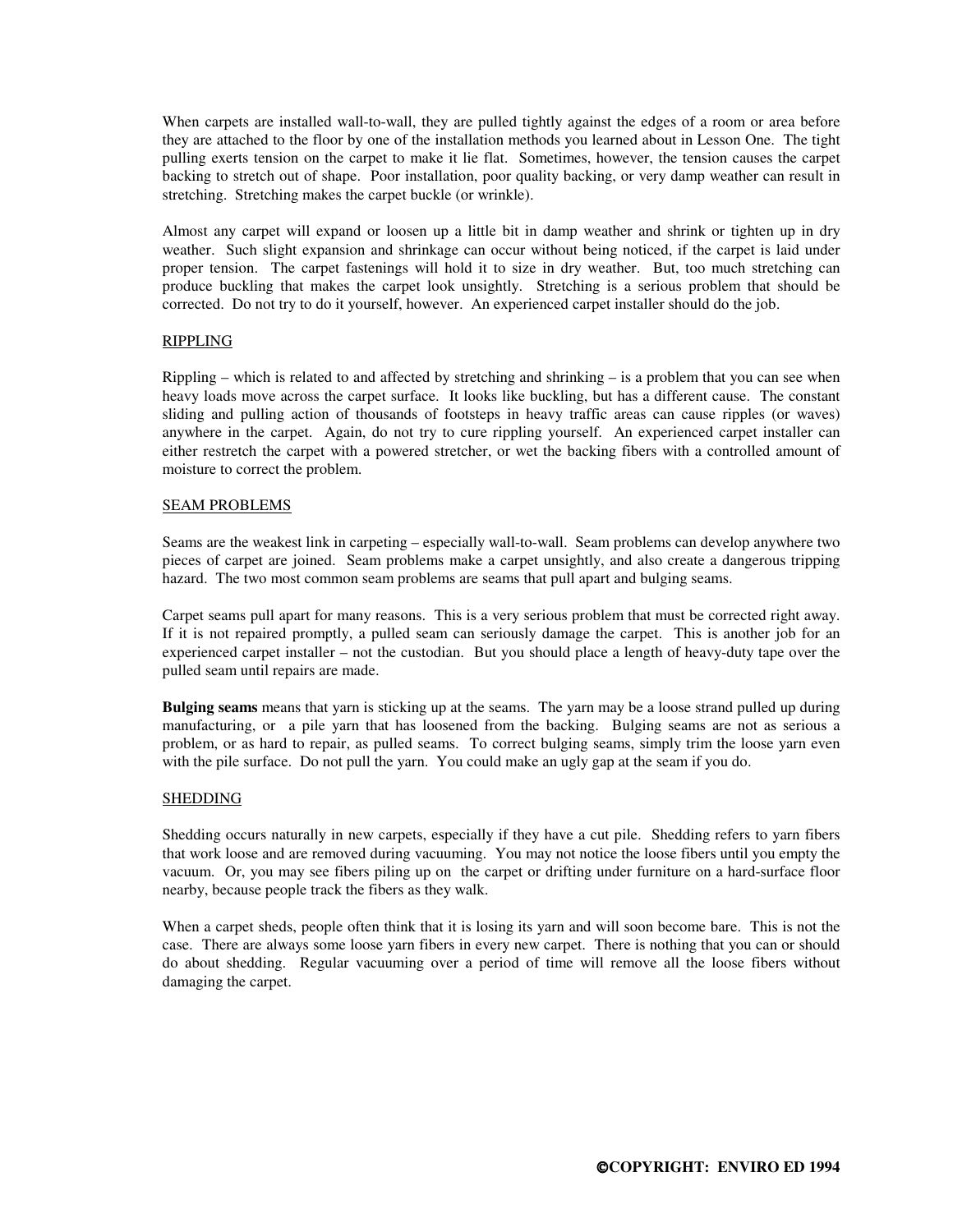However, shedding can be a serious problem if a carpet is in or near a dust-sensitive area like a computer room. There, small floating fibers could stir up the operation of delicate electronic instruments or tape surfaces. To correct the problem, use a heavy-duty or a pile brush vacuum to remove the loose fibers. If this does not cure the problem, you may have to shampoo the carpet even though it is new.

#### SPROUTING

Sprouting means that one or more strands of pile yarn sticks up noticeably above the surface of the pile. The two causes of sprouting are: (1) loose yarn caught by accident in the carpet during manufacturing, and (2) yarn loosened from the carpet fabric itself due to faulty backing.

To correct sprouting from either cause, just cut off the yarn at the surface of the pile. Do not pull it out, because it may be tangled with yarns attached to the backing and you could cause a gap in the carpet. The second case of sprouting is much more serious than the first cause. Yarn that is part of the carpet can become loose if the adhesive that holds the tufts on the primary back loses its holding power. This frees the yarn so that it can sprout. If the carpet loses a lot of yarn in a small area, it will become bare.

You can usually tell which condition caused the sprouting. If the case was faulty backing, you'll find spots of glue on the yarn. If the case was merely a loose yarn, the yarn will not have any glue on it. Watch the area of the faulty backing closely. If more yarn comes loose in that spot, tell your supervisor about it. He may want to contact the carpet supplier or contractor.

#### PILLING

Although the invention of strong synthetic fibers solved many previous carpet problems, it also created some new ones. Pilling is one of them. Pilling is the word that describes the little balls of fiber that form on the pile surface, but will not break off because the fiber is so strong. Nylon carpet pills more than other synthetic fiber carpets.

You can make the problem worse if you set the brush or beater bar on an upright vacuum too low. To check the brush and /or beater height, move the vacuum to the carpet you want to clean. Then, plug in the vacuum and turn it on. If it moves forward without pushing, the brush is set too low, and is pulling the machine. Adjust the brush heights upward until the movement stops.

All you can do to correct a pilling problem is to cut the pills off with scissors, a safety razor, or a silicone block. It is slow work, but there is no way to do it faster. Be sure to set the vacuum brush or beater bar at the correct height as you learned above.

#### BLEEDING

Bleeding describes the discoloration or sometimes powdery "white line" stains on a carpet that outline areas damaged by spills or moisture. The moisture may have come from dampness or chemicals in the concrete floor slab under the carpet. If the lines are tan or brown in color instead of white, it often means that the carpet backing or padding has gotten wet, and that the pile yarns have soaked up a brown coloring from the back. The dye or natural color in carpet backing or padding can make the line stains dark quick.

The first step in correcting a bleeding problem is to stop the moisture. If it is coming from the concrete slab, you may need to apply a waterproof sealer to the slab. Next, make sure that the carpet pile, backing, and padding are dry. If they are not, use a wet-tank vacuum to pull all the moisture out. Then shampoo the carpet with a water extractor as you learned in Lesson Three. A detergent in the shampoo solution may help remove the stain. You may even have to shampoo the carpet more than once. If the bleeding is very bad, a commercial cleaner should do the job.

#### SHADING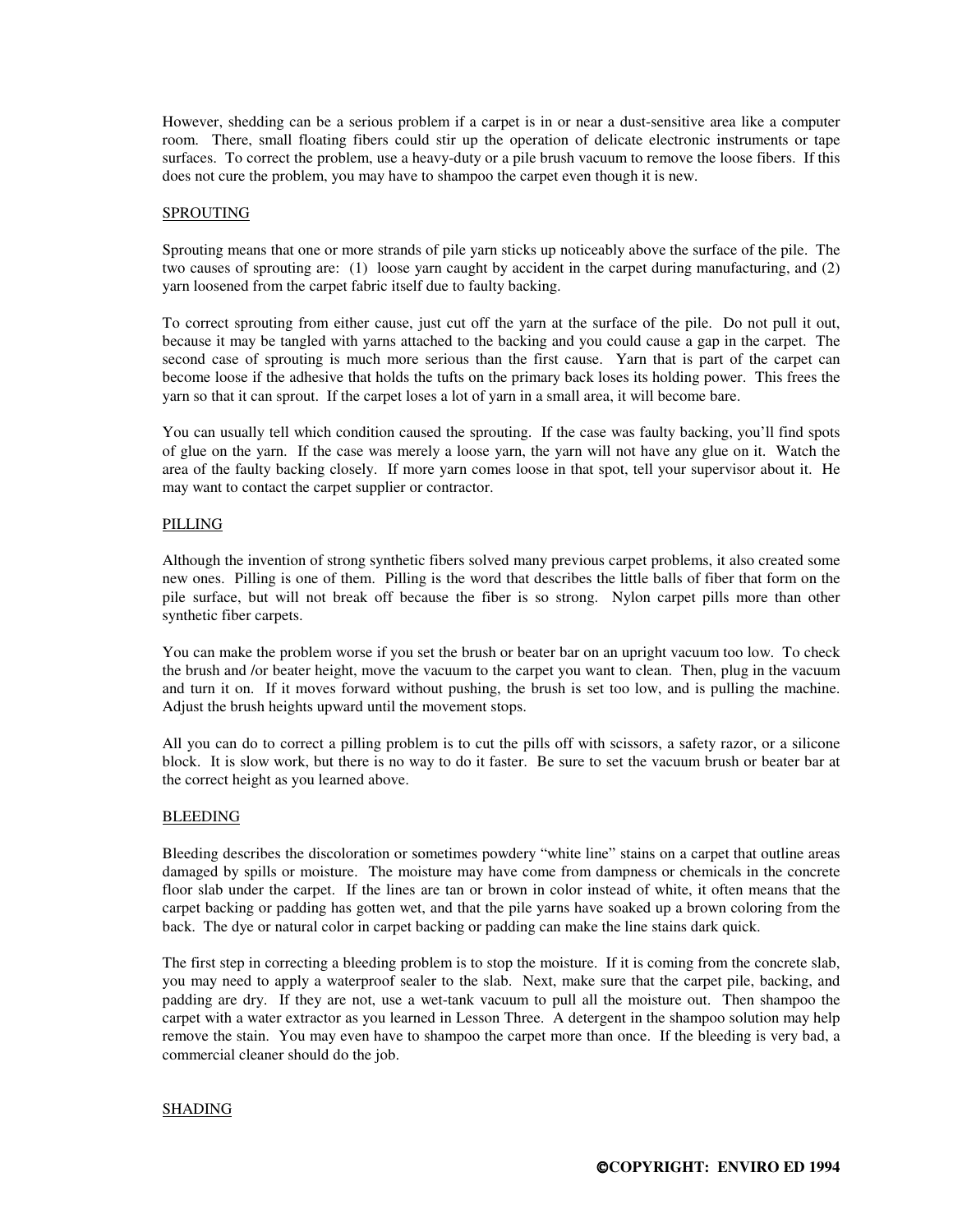After a period of time, some carpet begins to show changes in color. Light or dark areas (called shading) appear, depending on which direction you view the carpet. This is a rather common problem that is easier to see on solid color carpets than on patterned ones. There is nothing wrong with a carpet that appears to change color like this. The change is due to foot traffic pressing the yarns down in different directions. This causes various carpet materials and colors to reflect light in different directions.

There is little that you can do to stop shading once it starts. Vacuuming the carpet pile all in the same direction may improve the carpet's appearance. As a last resort, you may be able to shift the carpet around so that it receives light from a different direction.

#### COLOR FADING

Carpet color comes either from fibers that are dyed before being made into a carpet, or from dyeing or printing the carpet with a color after the carpet is made. Dyed carpet looks better, and the colors may last longer than printed ones. Fibers dyed all the way through resist color changes from sunlight and polluted air better than fibers that receive only a little color during the printing process.

Sunlight is the main cause of color fading. As a result, it weakens most fibers, so, they do not stand up well under cleaning. Other causes of color fading are: gases from furnaces and fireplaces, fumes from cooking stoves and automobile exhausts. The gases and fumes actually combine with the oxygen and moisture in the air to form an acid that attacks and fades carpet fibers. Sometimes the fading does not show up until you shampoo the carpet.

To prevent color fading, use window shades, venetian blinds, or lined draperies to reduce direct sun rays on carpeting. Also, move the furniture on the carpet and change the traffic lanes periodically, so that all carpet areas get the same exposure to sunlight. This helps prevent color differences between the faded areas and the "like-new" areas under or behind furniture.

#### RAPID SOILING

Rapid soiling is one of the most common carpet problems. All carpets become soiled by tracked-in dirt, spilled food, etc. – and all carpets should stand up under this day-to-day use. But, when carpets get dirty much faster than they should, this is called rapid soiling.

How fast a carpet should get dirty is affected by:

- 1. **The type of building** the carpet in a factory will usually get dirty faster than one in a doctor's office.
- 2. **The type and amount of soil** an outdoor carpet at a night club entrance will get more and heavier dirt than one in a church aisle.
- 3. **The number of people who use it** there is a big difference between the number of people who use the carpet in a doctor's office and the number of people who use the carpet in a public auditorium.
- 4. **The manners of the people who use it** are they messy eaters? Do they wipe their shoes?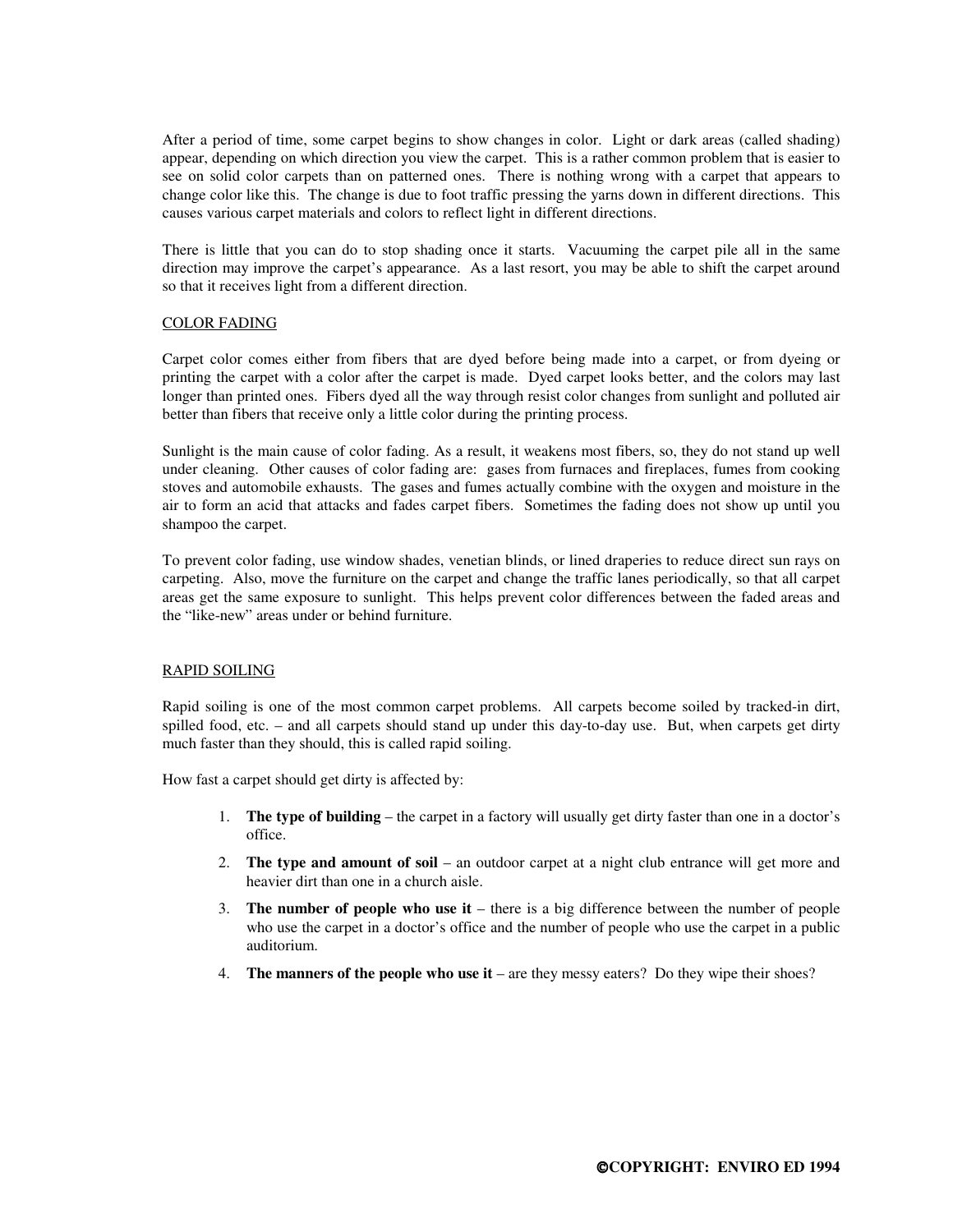Because all of these items and others affect how fast a carpet gets dirty, rapid soiling is very hard to correct. You must solve the problem without changing the building or the habits of the people in it. You must do it by using good maintenance procedures. Among the most common causes of rapid soiling are: shampoo residue, white powder tracking, a thin carpet pile, the wrong carpet color, and wet weather.

Shampoo residue (probably the main cause of rapid soiling) is a thin sticky film that remains on the carpet after you shampoo it. The film builds up after several shampooings and holds dirt. This makes a carpet get dirty faster than it should.

The water extraction shampoo method will remove old shampoo residue, as you learned in Lesson Three. After you have used a shampoo method two or three times, use the water extractor to remove all the residue built up on your carpets. If the carpets have been shampooed many times in the past with foam or powder, add a defoamer to the recovery tank in the water extractor. The defoamer prevents the old shampoo residue from turning into unwanted suds.

Sometimes shampoo residue remains on carpets because the shampoo concentrate was not diluted or mixed properly. One way to correct this problem on a previously shampooed carpet is to shampoo the carpet again with a half-strength dilution. (Simply use one-half shampoo solution.) Another way to correct the problem is to use the water extraction method.

**White Powder Tracking**. A carpeted area next to a waxed or finished floor may sometimes have a white powder or dust tracked onto it that makes it get dirty faster. The dust shows up more if the carpet is a dark solid color. The dust is created when wax or floor finish dries out and breaks off, turning into a white powder that people track from the floor onto the carpet.

The only way to keep white powder off of the carpet is to prevent wax or floor finish from powdering. You can do this by applying wax or finish to the floor correctly. But, powdered floors can also be caused by very dry weather, which you cannot control. In this case, you can prevent the powder from being tracked onto the carpet by placing removable walk-off mats at the beginning and end of traffic patterns across the carpet to clean off people's shoes.

**Thin Carpet Pile**. Some carpets soil more rapidly because their pile is thin (not dense). Thin pile cannot support the dirt on its surface until you vacuum it. Therefore, the dirt sinks into the pile, becomes tangled in the yarns, and causes the carpet to get dirty faster. When this happens, you need something more powerful than a standard vacuum cleaner to remove the deeply embedded dirt. Use a pile brush vacuum on the carpet instead, as you learned in Lesson Two. Remember to use this machine very carefully. It can ruin the carpet if you use it incorrectly or too often.

**Wrong Carpet Color**. Many times the carpet color pattern itself makes dirt and soil show up more. If you can see footprints where people walk right after you clean the carpet, the color or pattern of the carpet is causing the problem. The carpet may not really be dirty, but its color makes the combination of wear and tracking look like dirt.

The only way to correct this problem is to prevent the tracking of dirt by using walk-off mats and dirtcatching devices.

#### CRUSHED PILE YARNS

As you learned in Lesson Two, you can prevent crushed pile yarns in a carpet by placing protective devices (cups or glides) under the legs or casters of heavy furniture. If you do not, the pile yarns become bent and crushed under the heavy load of each leg. The deep scars that result not only make the carpet look bad, but often make the spots appear to be a different color. It is almost impossible to remove these scars. But you can make them less noticeable.

First, vacuum the carpet thoroughly with an upright-type vacuum equipped with either a rotating brush or beater bar. Vacuum the crushed areas from several directions, using the brushing or beating action to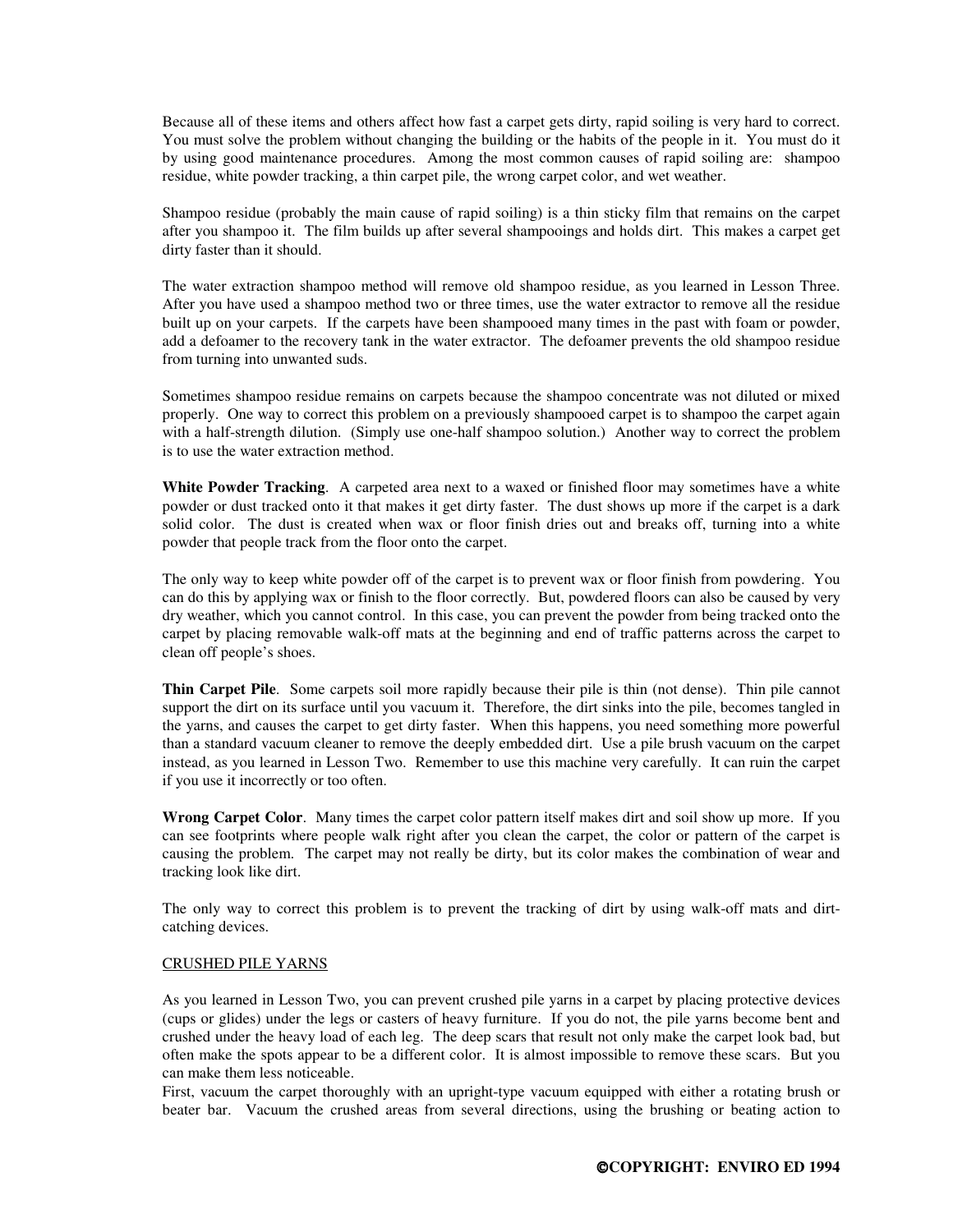straighten the yarns. Then, shampoo the carpet with the water extraction or dry foam method. After the carpet dries, vacuum it again.

A quick way to correct small areas of crushed pile yarn is to raise the yarns by rubbing and lifting them with the edge of a coin. Then dampen them with moisture from a hand-held steam iron held about 6 inches from the carpet surface, and brush them well with a hand brush.

#### MILDEW

Even a small amount of moisture left in a carpet for a period of time can cause mold to grow in the carpet pile. This mold is called mildew. Mildew attacks natural materials such as cotton, wool, and jute. It not only makes an ugly stain, but produces a sour, musty odor. Mildew will destroy a carpet if you do not remove it, and the source of the moisture. To correct a mildew problem, you must:

- 1. Shampoo the carpet to remove the dirt and soil that mold uses as food. Shampoo the carpet thoroughly with a shampoo containing a fungicide that kills molds.
- 2. Dry out the carpet by turning up the heat in the building. Use a wet-tank vacuum to remove all the moisture that you can.
- 3. Find and remove the source of the moisture that is causing the problem. Seal damp concrete slabs under the carpet. Use a dehumidifier in humid climates.

#### ELECTRIC SHOCKS AND SPARKING

We are all familiar with the electric shock that a person gets when he walks across a carpet in a dry climate or during winter months, and then touches a grounded object like a light switch or a telephone. This buildup of static electricity which causes the shock is becoming more and more of a problem. This is because buildings have more and more carpeted areas: Sidewalk carpet, entranceway, reception areas, lobbies, hallways, and elevators.

A more serious problem than electric shocks is the sparking that occurs when the static electricity buildup is charged. (You have probably seen such a spark if you've turned on a light switch in the dark after walking across a carpet.) This type of spark can be very dangerous if it occurs in hazardous areas like gasoline refineries, paint factories, ammunitions arsenals (which contain gunpowder), and hospital areas where ether is used. The spark can ignite fumes and dust in the air, causing not only fires, but explosions that can tear a building apart.

Shocks and sparking from static electricity occur when the air is dry. This happens often in dry climates or when heating units or air conditioners remove the moisture from the air. The two ways to remove static electricity from carpets, and eliminate shocks and sparking are:

- 1. Increase the amount of moisture in the air with a humidifier.
- 2. Apply antistatic spray to the carpet.

Some antistatic sprays cause dirt to stick to the sprayed carpet pile. Also, you must respray the carpet after each shampooing. Seek the advice of an experienced carpet installer before using any antistatic agent.

Insects attack natural fiber yarns. They usually do not attack synthetic fiber yarns unless food has been spilled on them. The insects that do most of the damage are moths and carpet beetles. The best way to protect your carpets from insect damage is to keep them clean. Insect eggs will have little chance to hatch if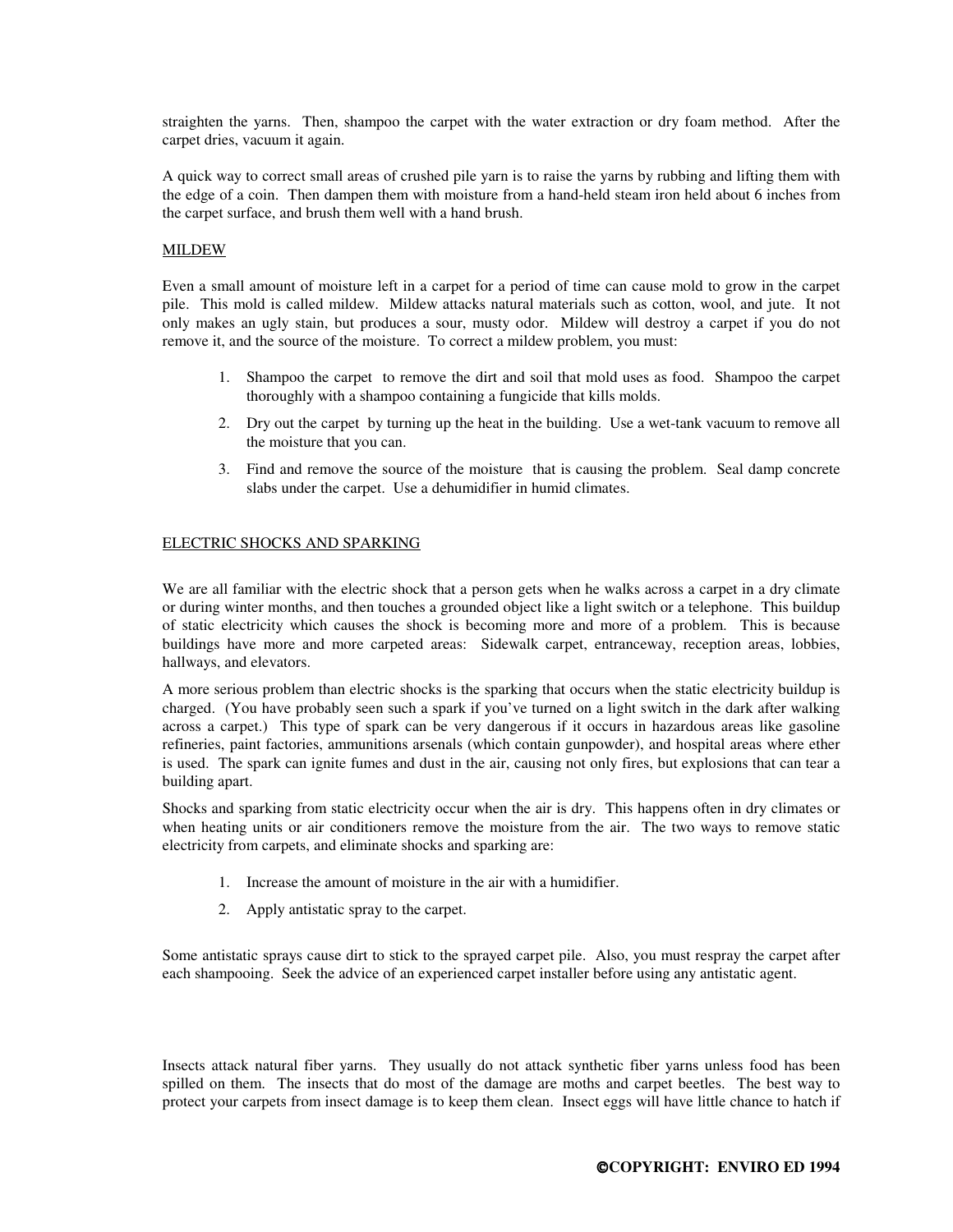you vacuum regularly. Remember to vacuum along the baseboards and under furniture where insects deposit their eggs.

Most carpets are now permanently moth-proofed by the manufacturer. Check the label on your carpet to see if it is moth-proofed. If not, vacuum the carpet extra carefully. Be sure to remove all food stains promptly. If the carpet isn't moth-proofed, never roll and store it without having it cleaned and treated for moths by an expert.

You can kill some carpet insects with a powerful chemical solution that you spray on the carpet pile. You must use it with great care, and apply it correctly to prevent staining the carpet. If possible, a professional exterminator should apply the chemical spray.

#### STAIN REMOVAL

Because carpet is now used so widely, removing stains has become a routine task as well as an emergency treatment. Stain removal is easier if you do it immediately and correctly. First, you must try to find out what caused the stain. Then, following the right procedures carefully, remove the spot with a spot-cleaning kit.

You can buy a commercial spot-cleaning kit or you can make one using common household chemicals. If you buy a kit, be sure to read and study the instructions until you understand them thoroughly. You can make many stains worse by using the wrong procedure. If you are not sure what to do, ask your supervisor. Above all do not experiment with the chemicals.

Because spot-cleaning chemicals in commercial kits are harsh enough to remove stains, they may also be harsh enough to cause injury to your skin. Therefore, be sure to wear rubber gloves when using the kit.

To make a simple two-bottle spot-removing kit that is considered safe for general use:

- 1. **For water-base spots**. Fill a spray bottle with carpet shampoo mixed for the strongest recommended dilution, or a solution made by dissolving 1 tsp. of neutral detergent (similar to what is used to wash wool or fine fabrics) in 1 pt. water.
- 2. **For oil-base spots**. Fill a spray bottle with dry cleaning fluid (similar to the type used to remove spots from clothing) whose label states that it is especially intended to be used on fine fabrics.

**Special Nail Polish Procedures**. Nail polish is a substance that requires special care to remove from a carpet. You may need professional help in some cases. Regular nail polish remover badly discolors some carpets and both the nail polish and the remover can damage certain carpet pile yarns. Try the remover on the carpet in a hidden place first. If it does not damage the color of the pile yarns, use this step-by-step procedure to remove the polish:

- 1. If the polish is still wet, absorb as much of it as possible with a clean, dry cloth. Be careful not to spread the polish.
- 2. If the polish is dry and hard, apply a little polish remover to the spot with a medicine dropper. Let it stand for a few minutes to penetrate and soften the polish. Apply more remover if needed.
- 3. Scrape off as much of the loosened polish as possible with the edges of a spoon. Then apply more polish remover to the spot, and soak up as much as you can with a cloth.
- 4. Repeat Step 3 as many times as it takes to remove all traces of the nail polish.

**Animal Odors**. "Accidents" by household pets and small children frequently stain carpets. But, in addition to the stain itself, every animal stain almost always leaves an odor as the urine soaks into the carpet pile.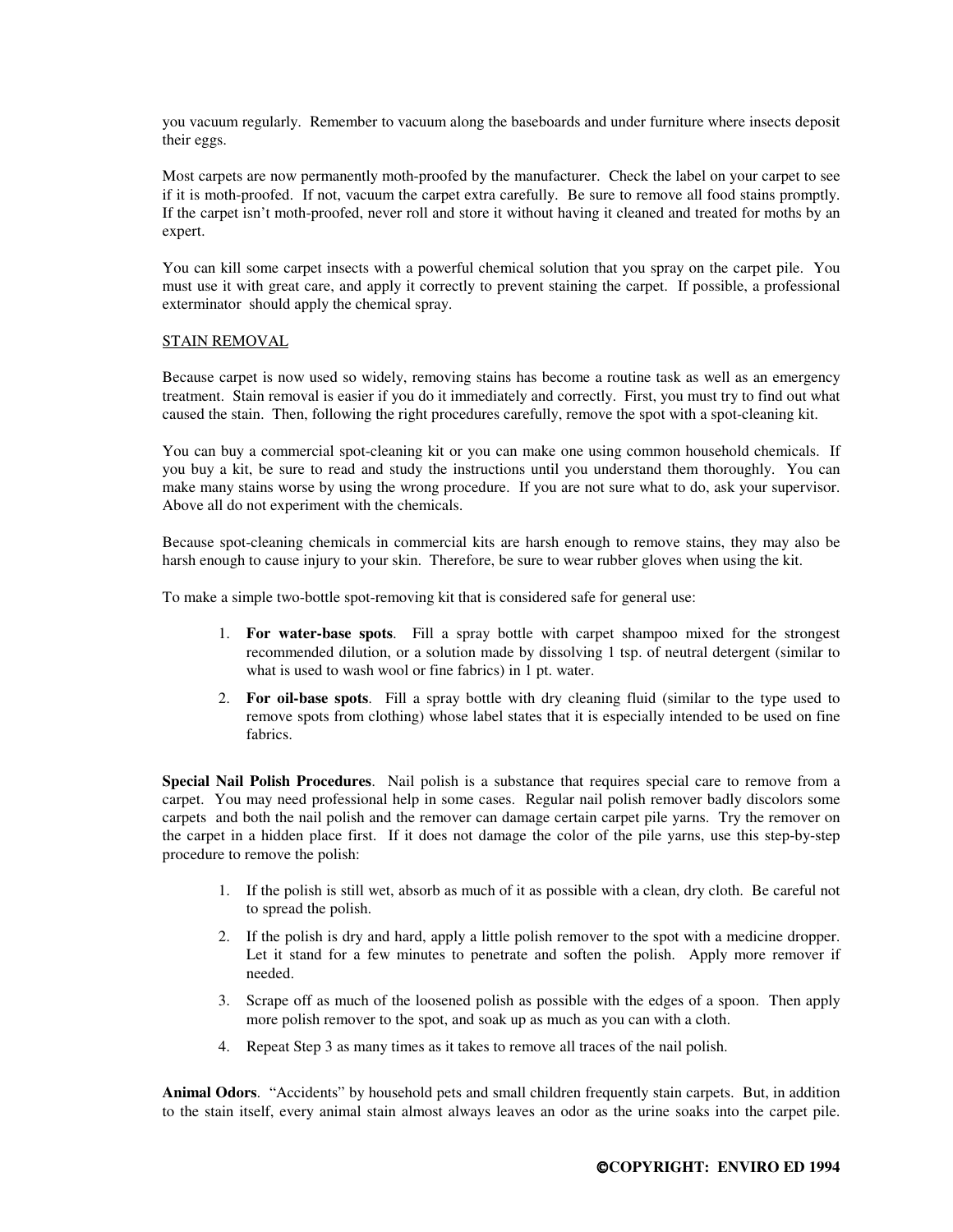The deeper it soaks, the harder the odor is to remove. Some odors are almost impossible to get rid of. A pile brush vacuum may help, but setting up the equipment takes a lot of time. Usually the easiest solution is to replace the stained area, or have a professional carpet cleaner treat it with deodorizing chemicals.

#### CIGARETTE BURNS

Cigarette burns will damage both natural and synthetic carpet fibers. Wool yarns are very easy to repair. Burned wool fibers form a light, fine ash which you can simply scrape off with a pocket knife, or fine sandpaper.

Cigarette burns in synthetic fibers are a more serious problem. Instead of forming an ash when burned, synthetic fibers melt, and form a hard, unsightly knot or blob that is dark brown or black in color. The only way to repair the burned spot is to cut it away. If the spot is small, no one may ever notice that the pile is thin at that spot. But, if the burned section is large, you may have to replace part of the carpet.

#### SPOT REPAIRS

If your carpets are badly burned, eaten by insects, cut or otherwise seriously damaged, the best way to make repairs is to replace the damaged area. If the area is small, use a tool like a cookie cutter to cut out a circle of the carpet around the spot. Then, remove the damaged piece, and insert a new piece (cut in the same size and shape and by the same cutter) from a scrap of the carpet. Use a little glue to hold the patch in place. If the patch and original carpet have the same color and design, it will be hard to detect the patch when you are finished.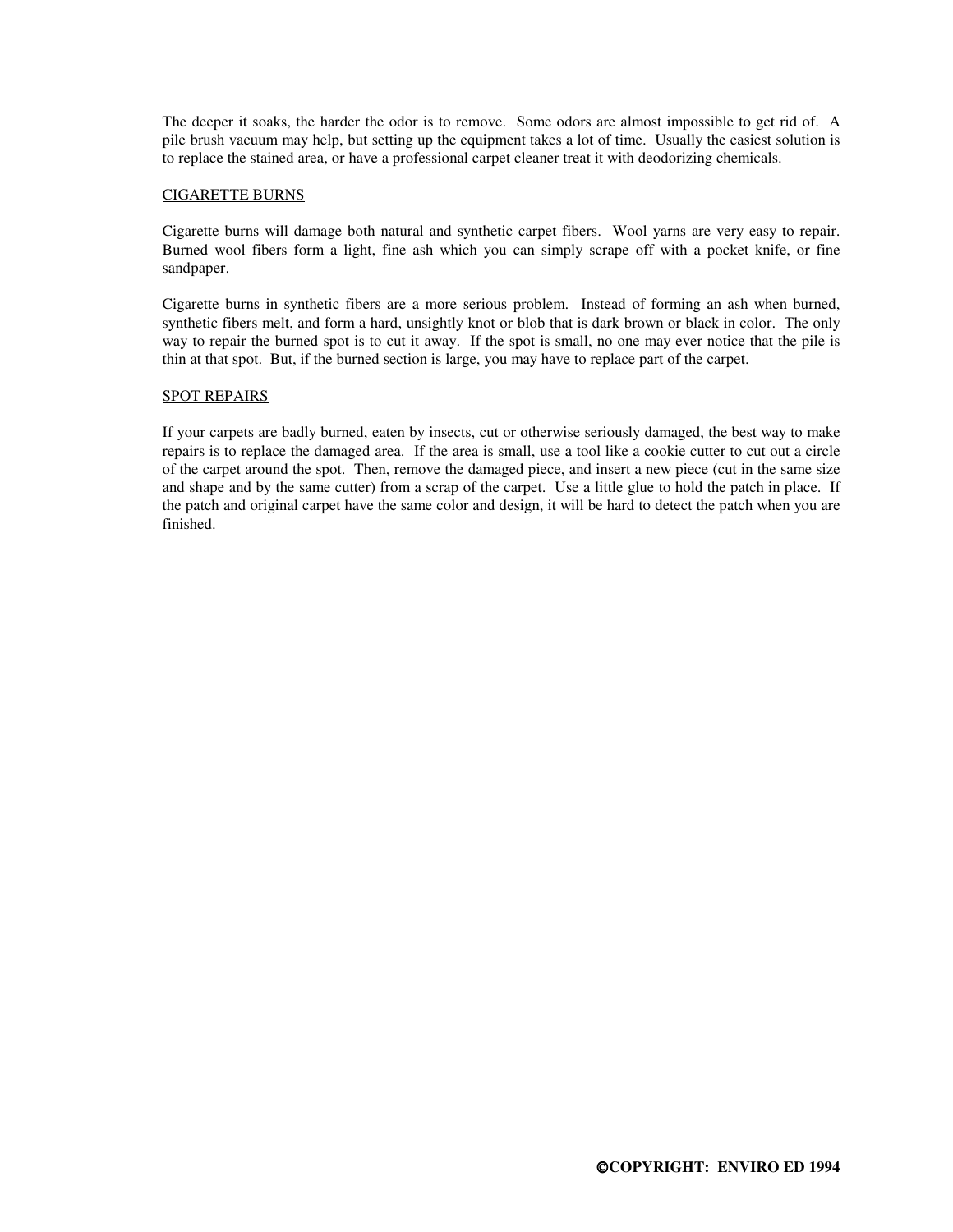## *MIXING INSTRUCTIONS*

## **instructions read** to water\*

## **If mixing Mix concentrate**

| 1 to 4   |                  |
|----------|------------------|
|          |                  |
|          |                  |
|          |                  |
|          |                  |
|          |                  |
|          |                  |
|          |                  |
|          |                  |
|          |                  |
|          | 1 oz. per gallon |
| 1 to 200 |                  |
| 1 to 256 |                  |
|          |                  |

• **fractions of measurements have been rounded to the ounce.** 

|     | 8 ounces        |
|-----|-----------------|
| $=$ | 16 ounces       |
| =   | 32 ounces       |
| =   | $1.0567$ quarts |
| =   | 128 ounces      |
|     | 3.7853 liters   |
|     |                 |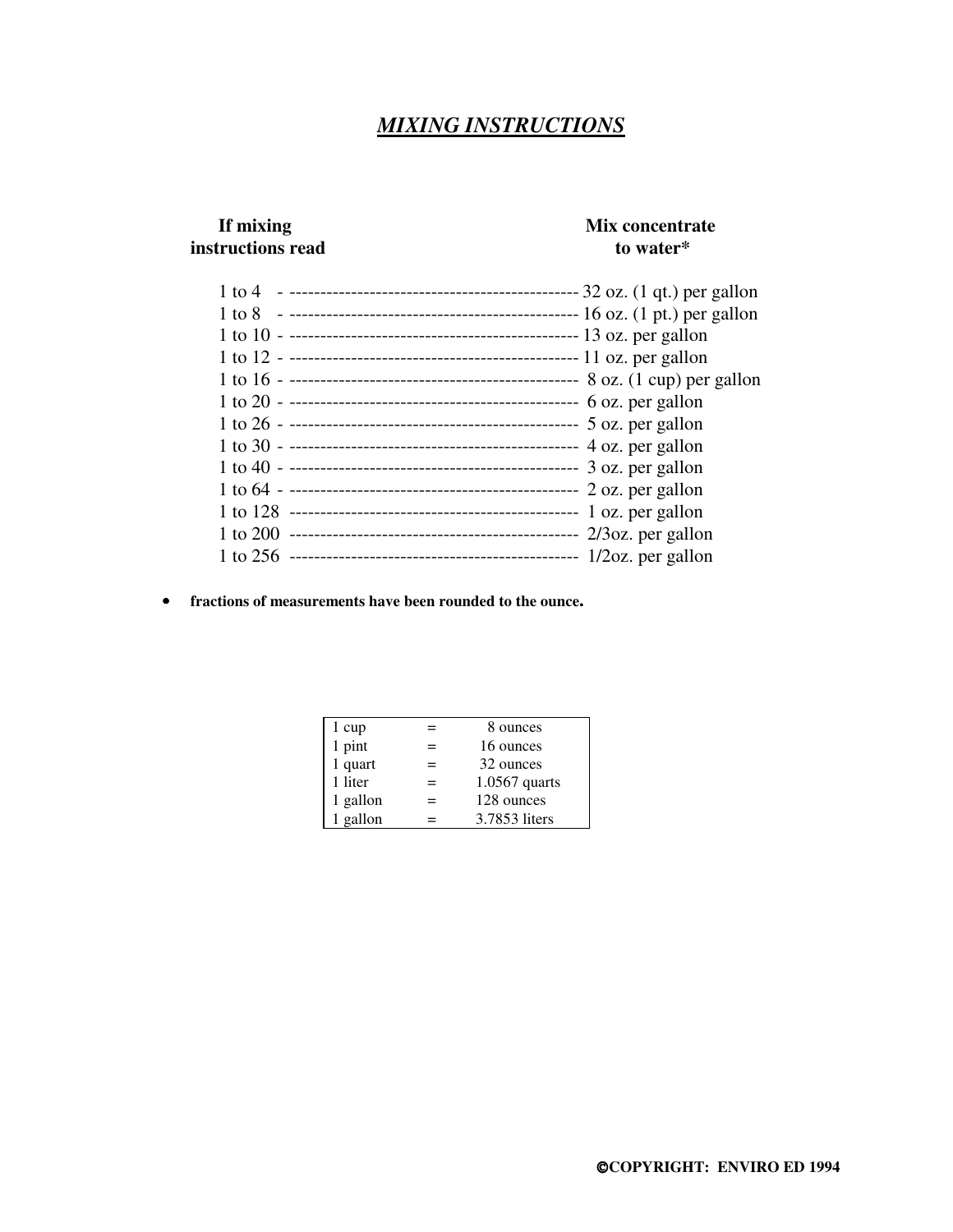

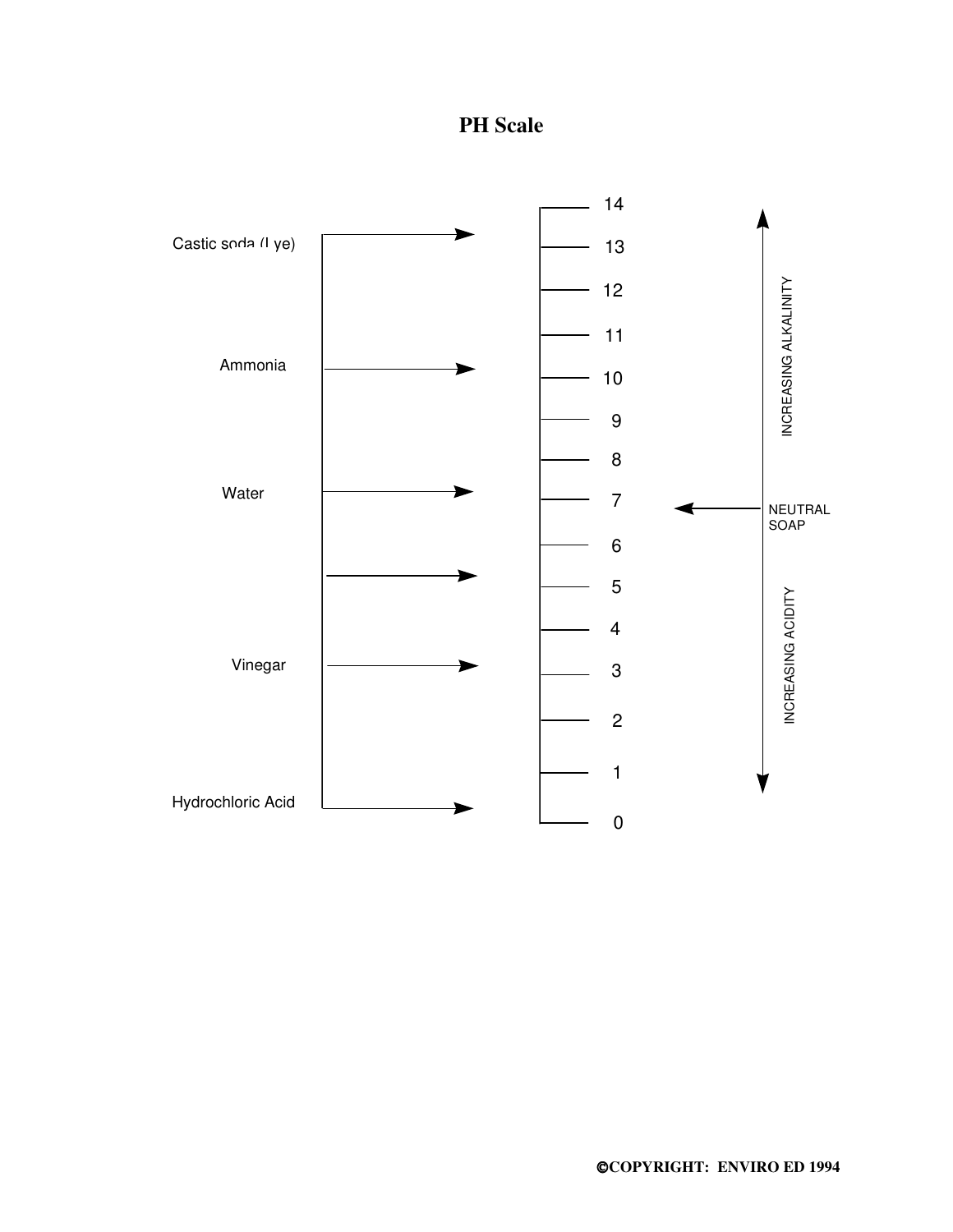### **CARPET**

#### PROJECT: HOW TO APPLY CARPET PROTECTOR

#### TOOLS & MATERIALS NEEDED:

- 1. Garden type sprayer with pressure gauge or power sprayer
- 2. Carpet protector
- 3. Vacuum
- 4. Wet Floor sign

#### PURPOSE:

 Carpet protectors provide the chemical ability to protect carpets against soil or oil penetration. In addition, optical brightness improves carpet appearance. Anti-static properties eliminates annoying shock.

 Carpet protectors prolong carpet life and reduce the task of shampooing because the soil is held on the surface for easy removal when vacuuming.

#### PROCEDURES:

- 1. Vacuum the carpet thoroughly.
- 2. Remove as much furniture as possible.
- 3. Any furniture remaining, foil should be put under the legs.
- 4. Remove stains.
- 5. Mix chemical according to the directions on the container.
- 6. Pour solution into a plastic, stainless steel, sprayer or an electric power sprayer.
- 7. If garden type sprayer is used, key pressure above 40 pounds when spraying.
- 8. Place Wet Floor sign in area to be cleaned.
- 9. Hold spray nozzle 12 inches from carpet and apply diluted solution in even, overlapping strokes at the rate of one gallon per 100 square feet.
- 10. When finished, thoroughly rinse spray equipment.
- 11. Store all supplies and equipment.

#### CONCLUSION:

 Proper use of a carpet protector provides a reduction in carpet maintenance under normal traffic conditions.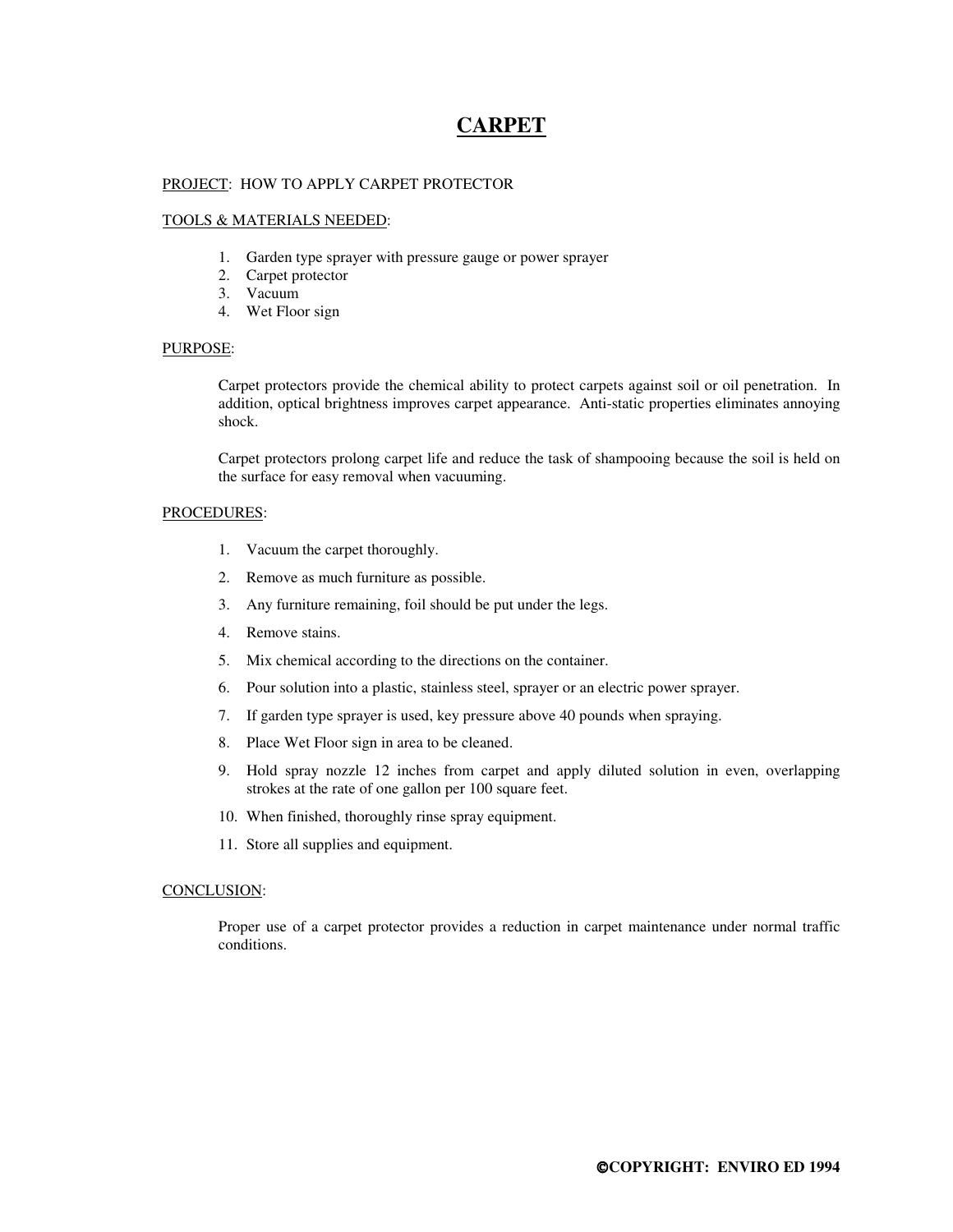## **CARPET**

#### PROJECT: HOW TO REMOVE STAINS FROM CARPET

#### TOOLS & MATERIALS NEEDED:

- 1. Carpet stain remover
- 2. Small brush
- 3. Towels for blotting
- 4. Wet Floor signs

#### PURPOSE:

 Spots or stains occur when a foreign material is deposited on the carpet. When this happens, it is important to remove it as soon as possible. It is important, also, to find out what the stain is and if it can be removed with a good all purpose carpet stain remover.

#### PROCEDURE FOR REMOVING STAINS:

- 1. Test carpet with carpet stain remover in an inconspicuous area before trying to remove the stain.
- 2. Vacuum the stained area or blot up the stain with a white absorbent cloth.
- 3. Place Wet Floor sign in area to be cleaned.
- 4. Hold can at a 45 degree angle and apply stain remover on the stain a layer of foam at a time. Do not overwet the stain.
- 5. To keep the stain from spreading while cleaning, blot and rub stain from the outside edge of the stain to the center.
- 6. Spray again. Let set. Agitate lightly with brush.
- 7. Blot with absorbent cloth.
- 8. Flush away the remaining stain with water using a trigger sprayer.
- 9. Blot dry.

#### CONCLUSION:

 It is important to work from the outside of the stain towards the center. When removing stains, it is important that you take the time to work on the stain so it may be removed without spreading or damaging the carpet.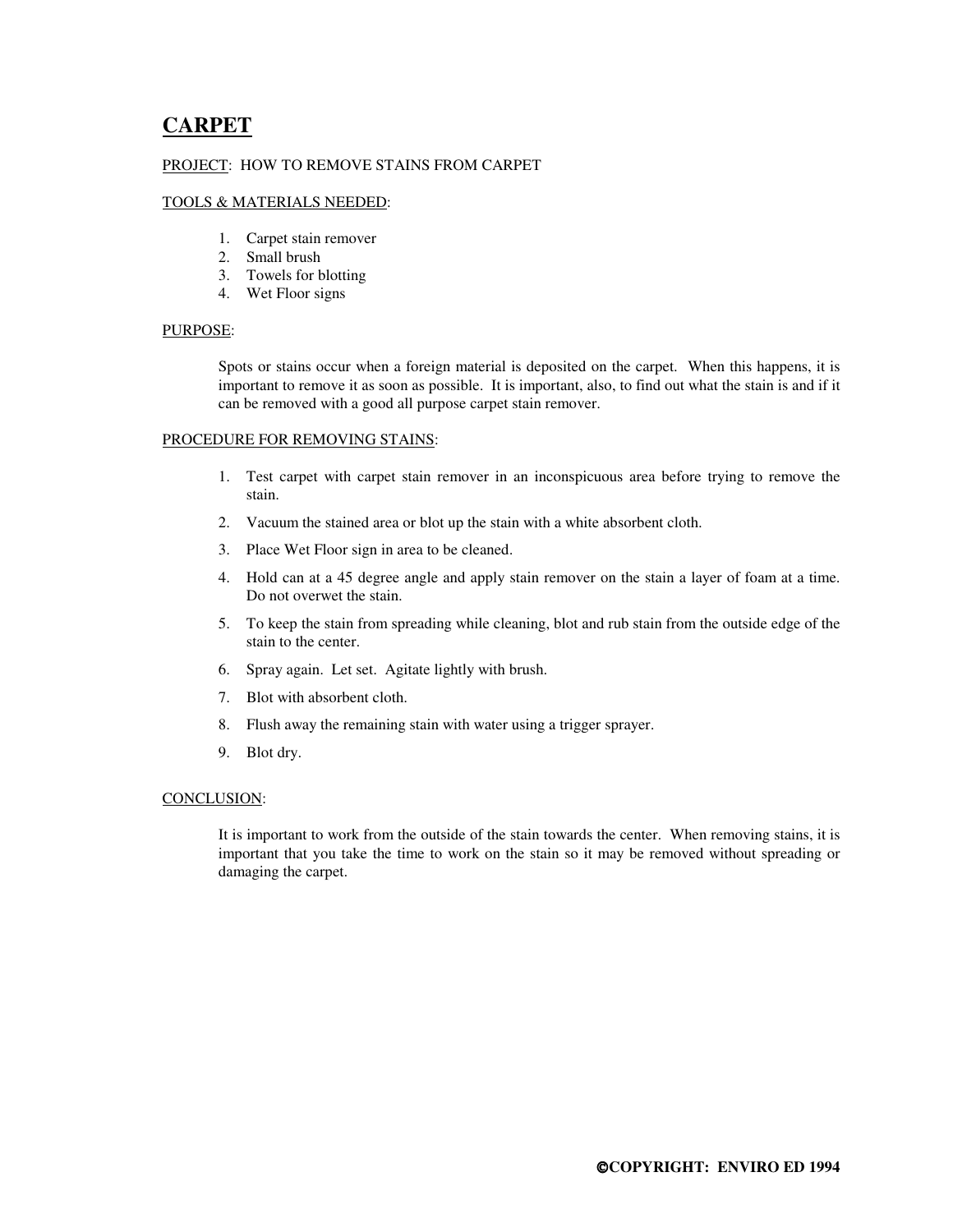## **CARPET**

#### PROJECT: HOW TO SHAMPOO USING THE BONNET METHOD

#### TOOLS & MATERIALS NEEDED:

- 1. Floor machine equipped with "Bonnet" pad holder
- 2. Bonnets or carpet pads
- 3. Gum remover
- 4. Beater brush vacuum
- 5. Pump up sprayer
- 6. Mop bucket and wringer
- 7. Carpet mops
- 8. Carpet rake
- 9. Wet floor signs

#### PURPOSE:

 Bonnet cleaning of carpets is a good method of surface cleaning. This method utilizes a sprayer, a mop bucket with wringer, and a standard floor machine. The cleaning chemicals used are usually applied with a garden sprayer or by immersing the "Bonnet" into a mop bucket with the shampoo in the bucket. Then wring out and place under the floor machine for Bonnet shampooing.

#### BONNET SHAMPOOING PROCEDURES:

- 1. Vacuum walk off mats.
- 2. Clean door entrance mats.
- 3. Bonnet clean indoor mats.
- 4. Remove or move as much furniture as possible from the area to be Bonnet cleaned.
- 5. Vacuum the carpet to be cleaned using a beater vacuum.
- 6. Place Wet Floor signs in area to be cleaned.
- 7. Spot clean carpet stains using your Bonnet cleaner or carpet stain remover.
- 8. Pump up sprayer and spray Bonnet solution on 100 square feet of carpet.
- 9. Let set five to ten minutes and spray another 100 square feet of carpet.
- 10. Start Bonnet cleaning on the first 100 square feet.
- 11. Turn Bonnet over and continue to clean the second 100 square feet.
- 12. After the second cleaning, soak dirty pad in mop bucket.
- 13. While pad is soaking, spray another 100 square feet, letting it set for five to ten minutes and while the Bonnet Shampoo is working, spray another 100 square feet.
- 14. Wring out the soaking pad as dry as possible.
- 15. Now clean the first 100 square feet and continue on to Bonnet clean the second 100 square feet.
- 16. Use a clean Bonnet whenever the pads become dirty.
- 17. Use your carpet mop to get into corners and around other obstructed areas.
- 18. Rake the nap up.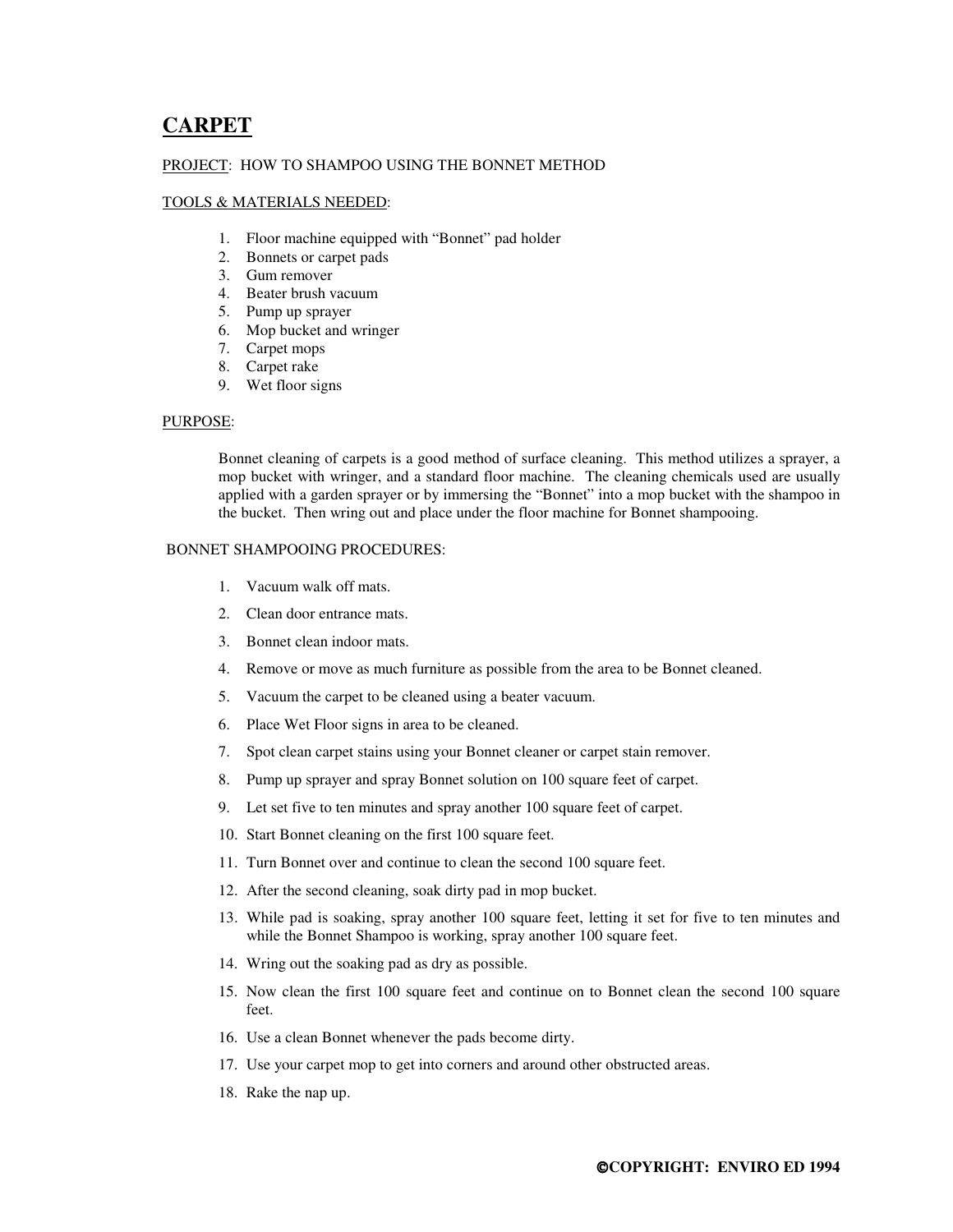19. Carpet should be dry in a short time.

#### CONCLUSION:

 The Bonnet cleaning method today is a one-man operation. One man can spray 200 square feet, let the chemical work on the carpet, and ten minutes later he can start his Bonnet cleaning.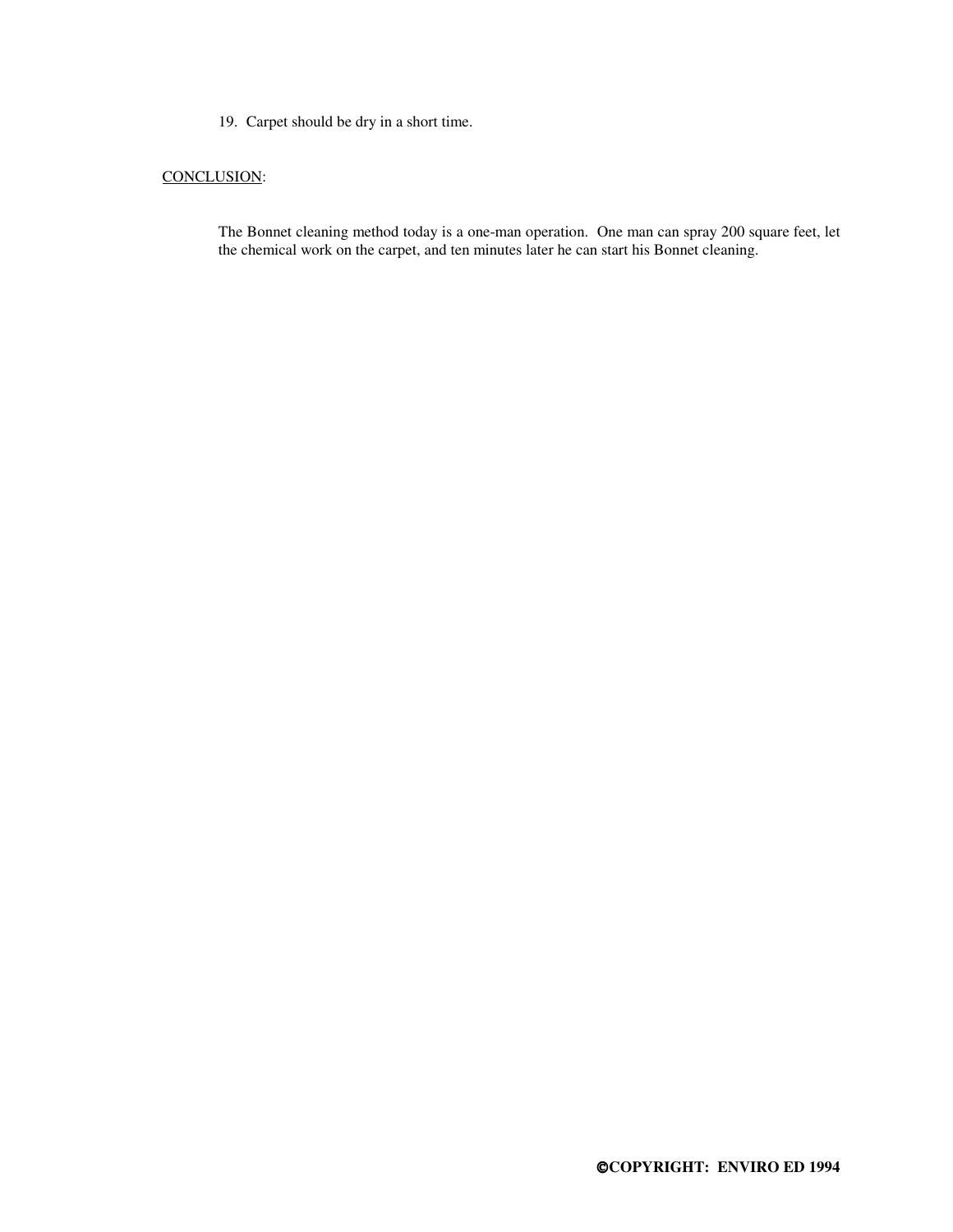## **CARPET SHAMPOOING**

#### PROJECT: HOW TO CLEAN CARPET USING AN EXTRACTOR

#### TOOLS & MATERIALS NEEDED:

- 1. An extractor
- 2. Vacuum, tank type with hose, wand, and rug cleaning tools
- 3. Hand scrub brush and bucket
- 4. Foil or plastic 2" squares
- 5. Carpet stain remover
- 6. Extraction Shampoo
- 7. Optional: upright vacuum
- 8. Gloves
- 9. Wet Floor sign
- 10. Gum remover

#### PURPOSE:

 Carpet extraction provides rapid soil emulsification since most of the cleaners used for extraction are low foaming and non-corrosive. They penetrate into the carpeting and loosen the soil for easy removal while extracting.

#### CLEANING PROCEDURES:

- 1. Remove as much furniture as possible from the area to be extracted.
- 2. Vacuum thoroughly with a beater vacuum.
- 3. If a wet/dry vacuum is available, vacuum the carpet thoroughly. Thorough vacuuming is important.
- 4. Place Wet Floor signs in area to be cleaned.
- 5. Pre-treat traffic lanes and other soiled areas with extraction cleaning solution according to the directions on the container.
- 6. If stubborn stains are prevalent, spray stains with carpet stain remover.
- 7. Dilute shampoo according to the directions on the container and fill machine with water.
- 8. Add defoamer to the hose and tank. Follow the directions on the container.
- 9. Start extraction shampooing in the upper left hand corner of the room or hall.
- 10. Follow the machine's manufacturer directions for feeding the solution onto the carpet.
- 11. Feed the shampoo solution as you pull back on the wand. Avoid over-wetting the carpet.
- 12. Make four or five passes on the carpet - 3 foot by 5 foot.
- 13. Re-vacuum or rinse the same area with the shampoo solution valve closed.
- 14. Continue extracting the rest of the carpet.
- 15. Should rinsing be required, empty the extractor and fill with rinse water.
- 16. Go over the carpet using water only. (follow manufacturers directions on the machine)
- 17. After extraction or rinsing, brush carpet pile in one direction - nap up with a stiff brush or shag rake.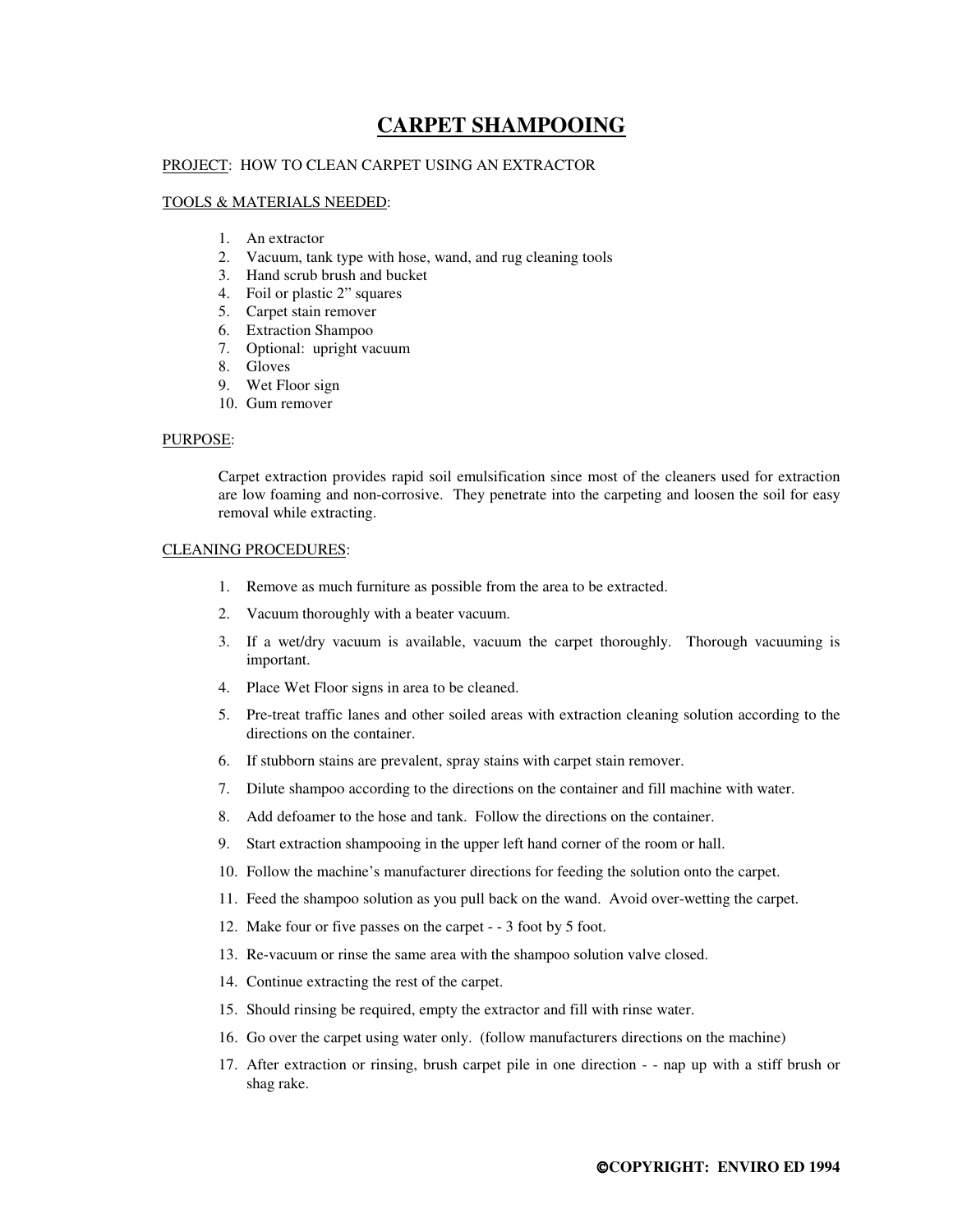- 18. If furniture needs to be replaced immediately, use aluminum foil under the legs to prevent rust on carpet and damage to the legs of the furniture.
- 19. Avoid walking on carpet until dry.
- 20. When carpet is completely dry, remove foil and vacuum thoroughly.

#### CONCLUSION:

 The life span of quality carpet can be substantially increased if shampooing is done on a regular basis. To assure long life and high appearance, it is necessary to develop a program for a cleaner carpet.

 Frequent vacuuming is one key to the life of the carpet. The more often a carpet is vacuumed, the fewer particles of soil that will be left in the carpet. Dirt not only diminishes its appearance, it also increases the wear and shortens its life.